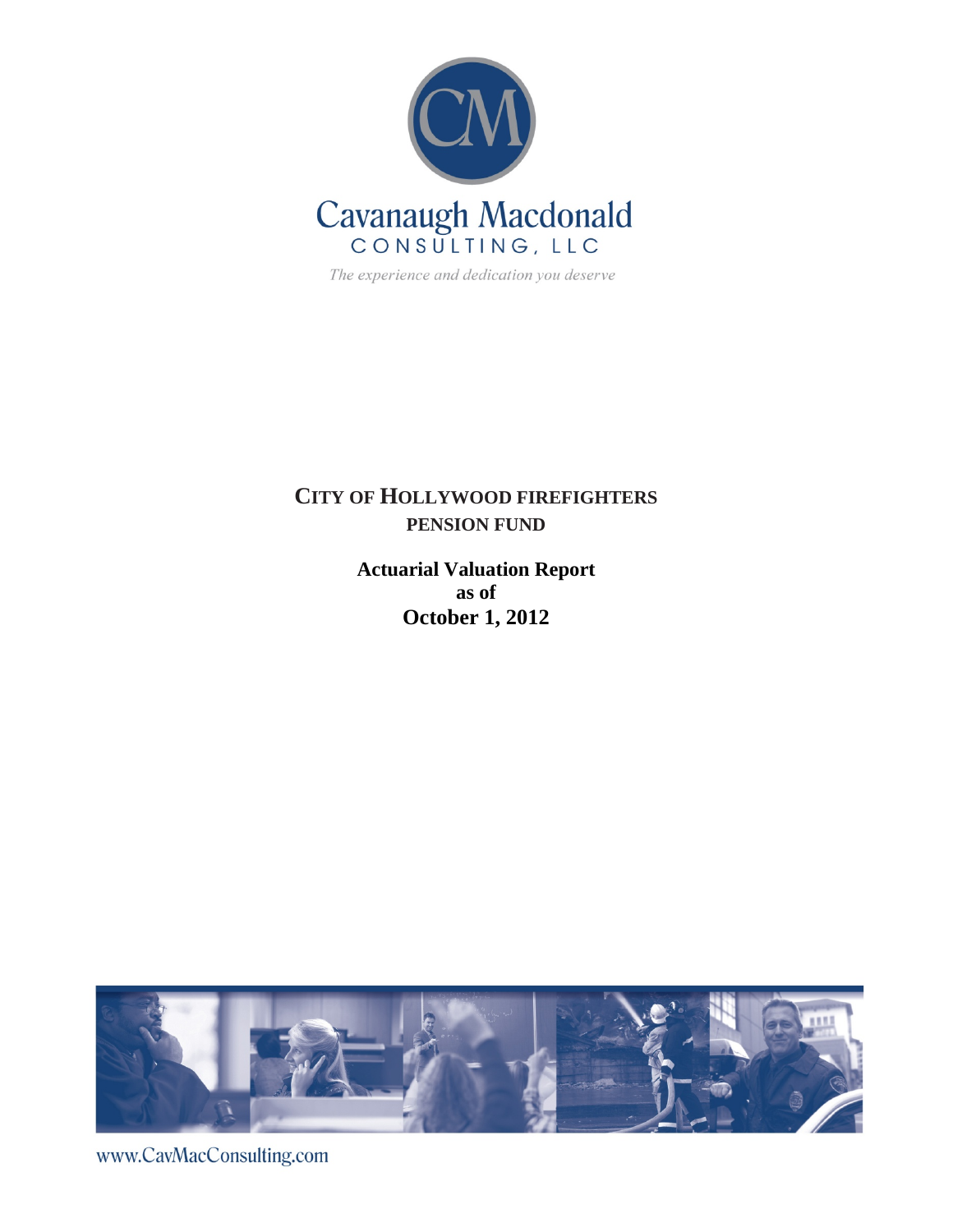

# **TABLE OF CONTENTS**

# **Page Number**

## **Letter to the Board of Trustees**

# **Liabilities**

| Table I   | <b>Summary of Valuation Results</b>                  |                 |
|-----------|------------------------------------------------------|-----------------|
| Table II  | Gain and Loss Analysis                               |                 |
| Table III | Accounting Disclosures (GASB 25/27)                  |                 |
| Table IVa | Present Value of Accrued Benefits (SB 1128)          | 6               |
| Table IVb | Present Value of Accrued Benefits (Plan Assumptions) |                 |
| Table V   | Information Req. by Florida Statute (Chap. 112)      |                 |
| Table Va  | <b>Unfunded Liability Bases</b>                      | 12 <sub>1</sub> |

## **Assets**

| Table VI              | Assets                                  | 13. |
|-----------------------|-----------------------------------------|-----|
| Table VIa             | Market Asset Gain/Loss                  | 14  |
| Table VI <sub>b</sub> | <b>Asset Reconciliation</b>             | 15  |
| Table VII             | <b>Historical Asset Information</b>     | 16  |
| Table VIIa            | Revenues by Source and Expenses by Type | 17  |
| Table VIII            | Contributions vs. Fund Payouts          | 18  |

### **Data**

| Table IX              | Summary of Active Member Data   | 19. |
|-----------------------|---------------------------------|-----|
| Table IXa             | <b>Active Data</b>              | 20  |
| Table IX <sub>b</sub> | Retiree Data                    | 21  |
| Table IXc             | Data Reconciliation             | 22. |
| Table IXd             | Age-Service-Salary              | 23  |
| Table X               | <b>Historical Contributions</b> | 24  |

# **Assumptions**

| Table XI  | <b>Actuarial Assumptions</b> |     |
|-----------|------------------------------|-----|
| Table XIa | <b>Assumption Changes</b>    | 29. |

## **Plan Provisions**

| Table XII  | <b>Plan Provisions</b> | 30 |
|------------|------------------------|----|
| Table XIIa | <b>Plan Amendments</b> | 36 |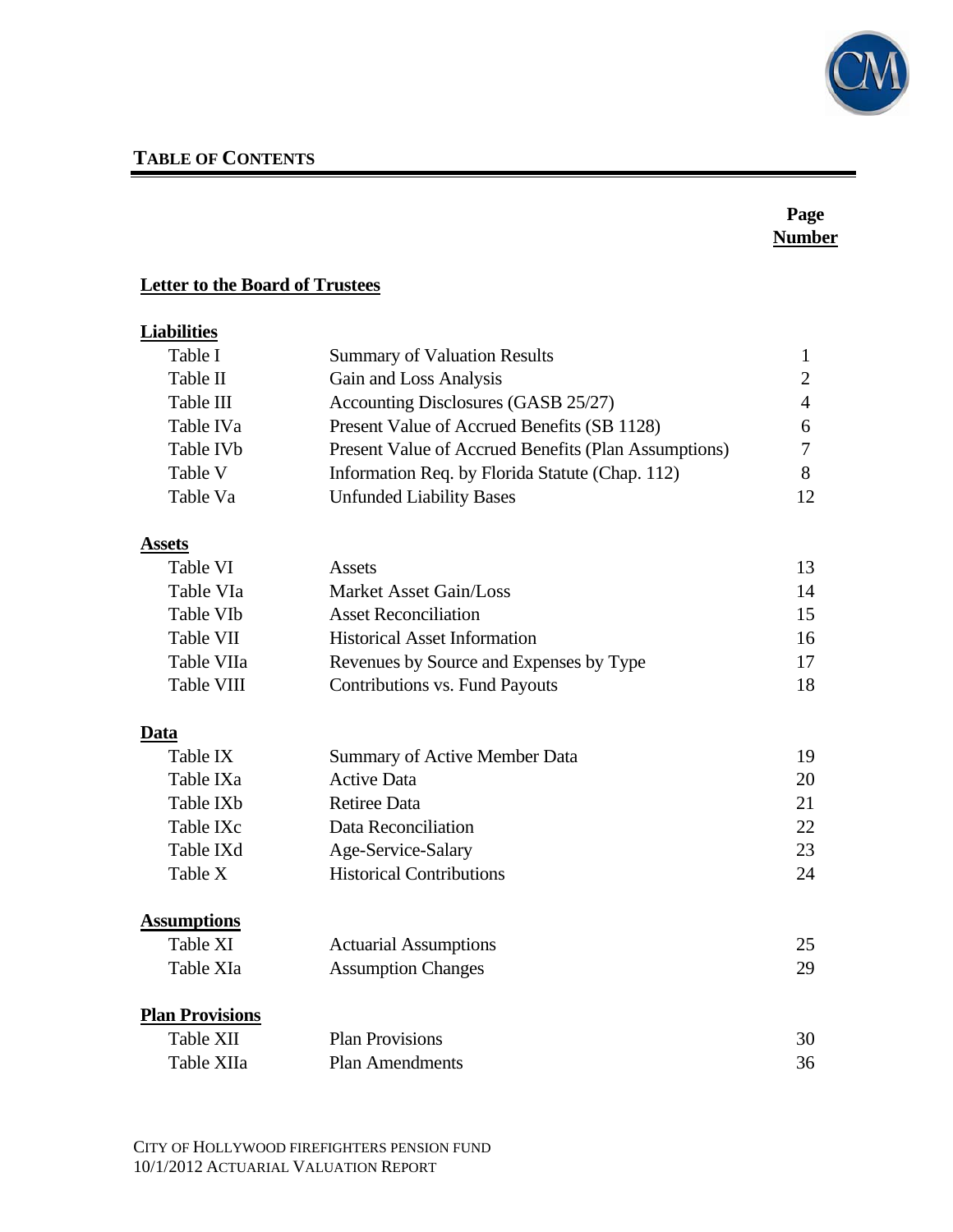

July 22, 2013

Board of Trustees City of Hollywood Firefighters Pension Fund 310 South  $62<sup>nd</sup>$  Avenue Hollywood, FL 33023

Dear Members of the Board:

This report presents the results of the actuarial valuation of the City of Hollywood Firefighters Pension Fund for the plan year beginning October 1, 2012. The purpose of this report is to provide a summary of the funded status of the plan as of October 1, 2012 and to determine the minimum required contribution amount for the 2013/2014 fiscal year. In addition, this report provides a record of any plan amendments or other plan changes affecting the financial status of the fund. Our calculations were prepared based on member data and financial information provided by the Pension Fund, including an increase this year to the assets reported in last year's financial statements as of October 1, 2011 of \$1,523,000. Historical data before the October 1, 2008 valuation was provided by the prior actuary.

#### **Summary of Valuation Results**

Since the previous valuation, the benefit accrual rates was increased to 3% for service after October 1, 2011, the Planned Retirement Benefit was adopted, the assumed rate of return was reduced from 7.8% to 7.7%, the salary scale has been adjusted and the rates of retirement have been adjusted to reflect the addition of the Planned Retirement Option. No other substantive changes have been made.

Currently, the Pension Fund receives contributions from the City of Hollywood and from active members. The total required annual contribution for the 2013/2014 fiscal year from all sources is \$13,130,630. The amount of the city contributions varies from year to year, while the member contributions are equal to 7.93% of payroll. After taking into account expected member contributions of \$846,618 and expected State contributions of \$1,562,180, the total required contribution from the City is \$10,708,559, for the 2013/2014 fiscal year. The City contribution of \$10,708,559 will have to be adjusted depending on the actual State distribution during the 2014 fiscal year. In comparison, the required City contribution for the 2012/2013 fiscal year was \$11,442,584.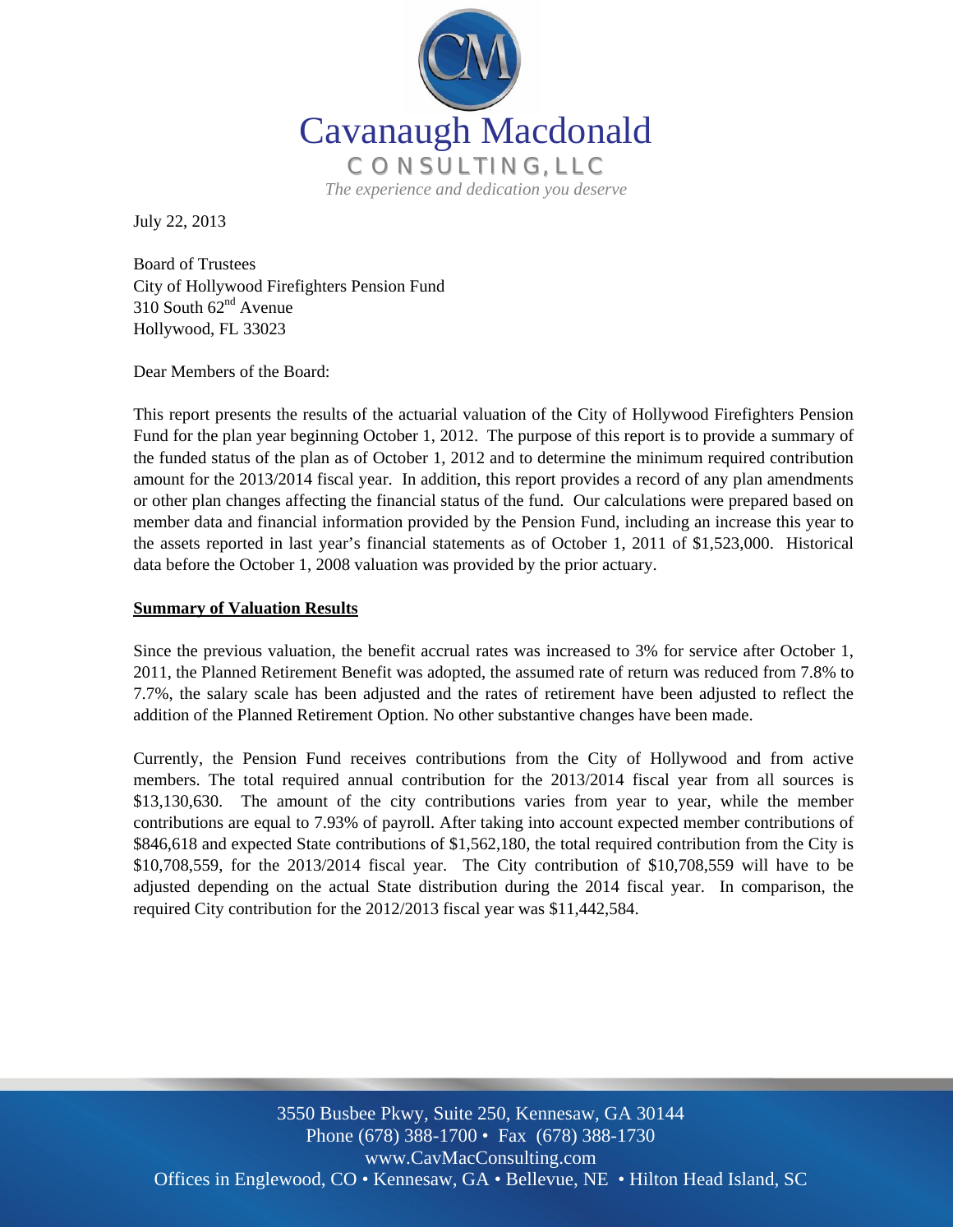

The plan's unfunded liability was projected to be \$124,700,763 as of October 1, 2012, taking into account City/State contributions \$10,273,663. The actual unfunded liability is \$128,769,518. The increase of \$4,068,755 in the unfunded liability is primarily due to changes in actuarial assumptions, and an actuarial asset return of 6.82% compared to the expected 7.80%. The less than expected actuarial asset return accounted for \$852,114 of the increase in the unfunded liability, while the change in assumptions accounted for \$3,634,831. There was a decrease of \$217,088 due to better than expected overall demographic experience. In addition, there was a decrease of \$201,102 due to the passage of Ordinance PO-2013-15. The total increase in City contribution to amortize the unfunded liability is \$442,683 per year. A summary of the amortization payments is presented in Table Va.

Due to the passage of Ordinance No. O-2011-26, the benefit structure in effect on September 30, 2011 was frozen. Since the frozen accrued benefit amounts for active participants were not provided in the valuation data, we have estimated the accrued benefit as of September 30, 2011 for each active participant.

Ordinance No. PO-2013-15 increased the post September 30, 2011 accrual rate 1.0% from 2.0% to 3.0%. It also introduced the Planned Retirement Benefit option.

The valuation is based on a series of actuarial assumptions, including an interest (actuarial asset return) rate of 7.70% per year. Actuarial gains and losses result when the actual experience of the plan (such as asset return, pay increases, turnover, deaths, etc.) is different from that expected by the actuarial assumptions. Based on the experience study for the three year period ending 2010, the following assumption changes were recommended to the Board:

- a) Increase salary scale from 5% for all ages to service based table
- b) Reduced assumed investment rate of return from 8.00% to 7.50% per year
- c) Updated rates of retirement to reflect the Planned Retirement Benefit Option

The Board has chosen to phase in the assumed rate of return and the updated salary scale over a five year period. This valuation represents the third year of that phase in.

The estimated future cost of the Planned Retirement Benefit is very sensitivity to the assumed rates of retirement. The actual cost of the Planned Retirement Benefit will be different from the costs we have estimated and will not be known for many years. The actual cost will depend on many factors, including when members actually terminate from service, how long members will work and how many years of Planned Retirement Benefit members will elect. Generally, assuming members will work longer before retiring will reduce the annual cost of the benefit because the full cost will be spread over a longer period. If in the future, members do not work as long as anticipated by the assumptions the cost to the City of the adopted changes will be higher than estimated. We will monitor the future actual experience under the Planned Retirement Benefit and recommend changes in the retirement rates if necessary.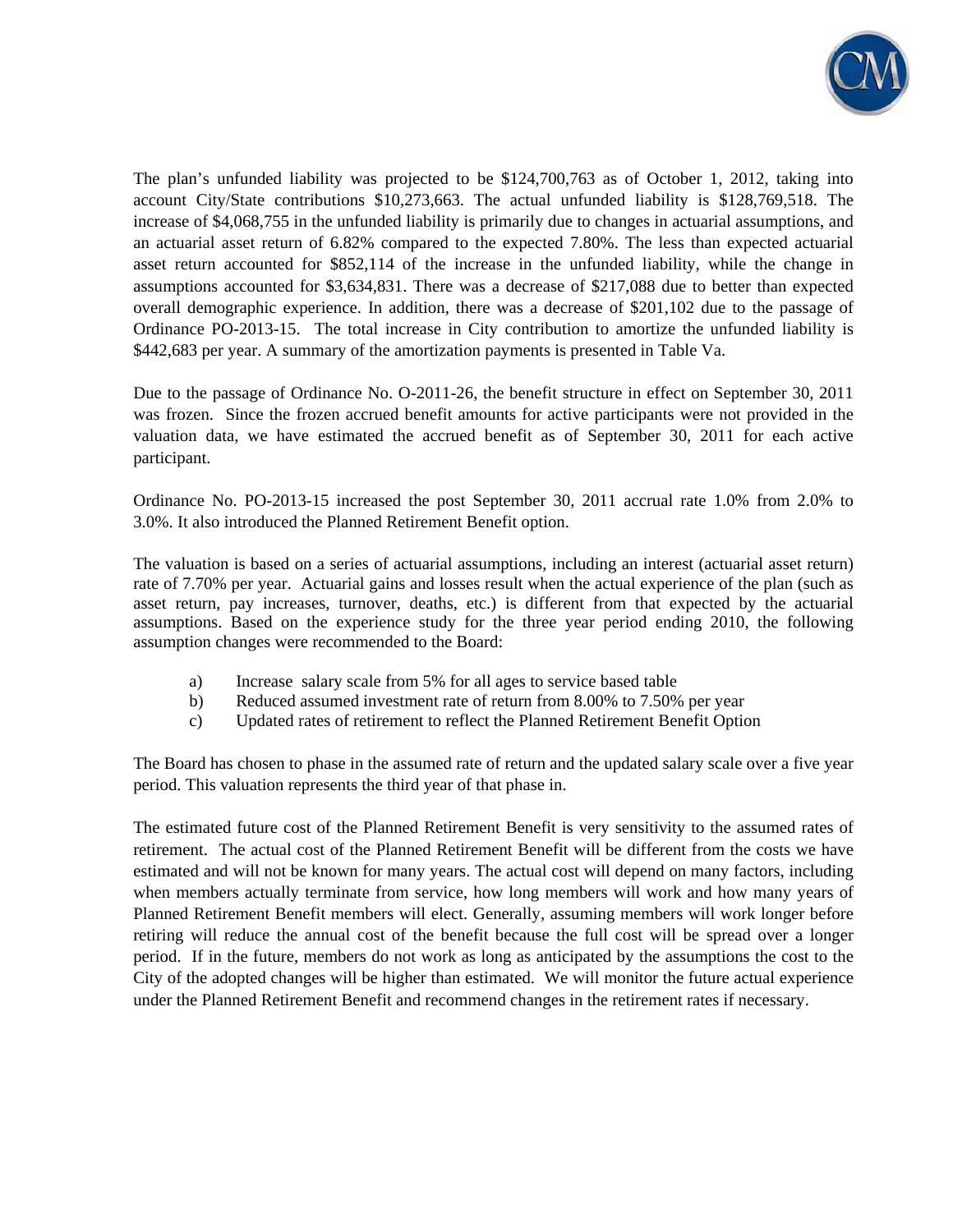

A summary of the results of the valuation and the contribution requirements is presented in Table I. Disclosure information required by GASB statements 25 and 27 can be found in Tables III and IV. The disclosure information required by Chapter 112, Florida Statutes, is presented in Table V. Tables VII and X provide information about the fund's assets and historical contributions. Table VIb provides an asset reconciliation between October 1, 2011 and October 1, 2012. Table VI provides a breakdown of the fund assets by investment type and the calculation of the actuarial value of assets. Tables VII, VIIa, and VIII provide a historical record of the growth, expenses, revenues, annual returns and contributions of the fund. Tables IX and IXa through IXd provide a variety of useful information concerning the participant population. The assumptions used in the valuation are outlined in Table XI. Provisions of the plan are set forth in Table XII.

#### **Certification**

This actuarial valuation was prepared and completed by myself or under my direct supervision and I acknowledge responsibility for the results. To the best of my knowledge, the results are complete and accurate and, in my opinion, the techniques and assumptions used are reasonable and meet the requirements and intent of Part VII, Chapter 112, Florida Statutes. There is no benefit or expense to be provided by the plan and/or paid from the plan's assets for which liabilities or current costs have not been established or otherwise taken into account in the valuation. All known events or trends which may require a material increase in plan costs or required contribution rates have been taken into account in the valuation.

Future actuarial results may differ significantly from the current results presented in this report due to such factors as the following: plan experience differing from that anticipated by the economic or demographic assumptions; changes in economic or demographic assumptions; increases or decreases expected as part of the natural operation of the methodology used for these measurements (such as the end of an amortization period or additional cost or contribution requirements based on the plan's funded status); and changes in plan provisions or applicable law. Since the potential impact of such factors is outside the scope of a normal annual actuarial valuation, an analysis of the range of results is not presented herein.

Respectfully submitted,

Gre

Jose I. Fernandez, ASA, EA, FCA, MAAA Todd B. Green ASA, FCA, MAAA Principal and Consulting Actuary Principal and Consulting Actuary Enrolled Actuary No. 11-4461

JIF/tbg

S:\Hollywood Fire\2012\Valuation\10-1-2012 Hollywood Firefighters Valuation Report.docm

/odel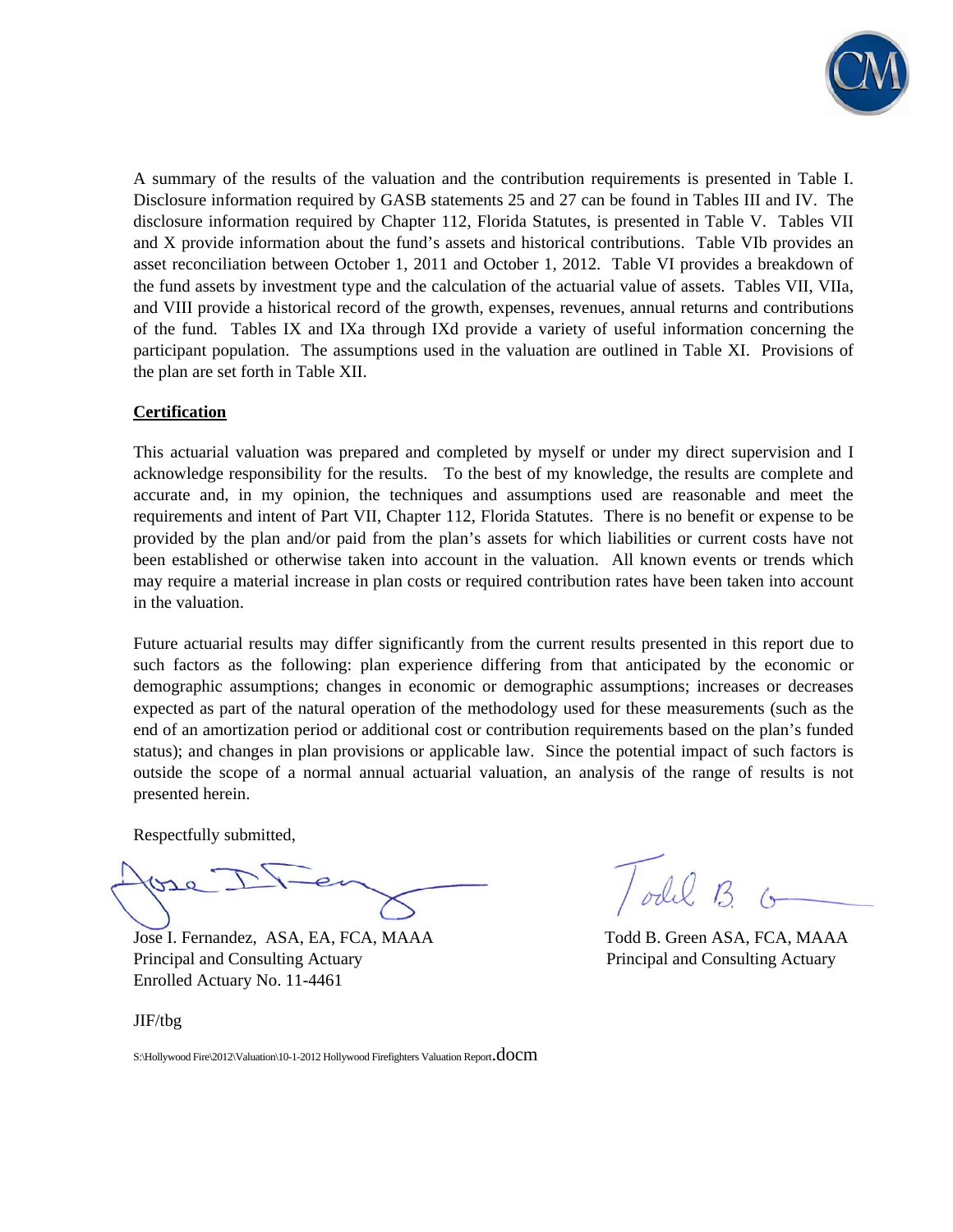

# **SUMMARY OF VALUATION RESULTS** TABLE I

|                                              | As of            | As of            |
|----------------------------------------------|------------------|------------------|
|                                              | October 1, 2012  | October 1, 2011  |
| 1. Number of Members                         |                  |                  |
| a. Active Members                            | 157              | 153              |
| b. Deferred Vested Members                   | 4                | $\mathbf{2}$     |
| c. Retired Members:                          |                  |                  |
| Members in DROP<br>i.                        | 57               | 66               |
| ii. Non-disabled                             | 136              | 130              |
| iii. Disabled                                | 22               | 21               |
| iv. Beneficiaries                            | 38               | 35               |
| v. Sub-total                                 | 253              | 252              |
| d. Total Members                             | 414              | 407              |
| 2. Total Annual Compensation                 |                  |                  |
| a. Tier 1 Firefighter                        | \$8,824,209      | \$10,807,726     |
| b. Tier 2 Firefighter                        | \$1,546,962      | \$1,171,355      |
| c. Total                                     | \$10,371,171     | \$11,979,081     |
| 3. Total Projected Payroll                   | \$10,682,306     | \$12,338,453     |
| <b>4. Total Retired Member Benefits</b>      | \$14,882,971     | \$14,656,076     |
| <b>5. Derivation of Normal Cost</b>          |                  |                  |
| a. Present Value of Future Benefits          | \$252,962,008    | \$237,317,452    |
| b. Present Value of Future Normal Cost       | $(\$33,803,325)$ | $(\$24,779,700)$ |
| City Portion                                 | $(\$22,470,596)$ | (\$14, 210, 847) |
| <b>Member Portion</b>                        | (\$11,332,729)   | (\$10,568,853)   |
| c. Actuarial Accrued Liability (AAL)         | \$219,158,683    | \$212,537,752    |
| d. Actuarial Value of Assets                 | $(\$90,389,165)$ | $(\$88,720,994)$ |
| e. Unfunded Accrued Liability $(c. + d.)$    | \$128,769,518    | \$123,816,758    |
| f. Normal Cost                               | \$2,579,314      | \$2,373,170      |
| g. Payment to Amortize Unfunded Liability    | \$8,888,098      | \$8,445,415      |
| h. Administrative Expenses                   | \$300,000        | \$300,000        |
| i. Interest Adjustment                       | \$1,363,218      | \$1,305,043      |
| j. Total $(f. + g. + h. + i.)$               | \$13,130,630     | \$12,423,628     |
| <b>6. Expected Contributions Fiscal Year</b> | 2013/2014        | 2012/2013        |
| k. Expected Member Contributions             | \$846,618        | \$981,044        |
| l. Expected Chapter 175 Monies               | \$1,562,180      | \$0              |
| m. Expected City Contribution                | \$10,721,832     | \$11,442,584     |
| n. Total $(k. + l. + m.)$                    | \$13,130,630     | \$12,423,628     |

The expected City contribution with respect to fiscal year 2012/2013 was determined in the October 1, 2011 actuarial valuation at a time when the understanding was that no further contributions from the State after October 1, 2011 could be used by the City to offset its contribution. However, based on the State's Division of Retirement interpretation in 2012, it appears the City can use State premium tax moneys to offset its contribution to the Retirement System. On this basis, the City may be able to use all or a portion of the State regular and supplemental distributions in 2013 to offset its contribution for fiscal year 2013. In addition, there is a pre-paid State contribution of \$1,562,180 as of October 1, 2012 which the City can use to reduce its remaining cash contribution for fiscal year 2013.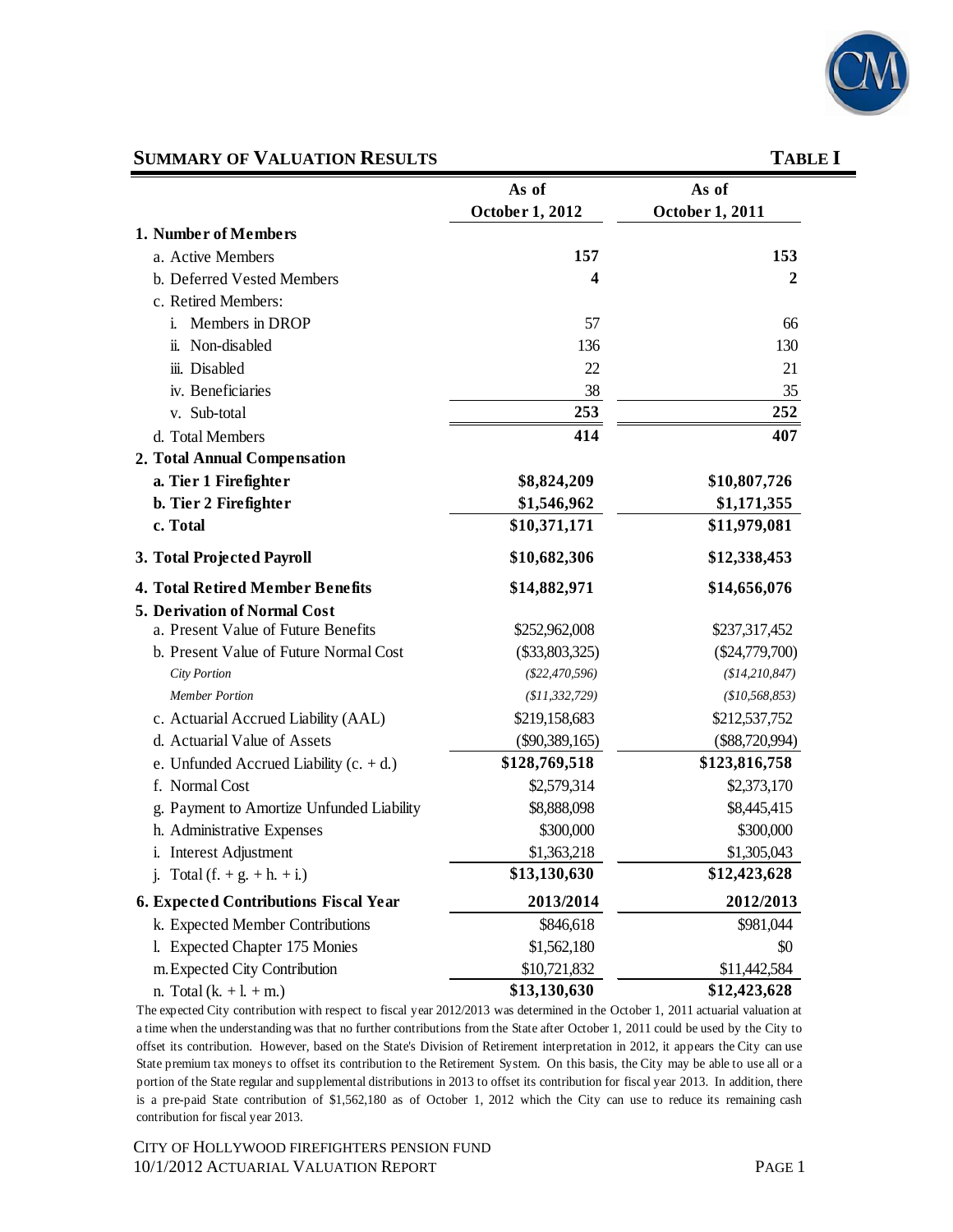

# **GAIN AND LOSS ANALYSIS TABLE II**

| 1. Actual Unfunded Accrued Liability as of October 1, 2011                                 | \$123,816,758    |
|--------------------------------------------------------------------------------------------|------------------|
| 2. Plan Sponsor Normal Cost for this Plan Year (including expenses)                        | \$1,763,111      |
| 3. Interest on 1. and 2.                                                                   | \$9,795,230      |
| 4. Plan Sponsor Contribution for this Plan Year<br>(including amounts expected to be paid) | $(\$10,273,663)$ |
| 5. Interest on 4.                                                                          | $(\$400,673)$    |
| 6. Changes due to $a. + b. + c. + d.$                                                      |                  |
| a. Assumption Changes                                                                      | \$3,634,831      |
| b. Plan Amendments                                                                         | $(\$201,102)$    |
| c. Funding Method                                                                          | \$0              |
| d. Actuarial (Gain)/Loss                                                                   | \$635,026        |
| 7. Total Current Unfunded Actuarial Accrued Liability $1. + 2. + 3. + 4. + 5. + 6.$        | \$128,769,518    |
| 8. Items Affecting Calculation of Accrued Liability:                                       |                  |

- a. Changes in actuarial assumptions and methods reflected in item 6.a. above (see Table XIa)
- b. Changes in Plan Benefits reflected in item 6.b. above (see Table XIIa)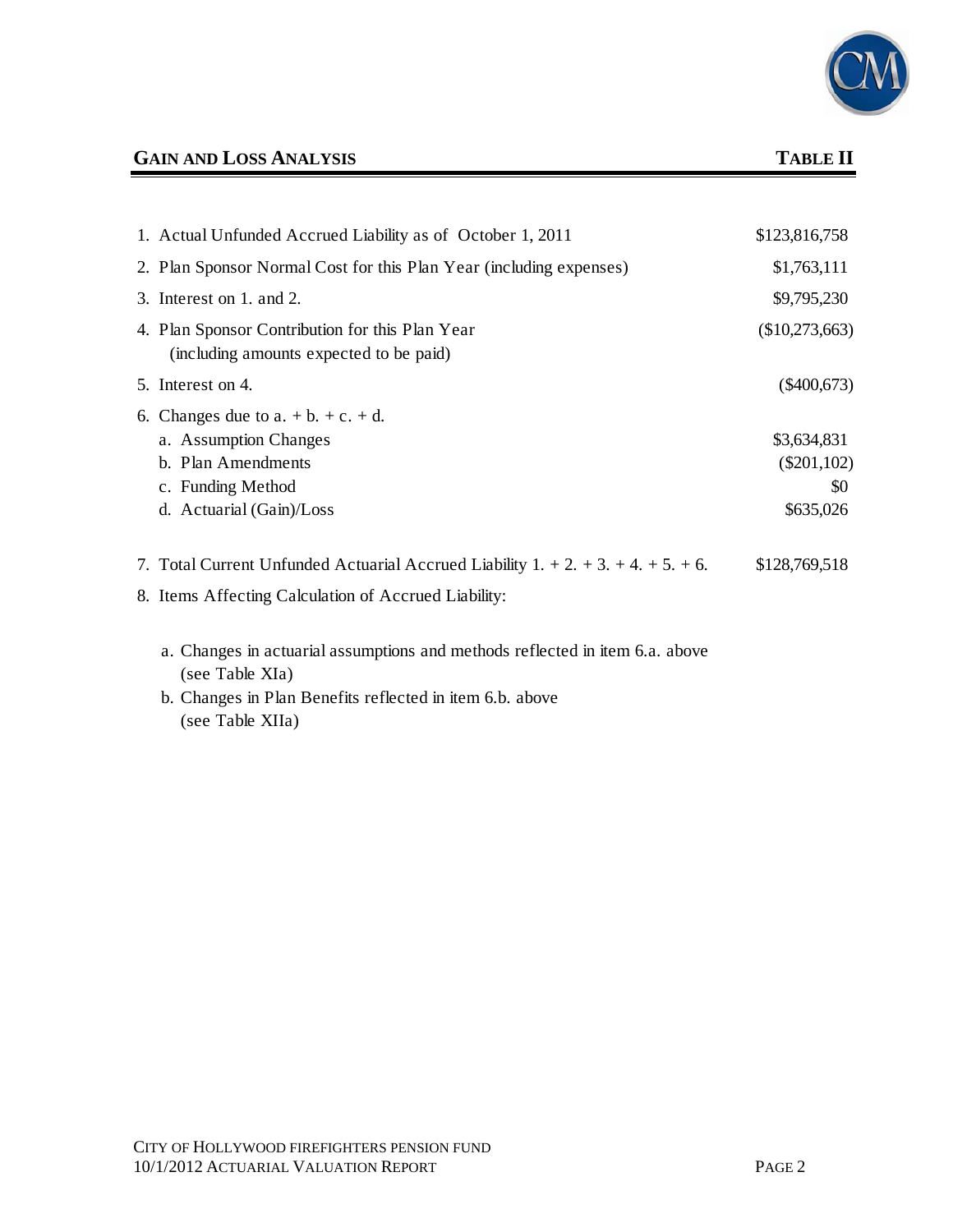

# **GAIN AND LOSS ANALYSIS TABLE II**

| 9. Actual Unfunded Accrued Liability Payment as of October 1, 2011:                                   |             |             |  |
|-------------------------------------------------------------------------------------------------------|-------------|-------------|--|
| 10. Net Actuarial (Gains)/Losses During the 2011/2012 Plan Year:                                      |             |             |  |
| a. Due to Salary/Service                                                                              | (\$154,703) |             |  |
| b. Due to Investment Performance                                                                      | \$50,402    |             |  |
| c. Due to Turnover/Mortality                                                                          | \$41,780    |             |  |
| d. Due to New Retirements                                                                             | \$42,464    |             |  |
| e. Expected Payroll Growth                                                                            | \$253,362   |             |  |
| f. Actual vs. Expected Benefit Payments                                                               | \$6,276     |             |  |
| g. Total                                                                                              |             | \$239,581   |  |
| 11. Change in Unfunded Accrued Liability Payment During the 2011/2012 Plan Year:                      |             |             |  |
| a. Assumption changes                                                                                 | \$214,997   |             |  |
| b. Method changes                                                                                     | \$0         |             |  |
| c. Plan changes                                                                                       | (\$11,895)  |             |  |
| d. Total change                                                                                       |             | \$203,102   |  |
| 12. Unfunded Accrued Liability Contribution Payment as of October 1, 2012:                            |             | \$8,888,098 |  |
| 13. Comments on Change in Unfunded Accrued Liability Contribution Payment:                            |             |             |  |
| Salary/Service: Salary decreases of 11.4% compared to expected increases of 6.54%.                    |             |             |  |
| <b>Investment Performance:</b> 6.8% actual vs. 7.8% expected return on the actuarial                  |             |             |  |
| value of assets.                                                                                      |             |             |  |
| <b>Turnover:</b> Net effect on the valuation liabilities of actual deaths, terminations of employment |             |             |  |
| and disabilities different from what was anticipated in the aggregate by the assumptions              |             |             |  |
| related to those events.                                                                              |             |             |  |
| <b>New retirements:</b> Net effect of differences in expected vs. actual numbers of, and              |             |             |  |
| benefits for, new retirements and refund of employee contributions.                                   |             |             |  |
| Assumption Changes: Revised rates of individual salary increases and rates of retirement,             |             |             |  |
| and a decrease in the assumed rate of investment return from 7.8% to 7.7%.                            |             |             |  |
| <b>Method Changes: None</b>                                                                           |             |             |  |

**Plan Changes:** 3% benefit accrual rate and Planned Retirement Option.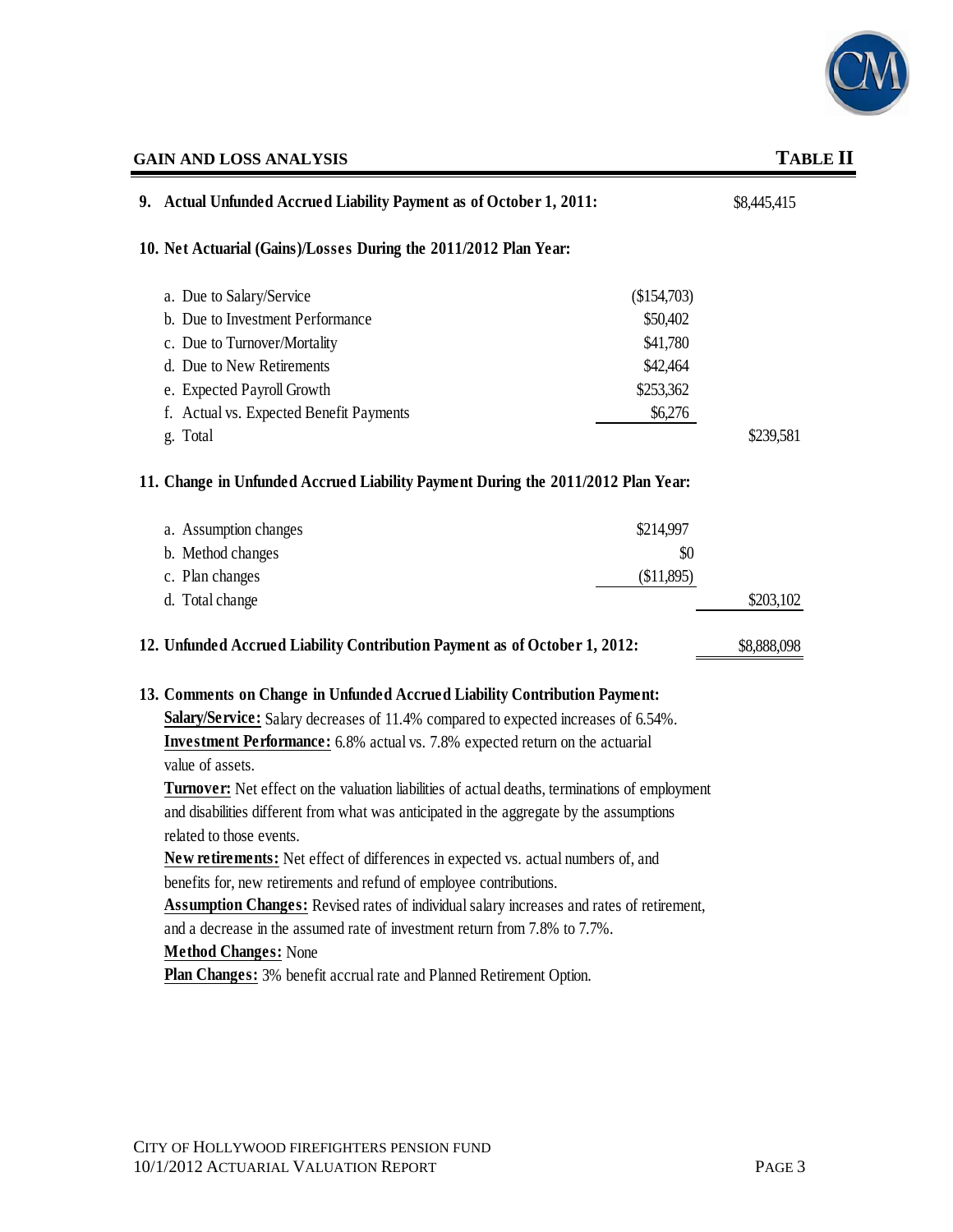

# **ACCOUNTING DISCLOSURES (GASB 25/27) TABLE III**

|                                                         | For the Plan Year<br>2011/2012 | For the Plan Year<br>2012/2013 |
|---------------------------------------------------------|--------------------------------|--------------------------------|
| 1 Number of Plan Members as of October 1:               |                                |                                |
| a. Retirees and beneficiaries                           |                                |                                |
| receiving benefits                                      | 252                            | 253                            |
| b. Terminated plan participants entitled                |                                |                                |
| to but not yet receiving benefits                       | $\overline{2}$                 | 4                              |
| c. Active plan participants                             | 153                            | 157                            |
| d. Total                                                | 407                            | 414                            |
| 2 Development of Annual Required Contribution (ARC):    |                                |                                |
| <b>Valuation Date October 1:</b>                        | 2010                           | 2011                           |
| a. Employer normal cost:                                |                                |                                |
| i. Normal cost plus Admin. Expenses                     | \$2,761,385                    | \$2,673,170                    |
| ii. Interest Adjustment                                 | \$1,028,346                    | \$1,008,756                    |
| iii. Expected employee contribution                     | $(\$978,867)$                  | $(\$981,044)$                  |
| iv. Employer normal cost                                | \$2,810,864                    | \$2,700,882                    |
| b. Amortization of UAAL:                                |                                |                                |
| i. PV of future benefits                                | \$228,089,090                  | \$237,317,452                  |
| ii. PV of future employer normal costs                  | (\$13,665,827)                 | (\$14,210,847)                 |
| iii. PV of future employee contributions                | $(\$10,232,415)$               | (\$10,568,853)                 |
| iv. Actuarial accrued liability (AAL)                   | \$204,190,848                  | \$212,537,752                  |
| v. Actuarial value of assets                            | $(\$92,610,068)$               | $(\$88,720,994)$               |
| vi. Unfunded AAL (UAAL)                                 | \$111,580,780                  | \$123,816,758                  |
| vii. Amortization of UAAL                               | \$7,588,353                    | \$8,445,415                    |
| $c.$ ARC                                                | \$10,399,217                   | \$11,146,297                   |
| (Item B.a.iv. Plus item B.b.vii.)                       |                                |                                |
| 3 Annual Pension Cost and Net Pension Obligation (NPO): |                                |                                |
| a. ARC                                                  | \$10,399,217                   | \$11,146,297                   |
| b. Interest on NPO                                      | \$15,735                       | \$15,706                       |
| c. Adjustment to ARC                                    | \$13,545                       | \$13,735                       |
| d. Annual Pension Cost                                  | \$10,401,407                   | \$11,148,268                   |
| e. City and State Contributions made                    | \$10,399,217                   |                                |
| f. Increase (decrease) in NPO                           | \$2,190                        |                                |
| g. NPO (beginning of year)                              | \$199,174                      |                                |
| h. NPO (end of year)                                    | \$201,364                      |                                |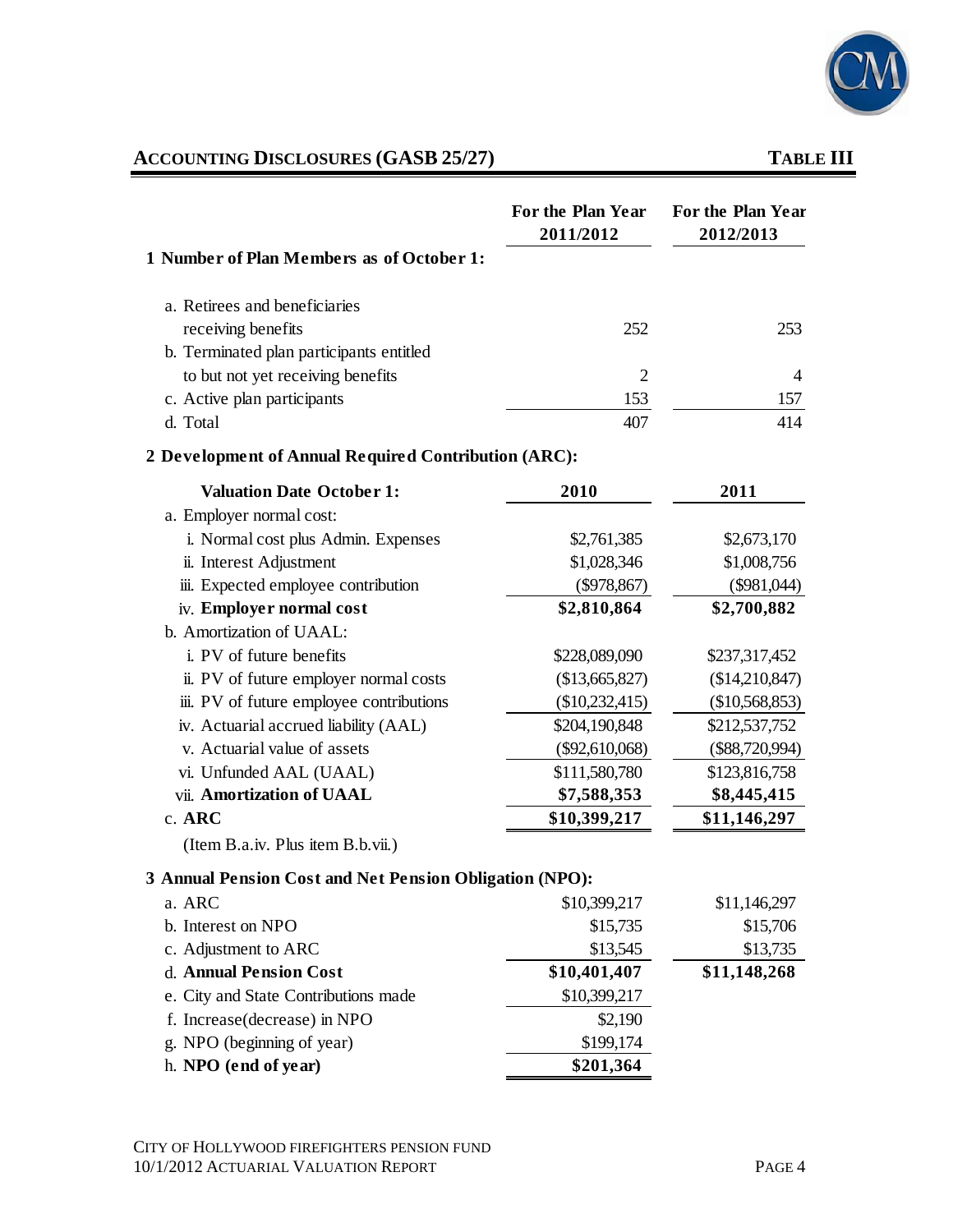

# **ACCOUNTING DISCLOSURES (GASB 25/27) TABLE III**

### **4. Schedule of Employer Contributions**

|              | Annual       |              |             |
|--------------|--------------|--------------|-------------|
| Year Ended   | Required     | Contribution | Percentage  |
| September 30 | Contribution | Made         | Contributed |
| 2008         | \$9,189,375  | \$9,189,375  | 100.0%      |
| 2009         | \$9,295,528  | \$9,025,338  | 97.1%       |
| 2010         | \$10,372,647 | \$10,372,647 | 100.0%      |
| 2011         | \$12,877,607 | \$12,958,981 | 100.6%      |
| 2012         | \$10,399,217 | \$10,399,217 | 100.0%      |

#### **5. Schedule of Funding Progress (In Thousands)**

|           |           | Actuarial |             |         |          | <b>UAAL</b>         |
|-----------|-----------|-----------|-------------|---------|----------|---------------------|
| Actuarial | Actuarial | Accrued   | Unfunded    |         |          | as % of             |
| Valuation | Value of  | Liability | AAL         | Funded  | Covered  | Covered             |
| Date      | Assets    | (AAL)     | (UAAL)      | Ratio   | Payroll  | Payroll             |
|           | (1)       | (2)       | $(2) - (1)$ | (1)/(2) | (3)      | $-(1)]/(3)$<br>[(2) |
| 10/1/2006 | \$98,588  | \$193,140 | \$94,552    | 51.0%   | \$10,998 | 859.7%              |
| 10/1/2007 | \$106,615 | \$197,866 | \$91,251    | 53.9%   | \$11,229 | 812.6%              |
| 10/1/2008 | \$100,538 | \$208,478 | \$107,941   | 48.2%   | \$12,207 | 884.2%              |
| 10/1/2009 | \$91,578  | \$217,788 | \$126,210   | 42.0%   | \$13,327 | 947.0%              |
| 10/1/2010 | \$92,610  | \$204,191 | \$111,581   | 45.4%   | \$13,034 | 856.1%              |
| 10/1/2011 | \$88,721  | \$212,538 | \$123,817   | 41.7%   | \$12,338 | 1003.5%             |
| 10/1/2012 | \$90,389  | \$219,159 | \$128,770   | 41.2%   | \$10,371 | 1241.6%             |

### **6. Additional Information**

| October 1, 2012      | October 1, 2011             |
|----------------------|-----------------------------|
| Entry Age Normal     | Entry Age Normal            |
| Level Percent Closed | <b>Level Percent Closed</b> |
| 20 to 30 years       | 21 to 30 years              |
| Market Related Value | Market Related Value        |
|                      |                             |
| 7.70%                | 7.80%                       |
| $6.20\% - 34.20\%$   | 5.80% - 33.80%              |
| 3.00%                | 3.00%                       |
| $0\%$ , 1%, 2%       | $0\%$ , $1\%$ , $2\%$       |
|                      |                             |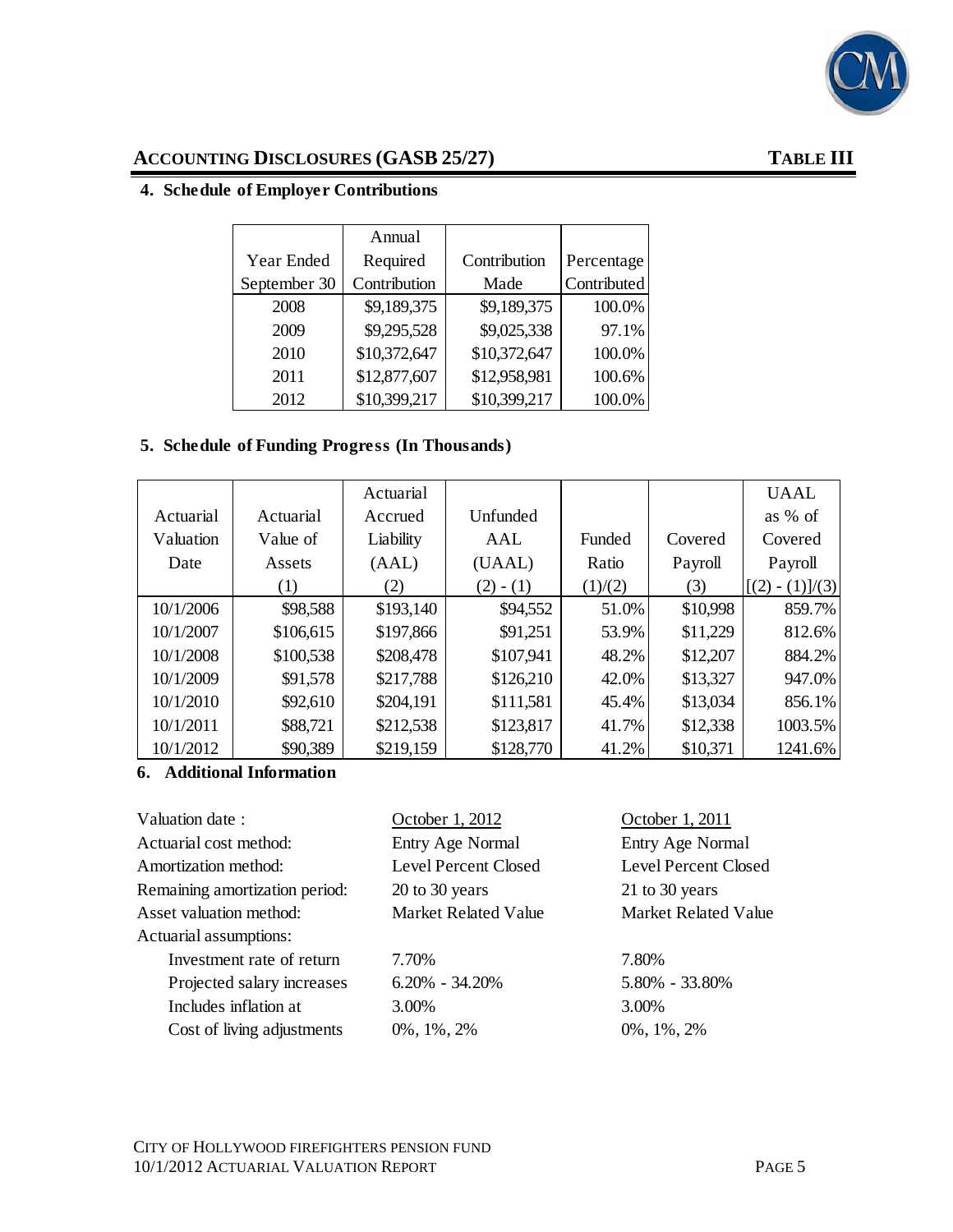

# **PRESENT VALUE OF ACCRUED BENEFITS TABLE IVa**

Shown below is the development of the Total Present Value of Accrued Benefit for the Plan. The calculations were performed in accordance with Chapter 2011-216 Laws of Florida (SB 1128) which requires the calculation of the present value of accrued benefits be calculated using the Florida Retirement System's assumed rate of return of 7.75% in order to promote comparability of actuarial data between local plans.

#### **1. Actuarial Present Value of Accrued Benefits**

|                                         | As of           | As of           |
|-----------------------------------------|-----------------|-----------------|
|                                         | October 1, 2012 | October 1, 2011 |
| a. Vested Accrued Benefits:             |                 |                 |
| i. Inactive members and beneficiaries   | \$178,577,078   | \$176,146,103   |
| ii. Active members                      | \$27,144,678    | \$34,990,799    |
| iii. Sub-total                          | \$205,721,756   | \$211,136,902   |
| b.<br>Non-vested Accrued Benefits       | \$8,587,715     | \$3,115,569     |
| <b>Total Benefits</b><br>$\mathbf{c}$ . | \$214,309,471   | \$214,252,471   |
| d.<br>Market Value of Assets            | \$101,139,676   | \$84,073,922    |
| Percentage Funded<br>e.                 | 47.2%           | 39.2%           |

#### **2. Statement of Changes in Total Actuarial Present Value of All Accrued Benefits**

| a. Actuarial Present Value as of October 1, 2011:                  | \$214,252,471   |
|--------------------------------------------------------------------|-----------------|
| b. Increase (Decrease) During 2011/2012 Plan Year Attributable to: |                 |
| <i>i.</i> Interest                                                 | \$16,032,935    |
| ii. Benefits accumulated/experience                                | \$4,776,582     |
| iii. Benefits paid                                                 | (\$14,751,791)  |
| iv. Plan amendments                                                | $(\$6,000,726)$ |
| v. Changes in actuarial assumptions or methods                     | \$0             |
| vi. Net increase (decrease)                                        | \$57,000        |
| c. Actuarial Present Value as of October 1, 2012:                  | \$214,309,471   |

#### **3. Items Affecting Calculation of Actuarial Present Value of Accrued Benefits**

- a. Plan provisions reflected in the accrued benefits (see Table XII)
- b. Plan amendments reflected in item 2.b.iv. above (see Table XIIa)
- c. Actuarial assumptions and methods used to determine present values (see Table XI)
- d. Changes in actuarial assumptions and methods reflected in item 2.b.v. above (see Table XIa)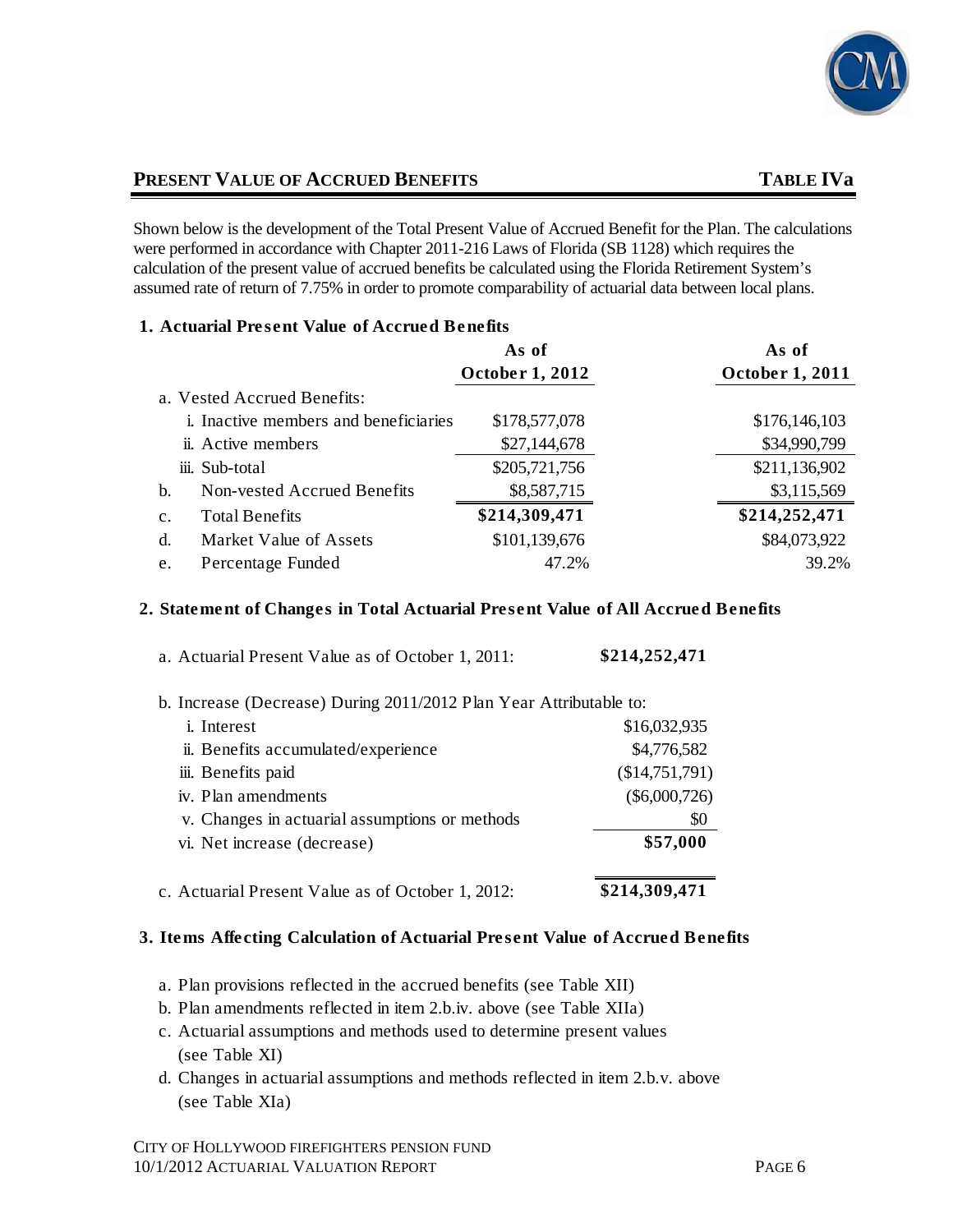

## **PRESENT VALUE OF ACCRUED BENEFITS TABLE IVb**

Shown below is the development of the Total Present Value for the Plan. The calculations were performed using the Plan's discount rate of 7.7%.

#### **1. Actuarial Present Value of Accrued Benefits**

|                                         | As of                  | As of                  |
|-----------------------------------------|------------------------|------------------------|
|                                         | <b>October 1, 2012</b> | <b>October 1, 2011</b> |
| a. Vested Accrued Benefits:             |                        |                        |
| i. Inactive members and beneficiaries   | \$179,418,967          | \$175,319,729          |
| ii. Active members                      | \$27,401,070           | \$34,697,657           |
| iii. Sub-total                          | \$206,820,037          | \$210,017,386          |
| Non-vested Accrued Benefits<br>b.       | \$8,702,347            | \$3,073,189            |
| <b>Total Benefits</b><br>$\mathbf{c}$ . | \$215,522,384          | \$213,090,575          |
| Market Value of Assets<br>d.            | \$101,139,676          | \$84,073,922           |
| Percentage Funded<br>e.                 | 46.9%                  | 39.5%                  |

#### **2. Statement of Changes in Total Actuarial Present Value of All Accrued Benefits**

| a. Actuarial Present Value as of October 1, 2011: | \$213,090,575 |
|---------------------------------------------------|---------------|
|                                                   |               |

| b. Increase (Decrease) During 2011/2012 Plan Year Attributable to: |                 |
|--------------------------------------------------------------------|-----------------|
| <i>i</i> . Interest                                                | \$16,045,745    |
| ii. Benefits accumulated/experience                                | \$2,996,005     |
| iii. Benefits paid                                                 | (\$14,751,791)  |
| iv. Plan amendments                                                | $(\$5,975,311)$ |
| v. Changes in actuarial assumptions or methods                     | \$4,117,161     |
| vi. Net increase (decrease)                                        | \$2,431,809     |
| c. Actuarial Present Value as of October 1, 2012:                  | \$215,522,384   |

#### **3. Items Affecting Calculation of Actuarial Present Value of Accrued Benefits**

- a. Plan provisions reflected in the accrued benefits (see Table XII)
- b. Plan amendments reflected in item 2.b.iv. above (see Table XIIa)
- c. Actuarial assumptions and methods used to determine present values (see Table XI)
- d. Changes in actuarial assumptions and methods reflected in item 2.b.v. above (see Table XIa)
- e. Changes in Plan Benefits reflected in item 2.b.iv. above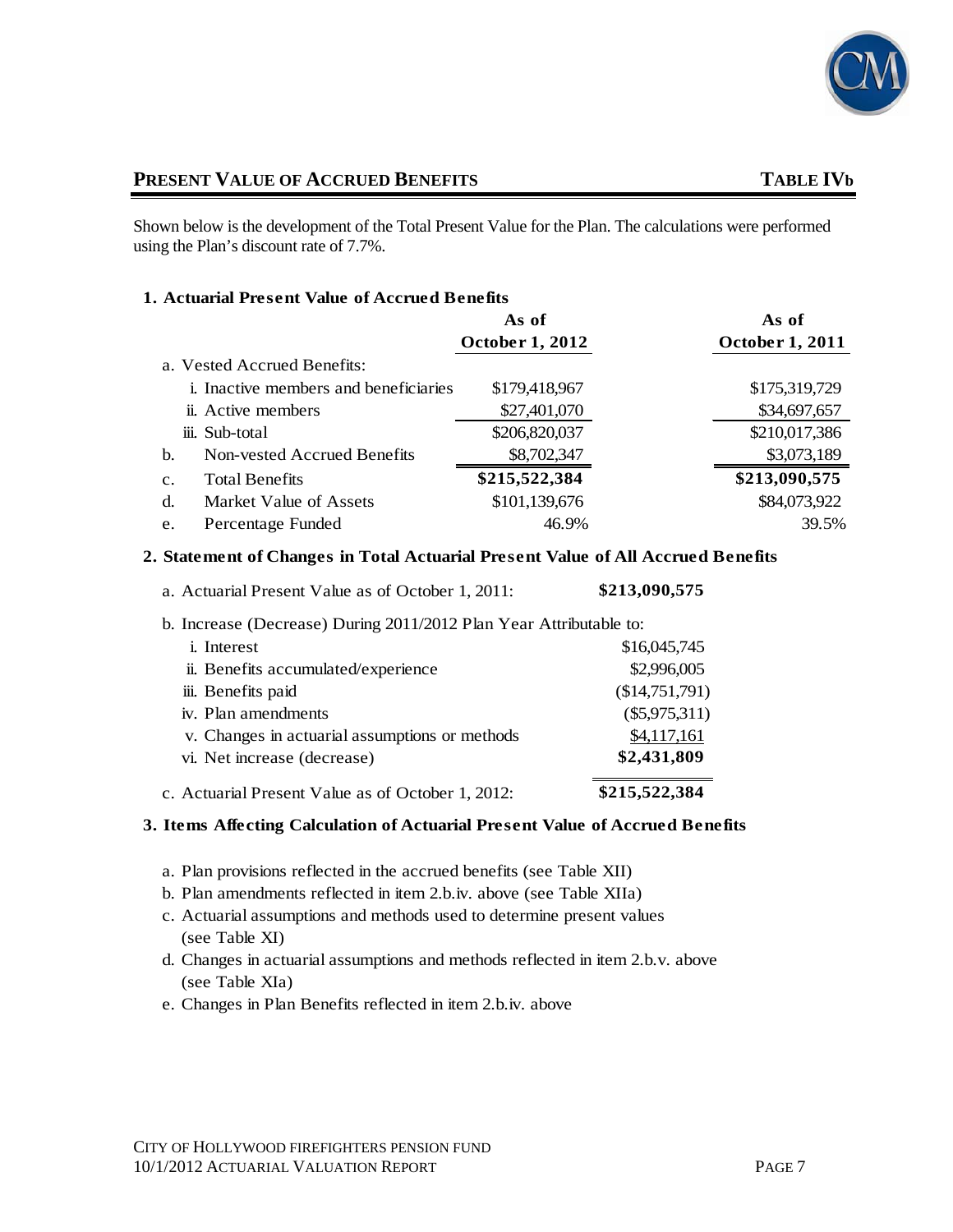# **INFORMATION REQUIRED BY FLORIDA STATUTE (CHAP. 112)**

| <b>TABLE</b> |
|--------------|
|--------------|



|                                                  | After                         | <b>After</b>           | Prior to          |                        |
|--------------------------------------------------|-------------------------------|------------------------|-------------------|------------------------|
|                                                  | <b>Assumption and Benefit</b> | <b>Assumption</b>      | <b>Assumption</b> |                        |
|                                                  | <b>Changes</b>                | <b>Changes</b>         | <b>Changes</b>    |                        |
|                                                  | <b>October 1, 2012</b>        | <b>October 1, 2012</b> | October 1, 2012   | <b>October 1, 2011</b> |
| 1. Participant Data:                             |                               |                        |                   |                        |
| a. Active members:                               |                               |                        |                   |                        |
| i. Number                                        | 157                           | 157                    | 157               | 153                    |
| ii. Total annual payroll                         | \$10,371,171                  | \$10,371,171           | \$10,371,171      | \$11,979,081           |
| iii. Projected annual payroll                    | \$10,682,306                  | \$10,682,306           | \$10,682,306      | \$12,338,453           |
| b. Retirees, members in DROP, and beneficiaries: |                               |                        |                   |                        |
| i. Number                                        | 231                           | 231                    | 231               | 231                    |
| ii. Total annualized benefit                     | \$13,935,086                  | \$13,935,086           | \$13,935,086      | \$13,790,322           |
| c. Disabled members receiving benefits:          |                               |                        |                   |                        |
| i. Number                                        | 22                            | 22                     | 22                | 21                     |
| ii. Total annualized benefit                     | \$947,885                     | \$947,885              | \$947,885         | \$865,754              |
| d. Terminated vested members:                    |                               |                        |                   |                        |
| i. Number                                        | 4                             | 4                      | $\overline{4}$    | 2                      |
| ii. Total annualized benefit                     | \$208,544                     | \$208,544              | \$208,544         | \$95,665               |
| 2. Assets:                                       |                               |                        |                   |                        |
| a. Actuarial value of assets                     | \$90,389,165                  | \$90,389,165           | \$90,389,165      | \$88,720,994           |
| b. Market value of assets                        | \$100,432,406                 | \$100,432,406          | \$100,432,406     | \$83,366,652           |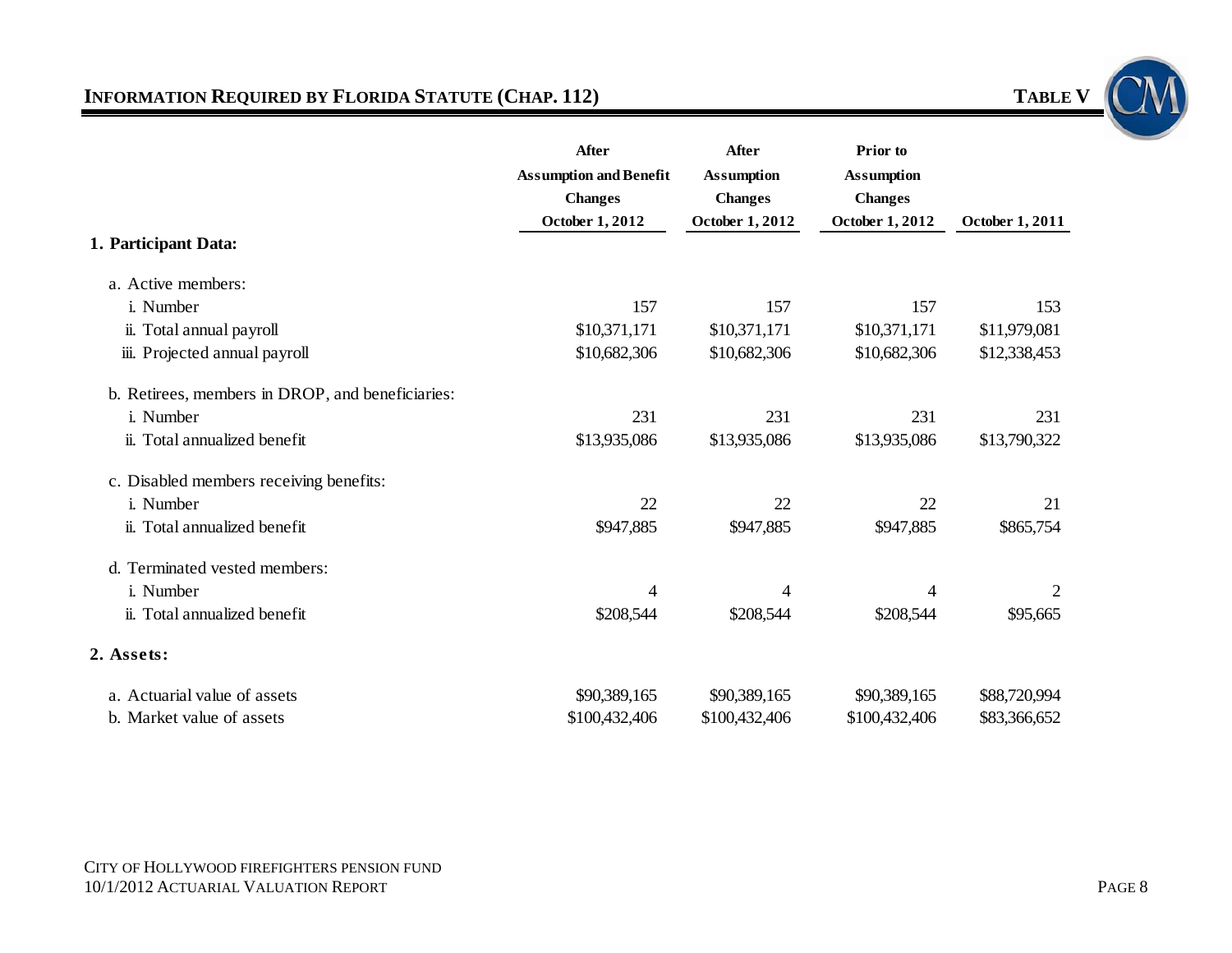# **INFORMATION REQUIRED BY FLORIDA STATUTE (CHAP. 112) TABLE V**

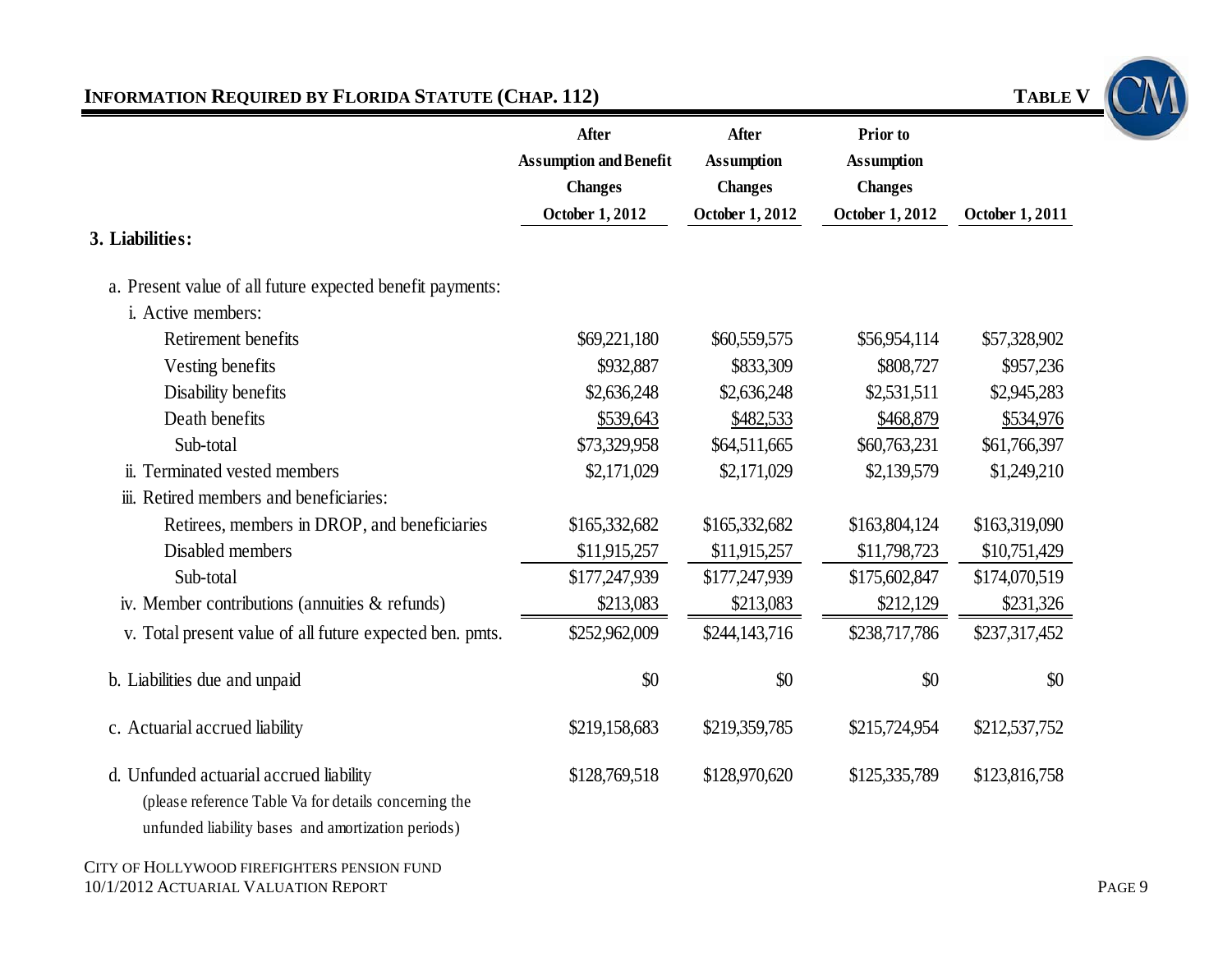# **INFORMATION REQUIRED BY FLORIDA STATUTE (CHAP. 112) TABLE V TABLE V**



|                                                                                                                                                | After<br><b>Assumption and Benefit</b><br><b>Changes</b><br><b>October 1, 2012</b> | <b>After</b><br><b>Assumption</b><br><b>Changes</b><br><b>October 1, 2012</b> | Prior to<br><b>Assumption</b><br><b>Changes</b><br><b>October 1, 2012</b> | <b>October 1, 2011</b> |
|------------------------------------------------------------------------------------------------------------------------------------------------|------------------------------------------------------------------------------------|-------------------------------------------------------------------------------|---------------------------------------------------------------------------|------------------------|
| 4. Actuarial Present Value of Accrued Benefits:<br>(please reference Table IV for details concerning<br>the present value of accrued benefits) | \$214,309,471                                                                      | \$220,310,197                                                                 | \$220,310,197                                                             | \$214,252,471          |
| 5. Pension Cost (as a % of projected payroll):                                                                                                 |                                                                                    |                                                                               |                                                                           |                        |
| a. Normal cost plus projected administrative expenses                                                                                          | 26.95%                                                                             | 25.99%                                                                        | 24.32%                                                                    | 21.67%                 |
| Dollar amount                                                                                                                                  | \$2,879,314                                                                        | \$2,775,806                                                                   | \$2,597,615                                                               | \$2,673,170            |
| b. Payment to amortize unfunded liability                                                                                                      | 83.20%                                                                             | 83.32%                                                                        | 81.30%                                                                    | 68.45%                 |
| Dollar amount                                                                                                                                  | \$8,888,098                                                                        | \$8,899,993                                                                   | \$8,684,996                                                               | \$8,445,415            |
| c. Interest Adjustment                                                                                                                         | 12.76%                                                                             | 12.66%                                                                        | 12.24%                                                                    | 10.58%                 |
| Dollar amount                                                                                                                                  | \$1,363,218                                                                        | \$1,352,605                                                                   | \$1,307,055                                                               | \$1,305,043            |
| d. Amount to be contributed by members                                                                                                         | 7.93%                                                                              | 7.93%                                                                         | 7.93%                                                                     | 7.95%                  |
| Dollar amount                                                                                                                                  | \$846,618                                                                          | \$846,618                                                                     | \$846,618                                                                 | \$981,044              |
| e. Expected Chapter 175 monies                                                                                                                 | 14.62%                                                                             | 14.62%                                                                        | 14.62%                                                                    | 0.00%                  |
| Dollar amount                                                                                                                                  | \$1,562,180                                                                        | \$1,562,180                                                                   | \$1,562,180                                                               | \$0                    |
| f. Expected City Contributions                                                                                                                 | 100.37%                                                                            | 99.41%                                                                        | 95.31%                                                                    | 92.75%                 |

\$10,721,832 \$10,619,606 \$10,180,868 \$11,442,584

Dollar amount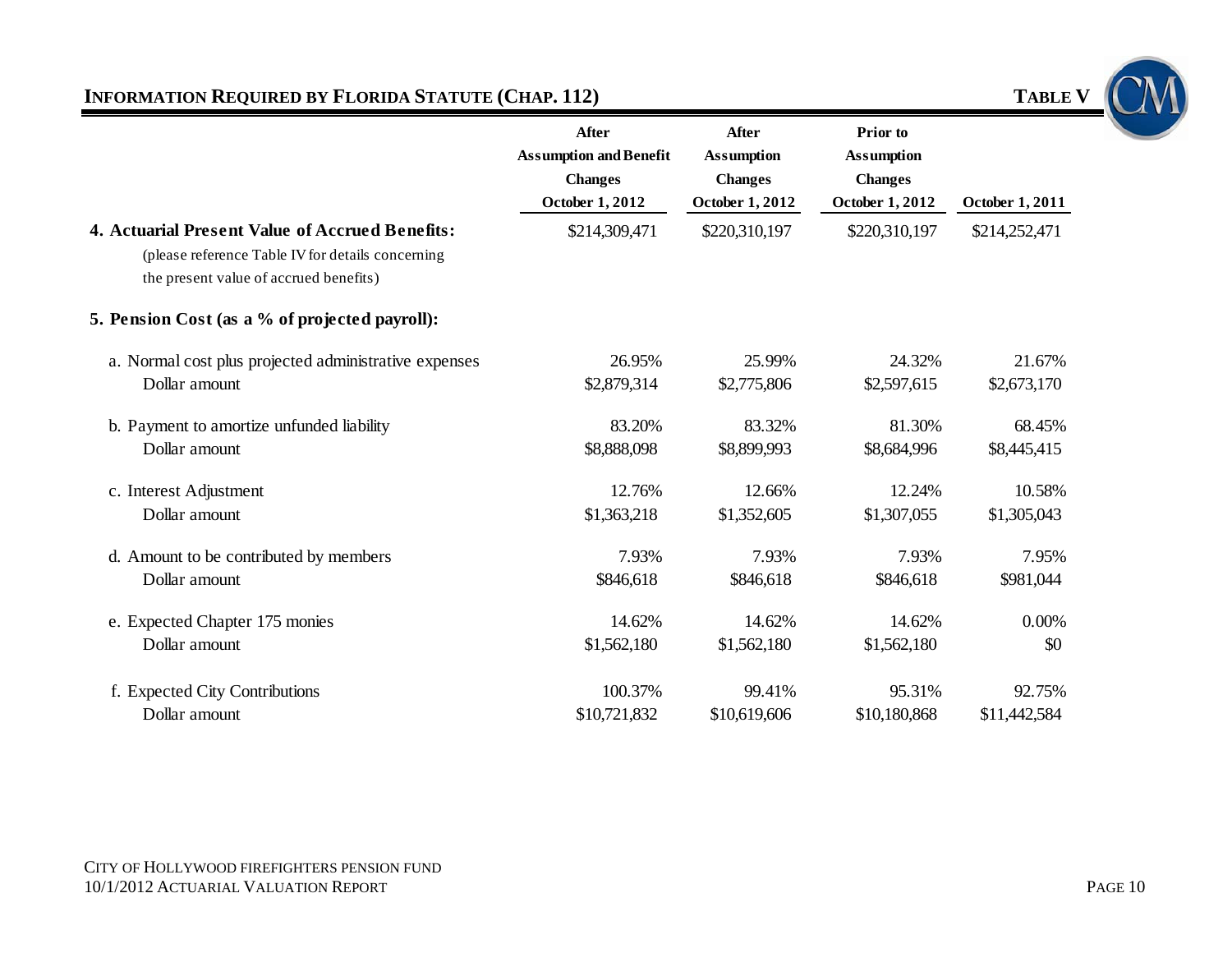# **INFORMATION REQUIRED BY FLORIDA STATUTE (CHAP. 112)** TABLE V

|                                                           | <b>After</b><br><b>Assumption and Benefit</b> | After<br><b>Assumption</b> | Prior to<br><b>Assumption</b> |                 |
|-----------------------------------------------------------|-----------------------------------------------|----------------------------|-------------------------------|-----------------|
|                                                           | <b>Changes</b>                                | <b>Changes</b>             | <b>Changes</b>                |                 |
|                                                           | October 1, 2012                               | October 1, 2012            | October 1, 2012               | October 1, 2011 |
| <b>6. Past Contributions:</b>                             |                                               |                            |                               |                 |
| a. Required City & State contribution                     | \$10,399,217                                  | \$10,399,217               | \$10,399,217                  | \$12,877,607    |
| b. Actual contribution made by:                           |                                               |                            |                               |                 |
| i. City                                                   | \$10,273,663                                  | \$10,273,663               | \$10,273,663                  | \$11,398,596    |
| ii. State                                                 | \$125,554                                     | \$125,554                  | \$125,554                     | \$1,560,385     |
| iii. Members                                              | \$882,490                                     | \$882,490                  | \$882,490                     | \$1,098,794     |
| 7. Net actuarial (gain) / loss:                           | 635,026                                       | 635,026                    | 635,026                       | \$9,960,873     |
| 8. Other disclosures:                                     |                                               |                            |                               |                 |
| a. Present value of active members':                      |                                               |                            |                               |                 |
| <i>i.</i> Future salaries:                                |                                               |                            |                               |                 |
| at attained age                                           | \$143,444,522                                 | \$116,998,303              | \$114,910,709                 | \$133,264,351   |
| at entry age                                              | N/A                                           | N/A                        | N/A                           | N/A             |
| ii. Future contributions:                                 |                                               |                            |                               |                 |
| at attained age                                           | \$11,332,729                                  | \$9,225,990                | \$9,065,367                   | \$10,568,853    |
| at entry age                                              | N/A                                           | N/A                        | N/A                           | N/A             |
| b. Present value of future normal contributions from City | \$22,470,596                                  | \$15,557,939               | \$13,927,466                  | \$14,210,847    |
| c. Present value of future expected benefit payments for  |                                               |                            |                               |                 |
| active members at entry age                               | N/A                                           | N/A                        | N/A                           | N/A             |
| d. Amount of active members' accumulated contributions    | \$8,448,953                                   | \$8,448,953                | \$8,448,953                   | \$7,982,196     |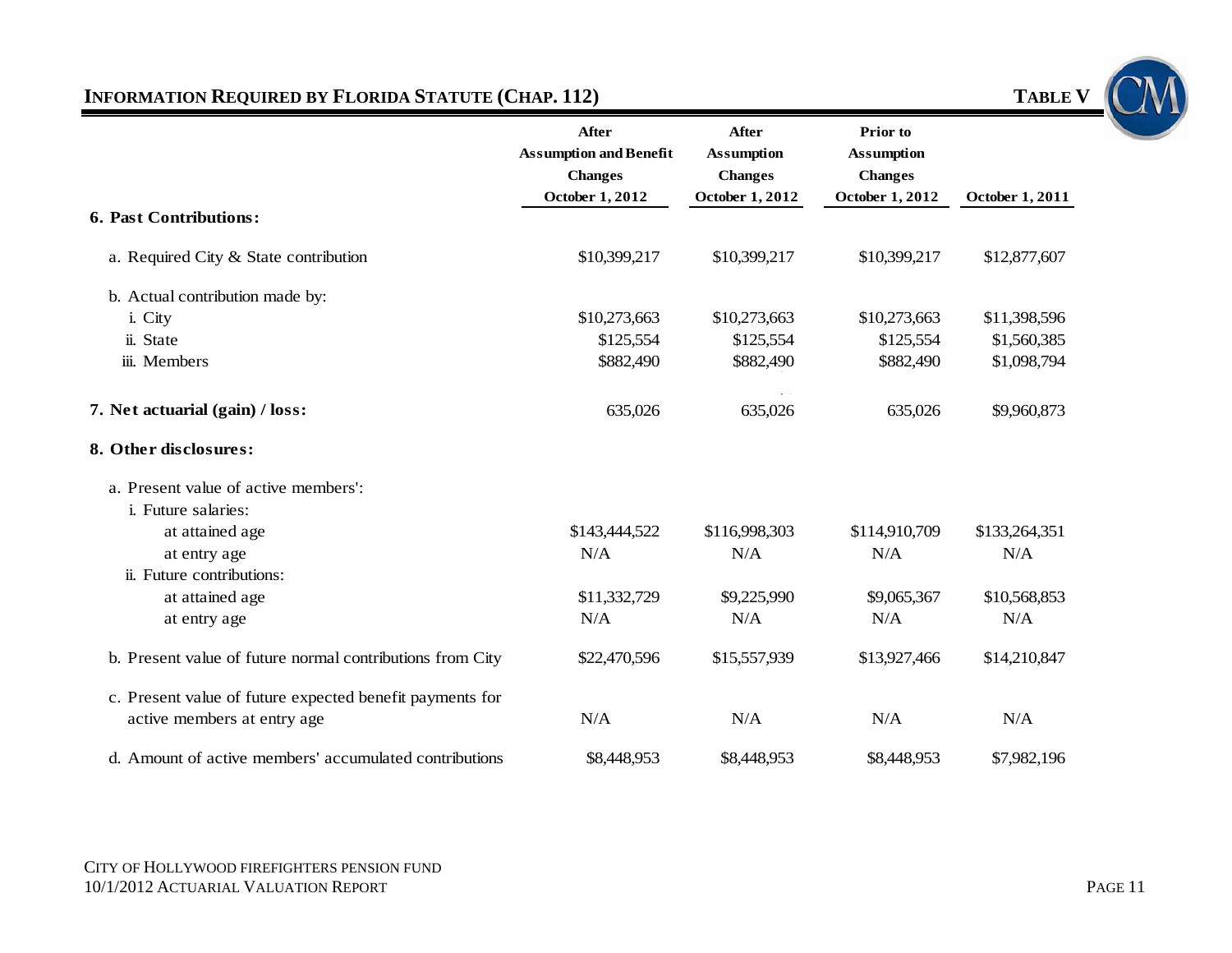

| <b>UNFUNDED LIABILITY BASES</b> |                  |                      |               |                      |               | <b>TABLE Va</b> |
|---------------------------------|------------------|----------------------|---------------|----------------------|---------------|-----------------|
|                                 |                  | Outstanding          | 2011/2012     | Outstanding          | 2012/2013     | Years           |
|                                 | Original         | <b>Balance as of</b> | Amortization  | <b>Balance as of</b> | Amortization  | Remaining       |
| Description                     | Amount           | October 1, 2011      | Payment       | October 1, 2012      | Payment       | October 1, 2012 |
| 2002 Method Change              | \$41,555,057     | \$45,034,917         | \$3,256,500   | \$45,037,134         | \$3,329,319   | 20 years        |
| 2003 Experience Loss            | $(\$2,345,967)$  | $(\$2,535,373)$      | (\$178,378)   | $(\$2,540,841)$      | (\$182,308)   | 21 years        |
| 2003 Assumption Change          | \$3,634,481      | \$3,927,918          | \$276,352     | \$3,936,388          | \$282,440     | 21 years        |
| 2004 Experience Loss            | \$15,031,408     | \$16,169,370         | \$1,108,966   | \$16,235,116         | \$1,133,034   | 22 years        |
| 2004 Plan Amendment             | \$10,239,499     | \$11,014,689         | \$755,435     | \$11,059,476         | \$771,831     | 22 years        |
| 2005 Experience Loss            | \$19,718,115     | \$21,075,951         | \$1,411,523   | \$21,198,253         | \$1,441,707   | 23 years        |
| 2006 Experience Loss            | \$3,587,068      | \$3,803,745          | \$249,156     | \$3,831,847          | \$254,406     | 24 years        |
| 2007 Experience Loss            | $(\$4,348,867)$  | $(\$4,568,549)$      | $(\$293,105)$ | $(\$4,608,929)$      | $(\$299,191)$ | 25 years        |
| 2008 Experience Loss            | \$15,814,449     | \$16,436,874         | \$1,034,240   | \$16,604,039         | \$1,055,406   | 26 years        |
| 2009 Experience Loss            | \$18,538,471     | \$19,040,612         | \$1,176,432   | \$19,257,586         | \$1,200,163   | 27 years        |
| 2009 Plan Ammendment            | (\$1,244,607)    | (\$1,278,319)        | $(\$78,981)$  | (\$1,292,886)        | $(\$80,575)$  | 27 years        |
| 2010 Assumption Change:         | \$5,684,942      | \$5,763,618          | \$350,066     | \$5,835,809          | \$357,027     | 28 years        |
| 2010 Plan Amendment             | $(\$28,857,257)$ | $(\$29,256,623)$     | (\$1,776,964) | $(\$29,623,072)$     | (\$1,812,299) | 28 years        |
| 2010 Experience Loss            | \$7,475,543      | \$7,579,000          | \$460,327     | \$7,673,929          | \$469,481     | 28 years        |
| 2011 Assumption Changes         | \$5,093,746      | \$5,093,746          | \$304,445     | \$5,162,866          | \$310,413     | 29 years        |
| 2011 Experience Loss            | \$6,515,182      | \$6,515,182          | \$389,401     | \$6,603,592          | \$397,035     | 29 years        |
| 2012 Assumption Change          | \$3,634,831      |                      |               | \$3,634,831          | \$214,997     | 30 years        |
| 2012 Plan Amendment             | $(\$201, 102)$   |                      |               | $(\$201, 102)$       | (\$11,895)    | 30 years        |
| 2012 Experience Loss *          | \$965,482        |                      |               | \$965,482            | \$57,107      | 30 years        |
| <b>Total</b>                    | \$120,490,474    | \$123,816,758        | \$8,445,415   | \$128,769,518        | \$8,888,098   |                 |

|                 | Projected     |
|-----------------|---------------|
|                 | Unfunded      |
| Date            | Liability     |
| October 1, 2012 | \$128,769,518 |
| October 1, 2013 | \$129,112,289 |
| October 1, 2014 | \$129,194,279 |
| October 1, 2015 | \$128,986,793 |
| October 1, 2042 |               |

\* The total experience loss/(gain) for the 2011/2012 plan year of \$635,026 is adjusted for timing differences and interest equal to \$330,456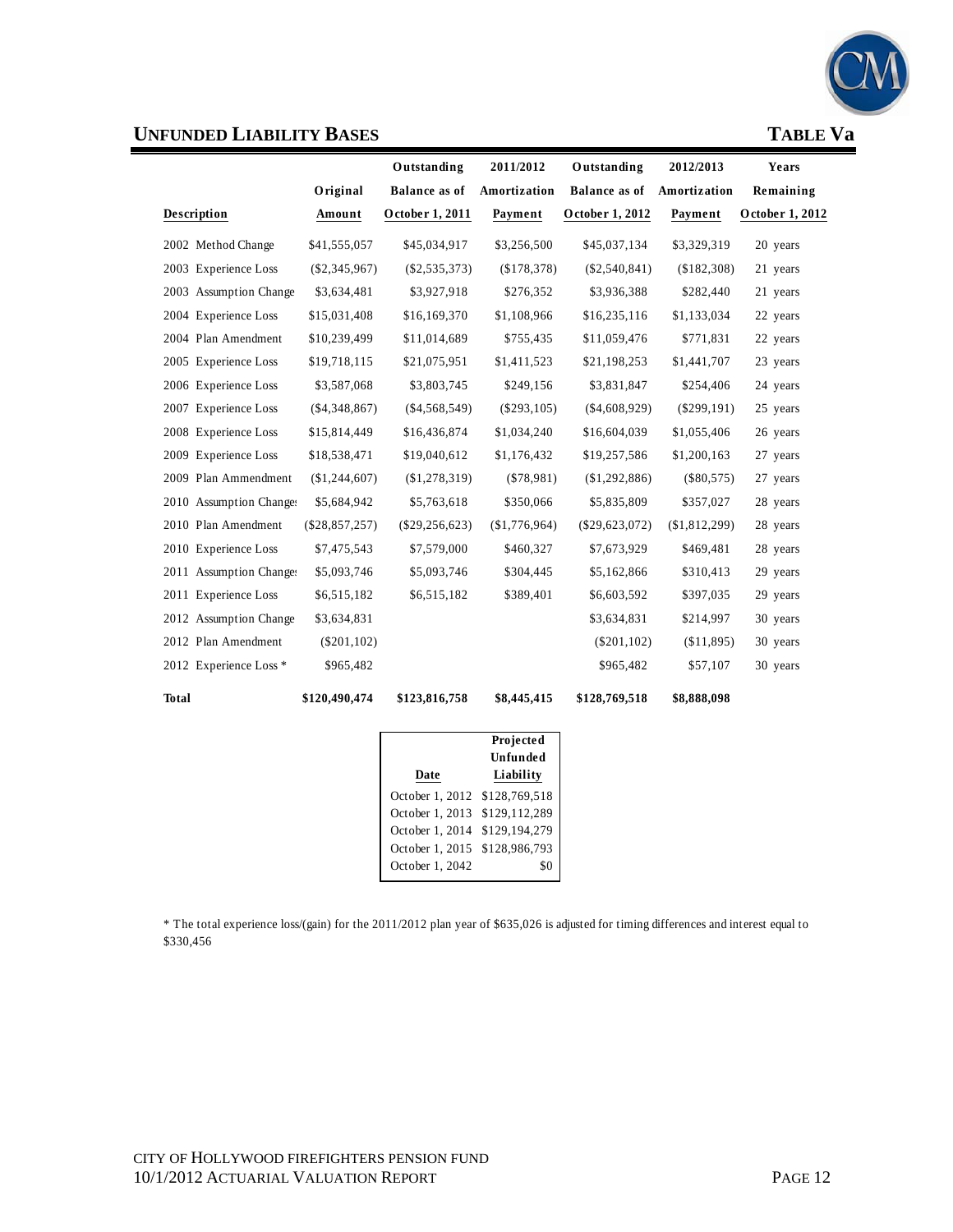

# **ASSETS TABLE VI**

| 1. Market Value of Assets                                          | As of<br>October 1, 2012 | As of<br>October 1, 2011       |
|--------------------------------------------------------------------|--------------------------|--------------------------------|
|                                                                    |                          |                                |
| a. Cash and Cash Equivalents (1.9%)                                | \$1,925,554              | \$3,123,848                    |
| b. U.S. Government Obligations (20.33%)                            | \$20,559,153             | \$16,270,934                   |
| c. International Equity Fund (23.3%)                               | \$23,568,223             | \$19,552,668                   |
| d. Domestic Corporate bonds (12.62%)                               | \$12,761,384             | \$21,650,278                   |
| e. Domestic Stocks (62.52%)                                        | \$63,233,989             | \$52,823,468                   |
| f. Fixed Income Funds (19.46%)                                     | \$19,681,048             | \$7,282,656                    |
| g. Alternative Investments (7.11%)                                 | \$7,186,408              | \$8,109,708                    |
| h. Real Estate Equity Fund (23.02%)                                | \$23,280,634             | \$20,432,926                   |
| i. Accrued Income Receivable (1.01%)                               | \$1,020,242              | \$733,399                      |
| j. Contributions Receivable (1.54%)                                | \$1,562,180              | \$2,059,185                    |
| k. Prepaid State Contributions (-1.54%)                            | (\$1,562,180)            | \$0                            |
| l. Benefits Payable $(0\%)$                                        | \$0                      | \$0                            |
| m Other Payables (-71.26%)                                         | $(\$72,076,959)$         | $(\$67,965,148)$               |
| n. Prior Year Adjustment                                           | \$0                      | \$0                            |
| o. Market value of assets (100%)                                   | \$101,139,676            | \$84,073,922                   |
| 2. Actuarial Value of Assets                                       |                          |                                |
| a. Market Value of Assets                                          | \$101,139,676            | \$84,073,922                   |
| b. State contribution reserve *                                    | $(\$707,270)$            | $(\$707,270)$                  |
| c. Supplemental benefit payable                                    | \$0                      | \$0                            |
| d. Market value of assets available for funding                    | \$100,432,406            | \$83,366,652                   |
| e. 5-year phase-in of gains/(losses) on Actuarial Value of Assets: |                          |                                |
| $(\$21,950,953)$<br>2007/2008<br>1.                                |                          | $(\$4,390,191)$<br>$x 20\% =$  |
| 2008/2009<br>$(\$8,414,923)$<br>$x 20\% =$<br>ii.                  | \$1,682,985              | $(\$3,365,969)$<br>$x\,40\%$ = |
| \$5,489,987<br>$x\,40\% =$<br>2009/2010<br>iïi.                    | \$2,195,995              | $x 60\% =$<br>\$3,293,992      |
| iv. 2010/2011<br>(\$1,115,217)<br>$x\,60\% =$                      | $(\$669,130)$ $x 80\% =$ | $(\$892,174)$                  |
| 2011/2012<br>\$14,016,384<br>$x\,80\% =$<br>V.                     | \$11,213,107             |                                |
| vi. Total unrecognized (losses)/gains                              | \$11,056,987             | $(\$5,354,342)$                |
| f. Actuarial Value of Assets                                       | \$90,389,165             | \$88,720,994                   |

(Item d. minus item e.vi., but within a 90-110% corridor of item d.)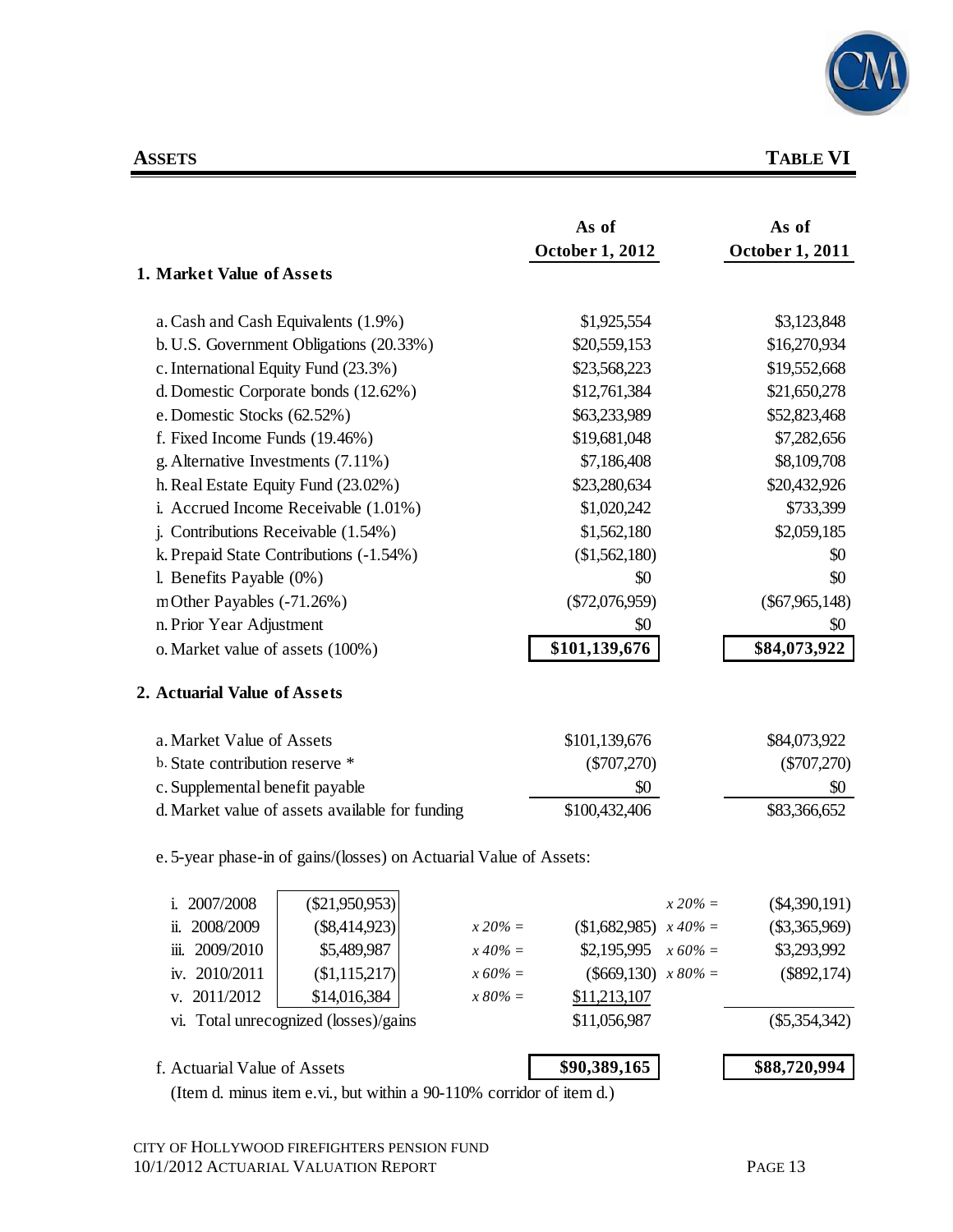

# **MARKET ASSET GAIN/LOSS** TABLE VIa

| 1. Market Value as of October 1, 2011        |                |
|----------------------------------------------|----------------|
| Beginning of Year Market Value<br>i.         | \$84,073,922   |
| Prior Year Adjustment<br>ii.                 | \$1,523,000    |
| Total Beginning of Year Market Value<br>111. | \$85,596,922   |
| 2. Increases Due to:                         |                |
| a. Contributions:                            |                |
| City<br>i.                                   | \$10,273,663   |
| ii.<br><b>State</b>                          | \$0            |
| iii. Members                                 | \$882,490      |
| iv. Total                                    | \$11,156,153   |
| 3. Decreases Due to:                         |                |
| Benefit payments<br>a.                       | \$14,751,791   |
| Refund of member contributions<br>b.         | \$30,379       |
| Administrative expenses<br>c.                | \$608,778      |
| <b>Investment Expenses</b><br>d.             | \$722,077      |
| e. Total decreases                           | \$16,113,025   |
| 4. Expected Investment Income                | \$6,483,242    |
| 5. Actual Investment Income                  | \$20,499,626   |
| 6. $(Gain) / Loss$                           | (\$14,016,384) |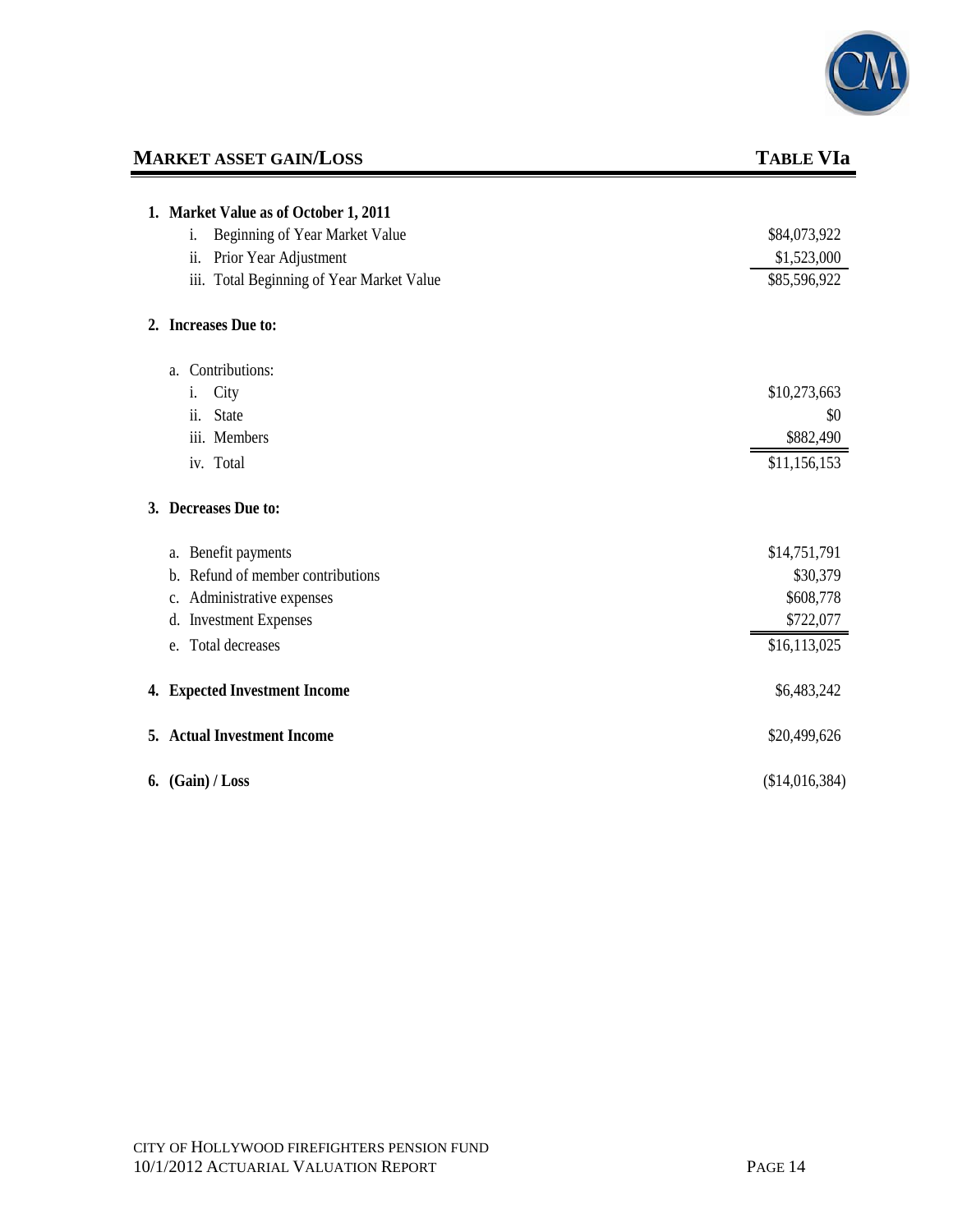

### **ASSET RECONCILIATION** TABLE VIb

|                                              | As of<br><b>October 1, 2012</b> | As of<br><b>October 1, 2011</b> |
|----------------------------------------------|---------------------------------|---------------------------------|
| 1. Beginning of Year Market Value:           |                                 |                                 |
| Beginning of Year Market Value<br>i.         | \$84,073,922                    | \$86,849,783                    |
| ii.<br>Prior Year Adjustment *               | \$1,523,000                     | \$0                             |
| iii. Total Beginning of Year Market Value    | \$85,596,922                    | \$86,849,783                    |
| 2. Increases Due to:                         |                                 |                                 |
| a. Contributions: **                         |                                 |                                 |
| City<br>i.                                   | \$10,273,663                    | \$11,398,596                    |
| State ***<br>ii.                             | \$0                             | \$1,560,385                     |
| iii. Members                                 | \$882,490                       | \$1,098,794                     |
| Total<br>iv.                                 | \$11,156,153                    | \$14,057,775                    |
| b. Investment income                         |                                 |                                 |
| Realized and Unrealized Gains/(Losses)<br>i. | \$15,366,495                    | (\$1,115,217)                   |
| <b>Interest and Dividends</b><br>ii.         | \$5,133,131                     | $(\$55,012)$                    |
| iii.<br>Total                                | \$20,499,626                    | (\$1,170,229)                   |
| c. Total increases                           | \$31,655,779                    | \$12,887,546                    |
| 3. Decreases Due to:                         |                                 |                                 |
| a. Benefit payments                          | \$14,751,791                    | \$14,281,808                    |
| b. Refund of member contributions            | \$30,379                        | \$0                             |
| c. Administrative expenses                   | \$608,778                       | \$380,491                       |
| d. Investment Expenses                       | \$722,077                       | \$1,001,108                     |
| e. Total decreases                           | \$16,113,025                    | \$15,663,407                    |
| 4. End of Year Market Value:                 | \$101,139,676                   | \$84,073,922                    |

\*Adjustment to October 1, 2011 market value of assets reported by auditor on June 13, 2013. \*\*Required City/State contributions for year ending October 1, 2012 consists of \$10,273,663 City contribution paid during the year plus a State contribution of \$125,554 received in October 2011, but included in October 1, 2011 market assets, for a total contribution of \$10,399,217. \*\*\*Excluding state distributions of \$1,562,180 as of October 1, 2012 as prepaid contributions for fiscal year ending September 30, 2013.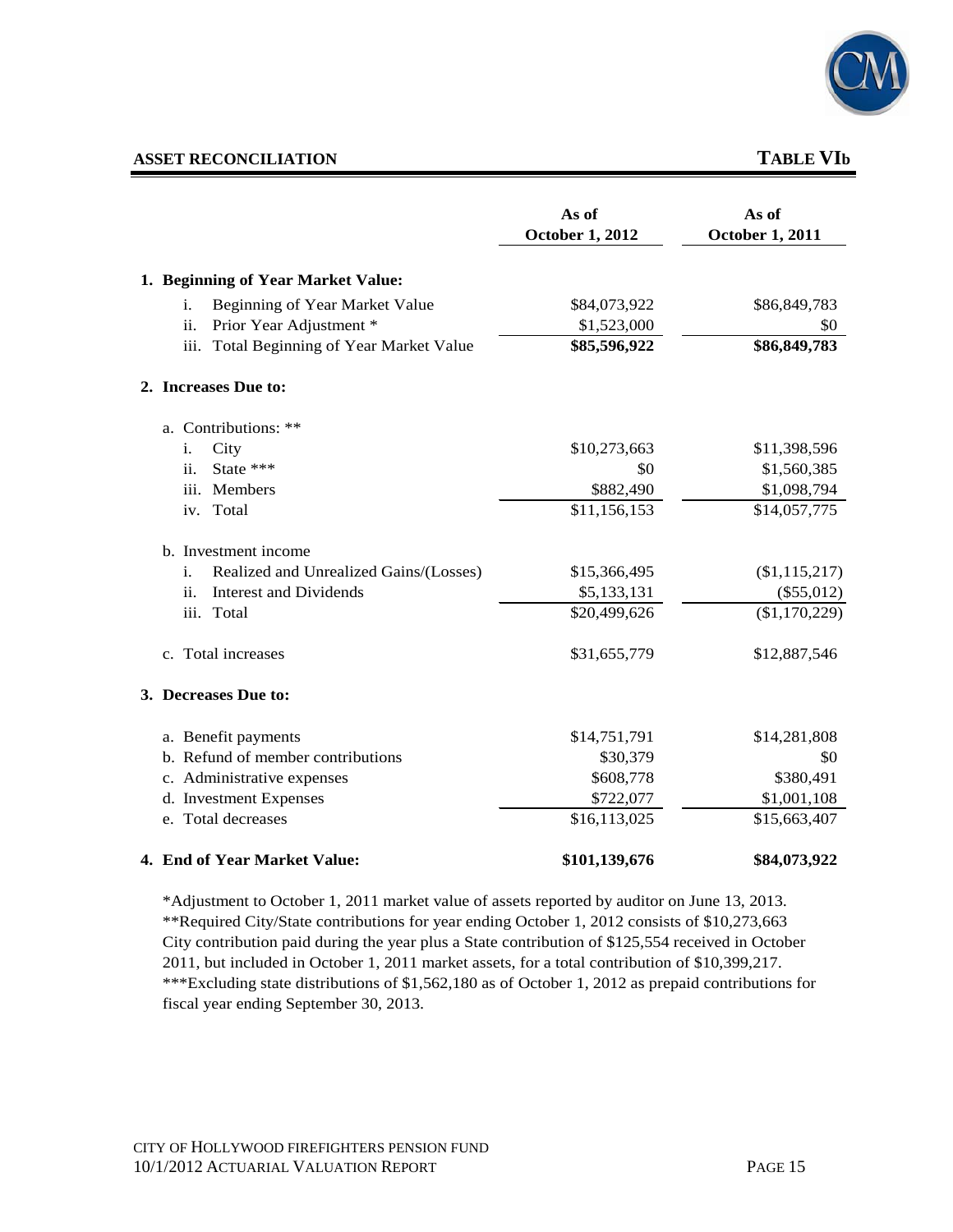

# **HISTORICAL ASSET INFORMATION TABLE VII**



| Plan<br>Year | <b>M</b> arket<br>Value as of<br>October 1 | Actuarial<br>Value as of<br>October 1 | Benefit<br>Payments | Administrative<br>Expenses | City, State, and<br><b>M</b> ember<br>Contributions | <b>M</b> arket<br>Value<br>Return | Actuarial<br>Value<br>Return |
|--------------|--------------------------------------------|---------------------------------------|---------------------|----------------------------|-----------------------------------------------------|-----------------------------------|------------------------------|
| 2000/2001    | \$135,130,299                              | \$121,617,000                         | \$7,071,121         | \$685,493                  | \$3,691,122                                         | $(15.44)\%$                       | $(0.80)$ %                   |
| 2001/2002    | \$110,518,661                              | \$116,592,633                         | \$7,075,577         | \$667,479                  | \$3,556,598                                         | $(10.27)\%$                       | (6.72)%                      |
| 2002/2003    | \$95,196,578                               | \$104,716,236                         | \$8,061,225         | \$680,392                  | \$3,698,337                                         | 16.37%                            | 10.64%                       |
| 2003/2004    | \$105,327,758                              | \$110,551,533                         | \$11,051,905        | \$235,884                  | \$5,896,245                                         | 7.01%                             | (0.58)%                      |
| 2004/2005    | \$107,132,753                              | \$104,532,074                         | \$11,040,320        | \$191,531                  | \$5,758,396                                         | 8.83%                             | 0.72%                        |
| 2005/2006    | \$110,882,165                              | \$99,793,949                          | \$12,367,209        | \$185,629                  | \$8,147,693                                         | 2.82%                             | 3.28%                        |
| 2006/2007    | \$109,542,098                              | \$98,587,888                          | \$12,330,642        | \$243,206                  | \$9,586,089                                         | 14.33%                            | 11.34%                       |
| 2007/2008    | \$122,040,614                              | \$106,614,766                         | \$15,379,298        | \$287,912                  | \$10,488,989                                        | $(18.13)\%$                       | $(0.86)\%$                   |
| 2008/2009    | \$95,210,650                               | \$100,537,723                         | \$12,963,104        | \$353,672                  | \$10,079,526                                        | $(8.56)\%$                        | (5.78)%                      |
| 2009/2010    | \$83,960,142                               | \$91,578,159                          | \$13,496,043        | \$325,888                  | \$11,493,476                                        | 6.30%                             | 3.72%                        |
| 2010/2011    | \$86,849,783                               | \$92,610,068                          | \$14,281,808        | \$380,491                  | \$14,057,775                                        | $(2.51)$ %                        | $(3.56)\%$                   |
| 2011/2012    | \$84,073,922                               | \$88,720,994                          | \$14,782,170        | \$608,778                  | \$11,156,153                                        | 25.99%                            | 6.82%                        |
| 2012/2013    | \$101,139,676                              | \$90,389,165                          |                     |                            |                                                     |                                   |                              |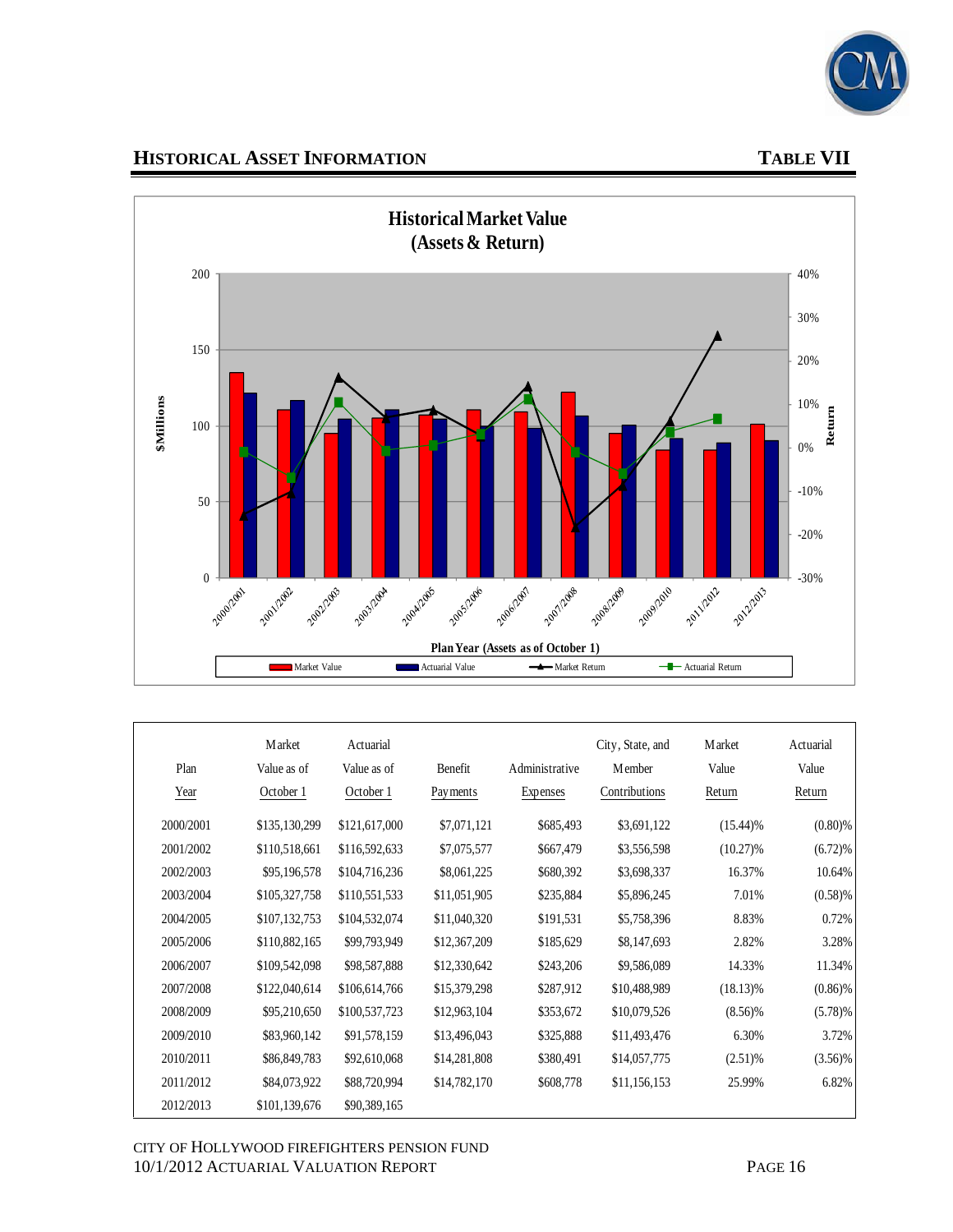

# REVENUES BY SOURCE AND EXPENSES BY TYPE **TABLE V** IIa

|               |                      |                      | <b>REVENUES</b>      |              |                       |                  |
|---------------|----------------------|----------------------|----------------------|--------------|-----------------------|------------------|
| <b>Fiscal</b> | City                 | <b>State</b>         | <b>Member</b>        |              | <b>Net Investment</b> |                  |
| Year          | <b>Contributions</b> | <b>Contributions</b> | <b>Contributions</b> | Sub-Total    | <b>Income</b>         | <b>Total</b>     |
| 1998/1999     |                      |                      |                      | \$5,533,045  |                       | \$21,934,359     |
|               | \$3,896,439          | \$685,232            | \$951,374            |              | \$16,401,314          |                  |
| 1999/2000     | \$3,079,847          | \$867,041            | \$903,237            | \$4,850,125  | \$16,165,007          | \$21,015,132     |
| 2000/2001     | \$1,993,448          | \$802,256            | \$895,518            | \$3,691,222  | $(\$21,561,140)$      | $(\$17,869,918)$ |
| 2001/2002     | \$1,794,808          | \$814,028            | \$947,762            | \$3,556,598  | (\$12, 127, 037)      | $(\$8,570,439)$  |
| 2002/2003     | \$1,765,759          | \$1,095,145          | \$837,433            | \$3,698,337  | \$15,174,460          | \$18,872,797     |
| 2003/2004     | \$3,991,224          | \$1,101,952          | \$803,069            | \$5,896,245  | \$2,361,550           | \$8,257,795      |
| 2004/2005     | \$3,550,663          | \$1,266,992          | \$940,741            | \$5,758,396  | \$9,222,867           | \$14,981,263     |
| 2005/2006     | \$5,778,741          | \$1,452,546          | \$916,406            | \$8,147,693  | \$3,065,078           | \$11,212,771     |
| 2006/2007     | \$6,935,570          | \$1,744,169          | \$906,350            | \$9,586,089  | \$15,486,275          | \$25,072,364     |
| 2007/2008     | \$7,754,576          | \$1,712,612          | \$1,021,801          | \$10,488,989 | $(\$21,651,743)$      | $(\$11,162,754)$ |
| 2008/2009     | \$7,562,412          | \$1,462,926          | \$1,054,188          | \$10,079,526 | $(\$7,988,596)$       | \$2,090,930      |
| 2009/2010     | \$8,796,455          | \$1,576,192          | \$1,120,829          | \$11,493,476 | \$5,023,934           | \$16,517,410     |
| 2010/2011     | \$11,398,596         | \$1,560,385          | \$1,098,794          | \$14,057,775 | $(\$2,171,337)$       | \$11,886,438     |
| 2011/2012     | \$10,273,663         | \$0                  | \$882,490            | \$11,156,153 | \$19,777,549          | \$30,933,702     |

#### **EXPENSES**

| Fiscal    | <b>Benefits</b> | <b>Member</b>  | Administrative  |              |
|-----------|-----------------|----------------|-----------------|--------------|
| Year      | Paid            | <b>Refunds</b> | <b>Expenses</b> | <b>Total</b> |
|           |                 |                |                 |              |
| 1998/1999 | \$4,468,262     | \$27,513       | \$649,608       | \$5,145,383  |
| 1999/2000 | \$5,341,557     | \$0            | \$687,540       | \$6,029,097  |
| 2000/2001 | \$7,038,767     | \$32,354       | \$685,493       | \$7,756,614  |
| 2001/2002 | \$7,027,576     | \$48,001       | \$667,479       | \$7,743,056  |
| 2002/2003 | \$8,061,225     | \$0            | \$680,392       | \$8,741,617  |
| 2003/2004 | \$10,994,712    | \$57,193       | \$235,884       | \$11,287,789 |
| 2004/2005 | \$11,034,894    | \$5,426        | \$191,531       | \$11,231,851 |
| 2005/2006 | \$12,323,310    | \$43,899       | \$185,629       | \$12,552,838 |
| 2006/2007 | \$12,329,315    | \$1,327        | \$243,206       | \$12,573,848 |
| 2007/2008 | \$15,379,298    | \$0            | \$287,912       | \$15,667,210 |
| 2008/2009 | \$12,963,104    | \$0            | \$353,672       | \$13,316,776 |
| 2009/2010 | \$13,496,043    | \$0            | \$325,888       | \$13,821,931 |
| 2010/2011 | \$14,281,808    | \$0            | \$380,491       | \$14,662,299 |
| 2011/2012 | \$14,751,791    | \$30,379       | \$608,778       | \$15,390,948 |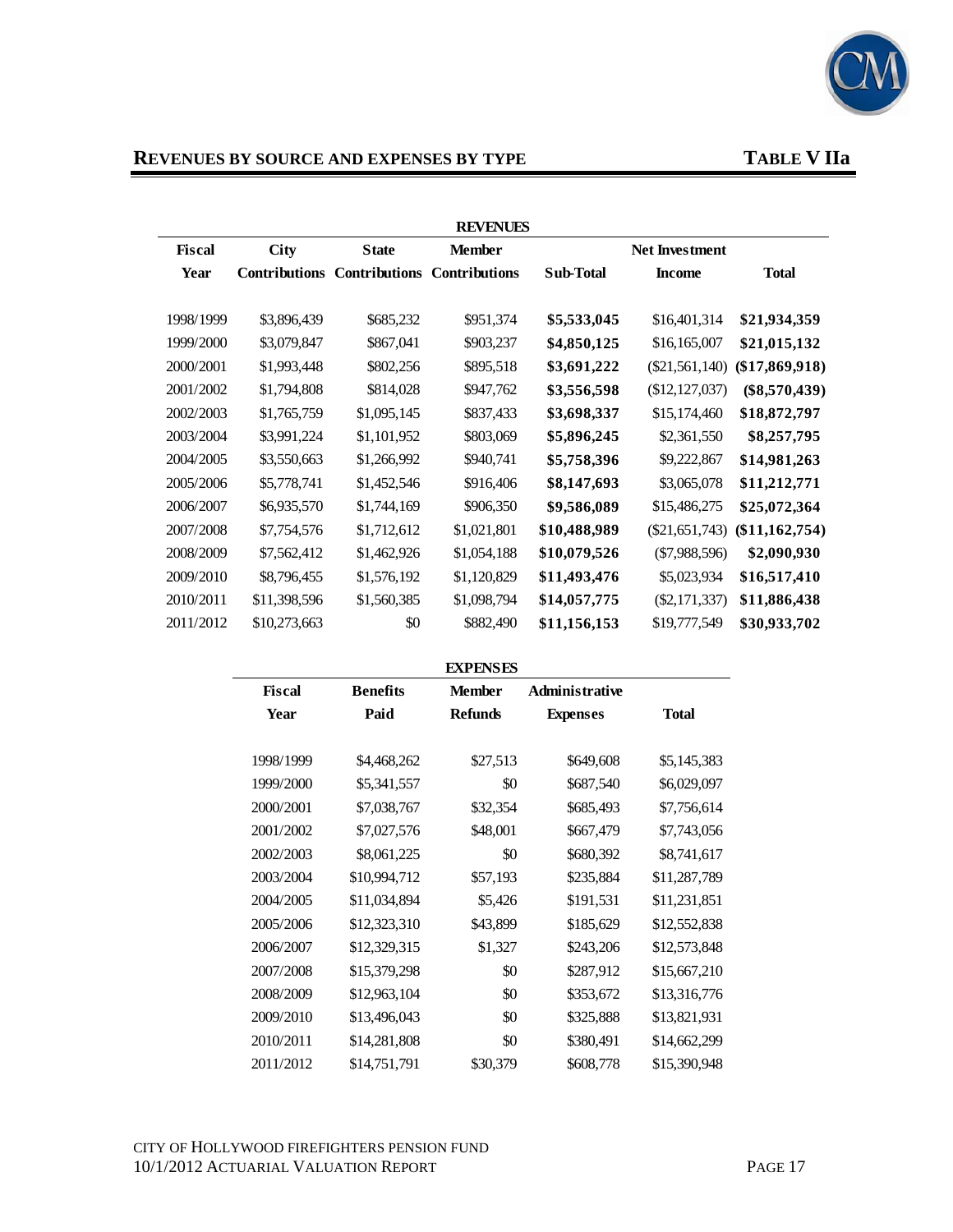





\* Please reference Table VIIa on page 16 for the historical benefit payments, expenses, and contributions.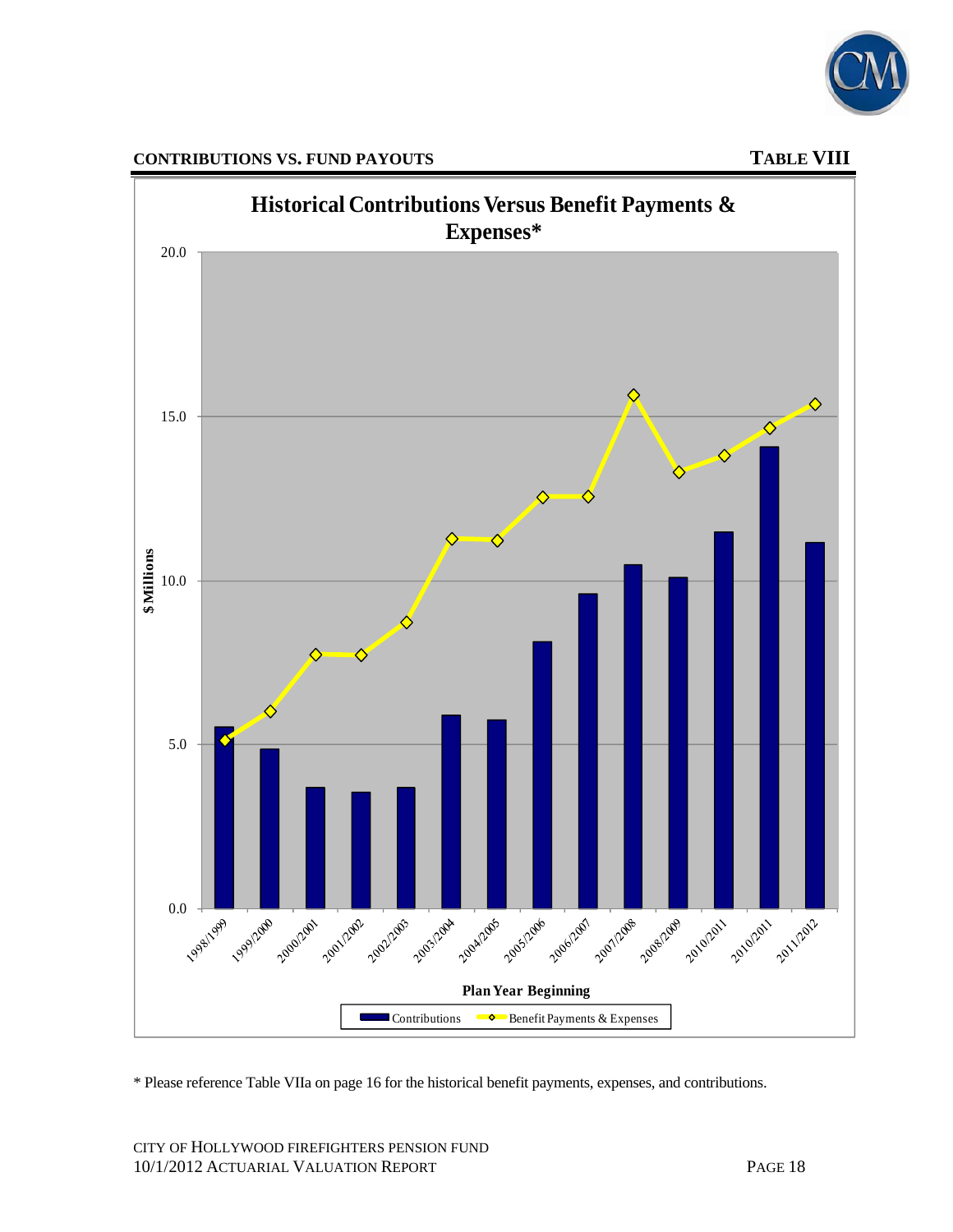

## **SUMMARY OF MEMBER DATA** TABLE IX

## **As of As of October 1, 2012 October 1, 2011 1. Active Members** a. Vested 61 b. Non-vested 87 92 c. Sub-total **157 153 2. Non-active, Non-retired Members** a. Fully or partially vested **4 2 3. Retired Members** a. Members in DROP 57 66 b. Retirees 136 130 c. Disabled 22 21 d. Beneficiaries 38 35 e. Sub-total **253 252 4. Total Members 414 407**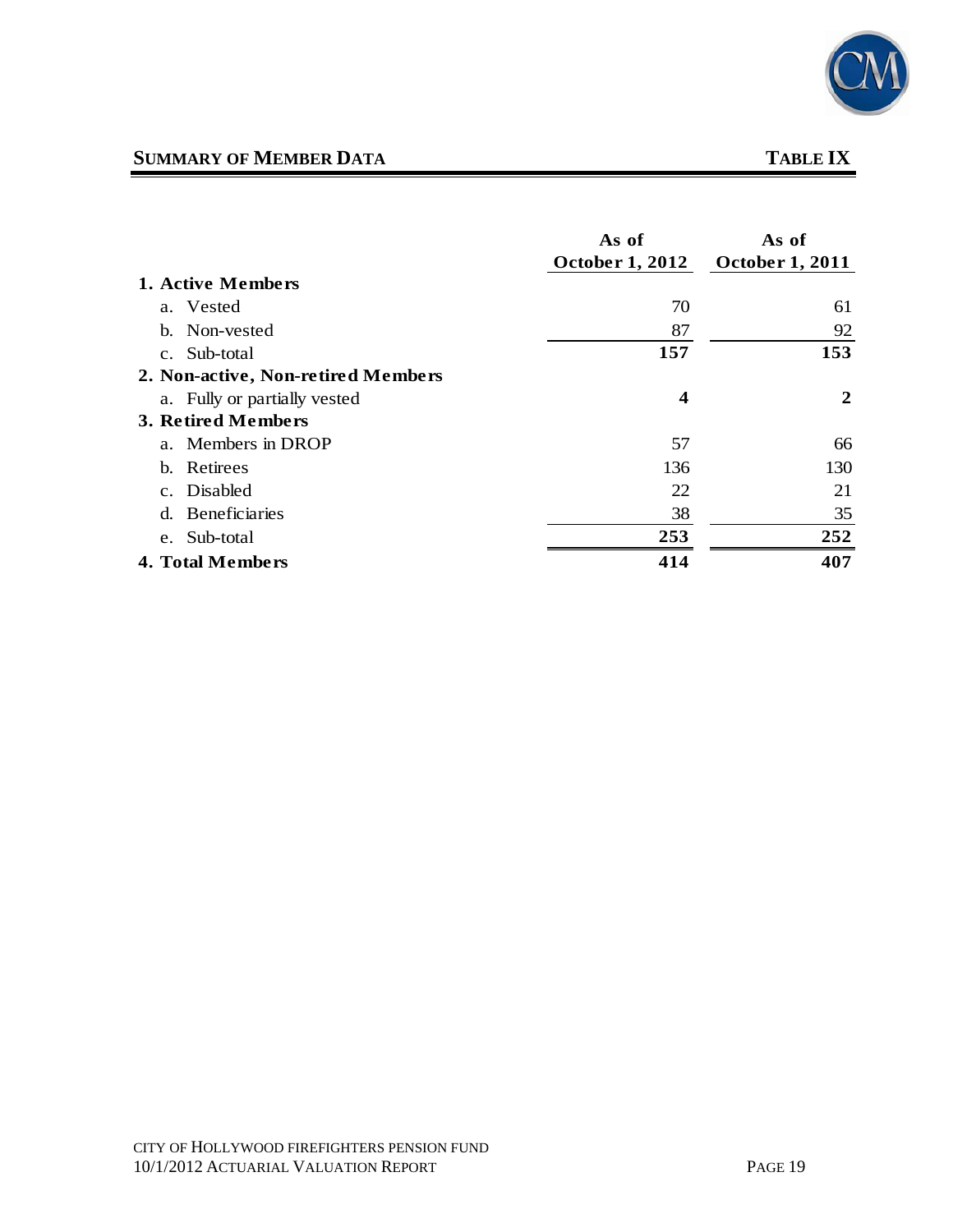

# **ACTIVE DATA** TABLE IXa





|               | <b>Actual</b> |             |               | <b>Actual</b>   |
|---------------|---------------|-------------|---------------|-----------------|
| Average       | <b>Salary</b> |             | Average       | <b>Salary</b>   |
| <b>Salary</b> | Increase      | <b>Date</b> | <b>Salary</b> | <b>Increase</b> |
| \$68,486      | 6.63%         | 10/2008     | \$83,042      | 10.60%          |
| \$71,490      | 9.93%         | 10/2009     | \$82,263      | 10.36%          |
| \$74,922      | 11.94%        | 10/2010     | \$82,709      | 7.18%           |
| \$75,327      | 7.69%         | 10/2011     | \$78,295      | 4.80%           |
| \$76,389      | 4.06%         | 10/2012     | \$66,058      | $-11.43%$       |
|               |               |             |               |                 |

CITY OF HOLLYWOOD FIREFIGHTERS PENSION FUND 10/1/2012 ACTUARIAL VALUATION REPORT PAGE 20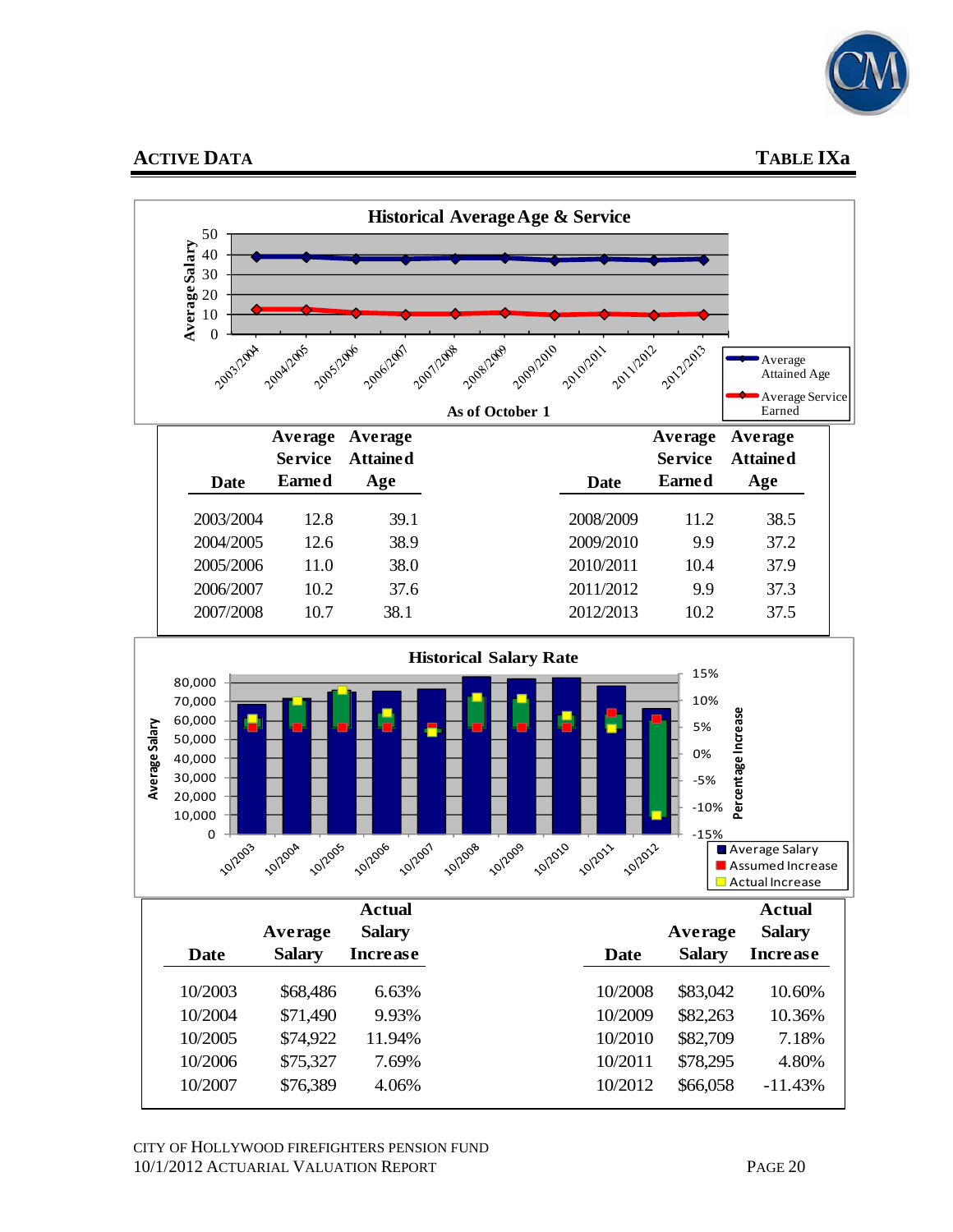

# **RETIREE DATA** TABLE IXb



Average benefit being paid to non-disabled retirees is \$5,696 per month.

Average benefit being paid to disabled retirees is \$3,590 per month.

Average benefit being paid to beneficiaries is \$1,630 per month.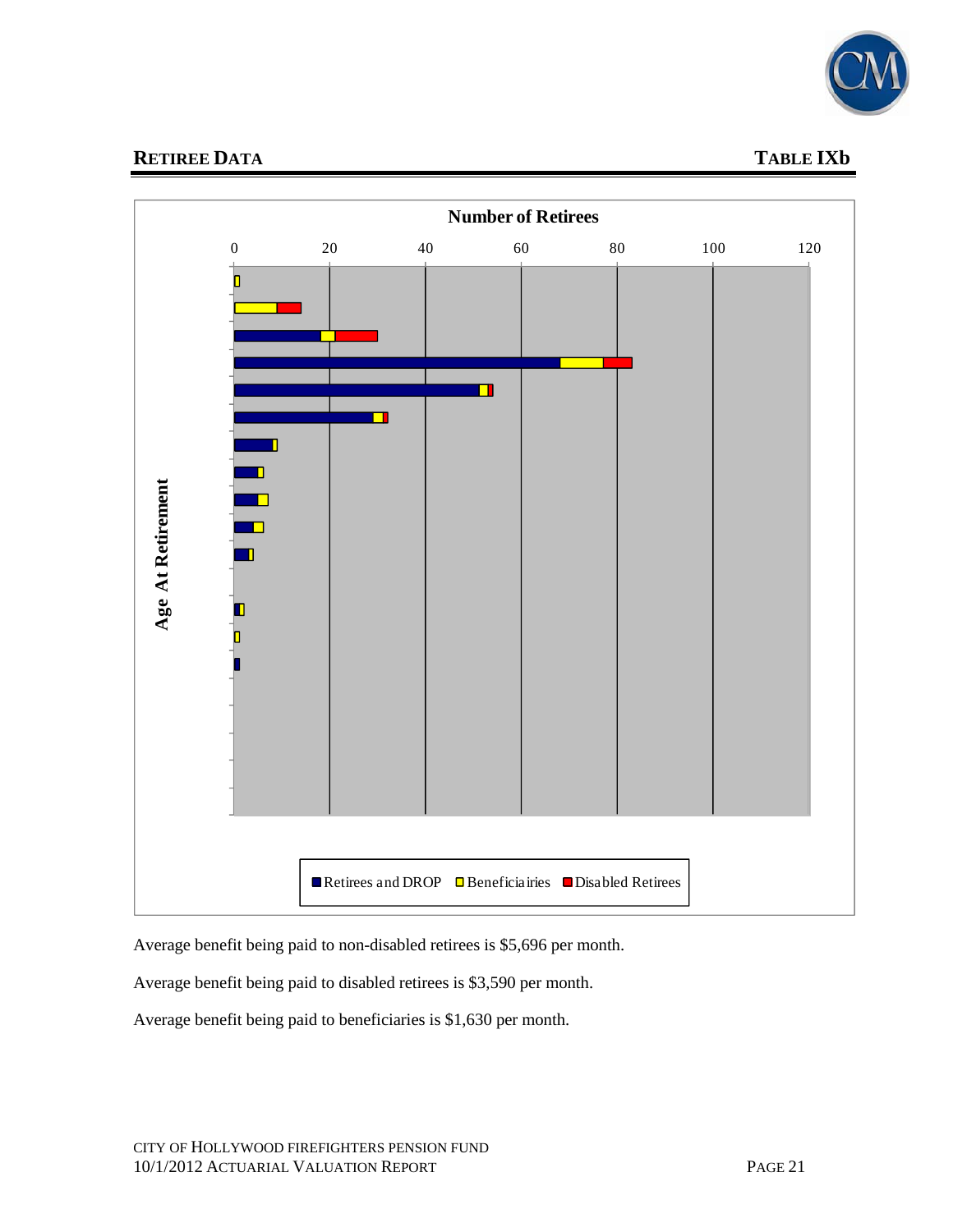

# **DATA RECONCILIATION TABLE IXc**

| 1. Number of members as of<br>October 1, 2011  | <b>Active</b><br>153 | Non-Active,<br>Non-Retired<br>$\boldsymbol{2}$ | <b>Retired</b><br>252 | <b>Total</b><br>407 |
|------------------------------------------------|----------------------|------------------------------------------------|-----------------------|---------------------|
|                                                |                      |                                                |                       |                     |
| 2. Change in Status during the plan year:      |                      |                                                |                       |                     |
| Actives who became inactive<br>a.              | (7)                  | 1                                              |                       | (6)                 |
| $b$ .<br>Actives who retired                   | (2)                  |                                                | $\overline{2}$        |                     |
| Actives who retired disabled<br>$\mathbf{c}$ . | (1)                  |                                                | $\mathbf{1}$          |                     |
| Inactives who became active<br>d.              |                      |                                                |                       |                     |
| Inactives who retired<br>e.                    |                      |                                                |                       |                     |
| f.<br>Retirees who became active               |                      |                                                |                       |                     |
| Retirees who became inactive<br>g.             |                      | $\mathbf{1}$                                   | (1)                   |                     |
| 3. No longer members due to:                   |                      |                                                |                       |                     |
| Death<br>a.                                    |                      |                                                | (4)                   | (4)                 |
| Permanent break-in-service<br>$\mathbf{b}$ .   |                      |                                                |                       |                     |
| Forfeiture of benefits<br>$\mathbf{c}$ .       |                      |                                                |                       |                     |
| Expiration of certain period<br>d.             |                      |                                                |                       |                     |
| Included in error last year<br>e.              |                      |                                                |                       |                     |
| 4. New members due to:                         |                      |                                                |                       |                     |
| Initial membership<br>a.                       | 14                   |                                                |                       | 14                  |
| Death of another member<br>$b$ .               |                      |                                                | 3                     | 3                   |
| Omitted in error last year<br>c.               |                      |                                                |                       |                     |
| Correction<br>d.                               |                      |                                                |                       | $\boldsymbol{0}$    |
|                                                |                      |                                                |                       |                     |
| 5. Number of members as of                     |                      |                                                |                       |                     |
| October 1, 2012                                | 157                  | 4                                              | 253                   | 414                 |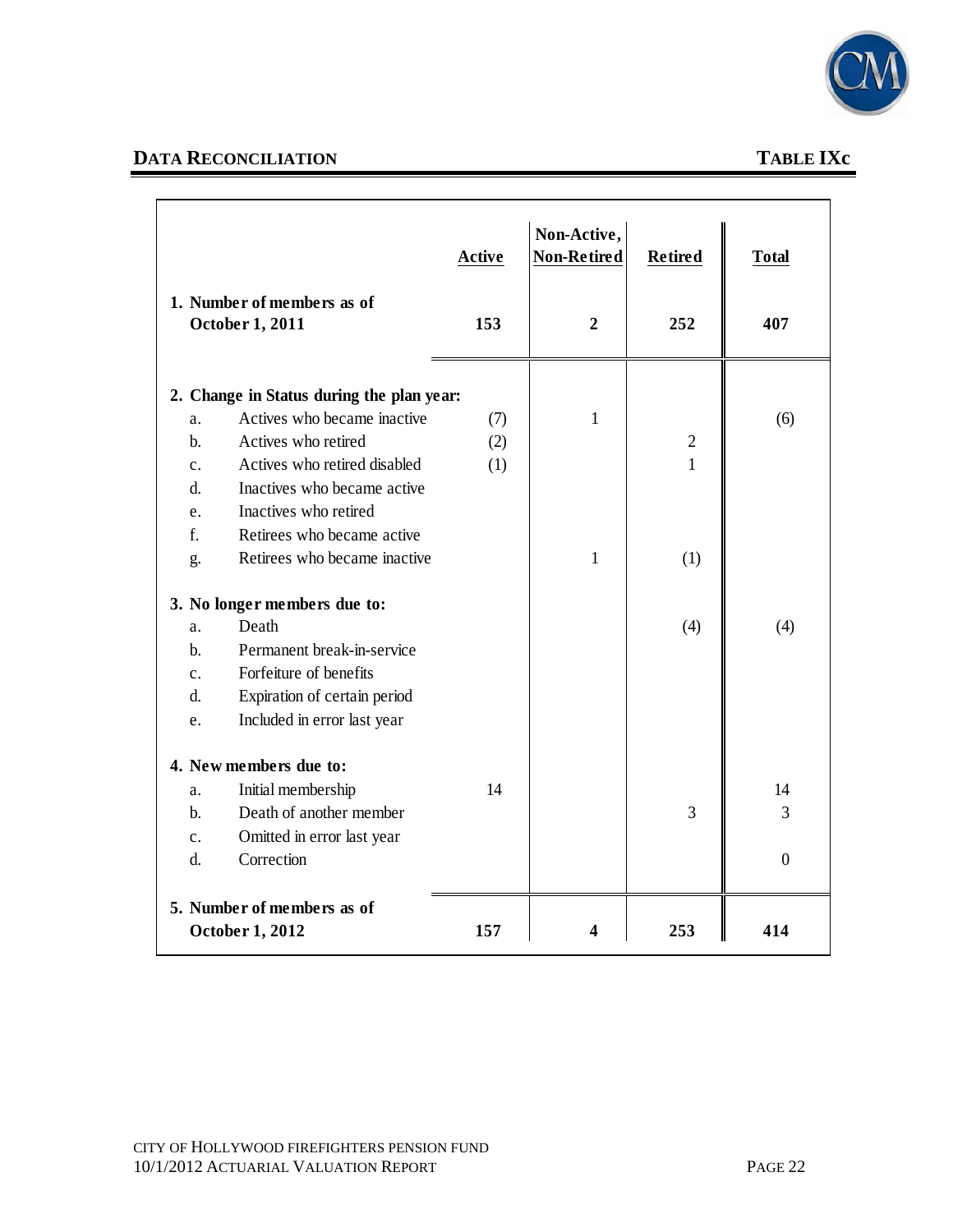

# **AGE-SERVICE-SALARY TABLE IXd**

| <b>Attained</b>      |                                      |                        |                  |                  |                  | <b>Completed Years of Service</b>                             |                                      |                                      |                                      |                                      |                  |
|----------------------|--------------------------------------|------------------------|------------------|------------------|------------------|---------------------------------------------------------------|--------------------------------------|--------------------------------------|--------------------------------------|--------------------------------------|------------------|
| Age                  | <b>Under 1</b>                       | 1 to 4                 | 5 to 9           |                  |                  | 10 to 14 15 to 19 20 to 24 25 to 29 30 to 34 35 to 39 40 & Up |                                      |                                      |                                      |                                      | <b>Total</b>     |
|                      |                                      |                        |                  |                  |                  |                                                               |                                      |                                      |                                      |                                      |                  |
| Under 25             | $6\,$                                | $1\,$                  | $\boldsymbol{0}$ | $\boldsymbol{0}$ | $\boldsymbol{0}$ | $\boldsymbol{0}$                                              | $\boldsymbol{0}$                     | $\boldsymbol{0}$                     | $\boldsymbol{0}$                     | $\boldsymbol{0}$                     | 7                |
| Avg. Pay             | 24,704                               | 37,691                 | $\boldsymbol{0}$ | $\boldsymbol{0}$ | $\boldsymbol{0}$ | $\boldsymbol{0}$                                              | $\boldsymbol{0}$                     | $\boldsymbol{0}$                     | $\boldsymbol{0}$                     | $\boldsymbol{0}$                     | 26,559           |
| 25 to 29             | 3                                    | 17                     | 8                | $\boldsymbol{0}$ | $\boldsymbol{0}$ | $\boldsymbol{0}$                                              | $\boldsymbol{0}$                     |                                      |                                      |                                      | 28               |
| Avg. Pay             | 26,343                               | 42,669                 | 57,284           | $\boldsymbol{0}$ | $\boldsymbol{0}$ | $\boldsymbol{0}$                                              | $\boldsymbol{0}$                     | $\boldsymbol{0}$<br>$\boldsymbol{0}$ | $\boldsymbol{0}$<br>$\boldsymbol{0}$ | $\boldsymbol{0}$<br>$\boldsymbol{0}$ | 45,095           |
|                      |                                      |                        |                  |                  |                  |                                                               |                                      |                                      |                                      |                                      |                  |
| 30 to 34             | $\overline{4}$                       | $\boldsymbol{7}$       | 9                | 5                | $\boldsymbol{0}$ | $\boldsymbol{0}$                                              | $\boldsymbol{0}$                     | $\boldsymbol{0}$                     | $\boldsymbol{0}$                     | $\boldsymbol{0}$                     | 25               |
| Avg. Pay             | 24,756                               | 45,357                 | 63,006           | 71,503           | $\mathbf{0}$     | $\boldsymbol{0}$                                              | $\boldsymbol{0}$                     | $\boldsymbol{0}$                     | $\boldsymbol{0}$                     | $\boldsymbol{0}$                     | 53,644           |
|                      |                                      |                        |                  |                  |                  |                                                               |                                      |                                      |                                      |                                      |                  |
| 35 to 39             | $\mathbf{1}$                         | 5                      | 12               | $\,8\,$          | $\mathbf{2}$     | $\boldsymbol{0}$                                              | $\boldsymbol{0}$                     | $\boldsymbol{0}$                     | $\boldsymbol{0}$                     | $\boldsymbol{0}$                     | 28               |
| Avg. Pay             | 24,104                               | 40,915                 | 68,420           | 73,002           | 87,098           | $\boldsymbol{0}$                                              | $\boldsymbol{0}$                     | $\boldsymbol{0}$                     | $\boldsymbol{0}$                     | $\boldsymbol{0}$                     | 64,569           |
|                      |                                      |                        |                  |                  |                  |                                                               |                                      |                                      |                                      |                                      |                  |
| 40 to 44<br>Avg. Pay | $\boldsymbol{0}$<br>$\boldsymbol{0}$ | $\mathbf{1}$<br>37,879 | 9<br>70,600      | $\tau$<br>74,804 | 16<br>87,915     | 6<br>89,641                                                   | $\boldsymbol{0}$<br>$\boldsymbol{0}$ | $\boldsymbol{0}$<br>$\boldsymbol{0}$ | $\boldsymbol{0}$<br>$\boldsymbol{0}$ | $\boldsymbol{0}$<br>$\boldsymbol{0}$ | 39<br>80,549     |
|                      |                                      |                        |                  |                  |                  |                                                               |                                      |                                      |                                      |                                      |                  |
| 45 to 49             | $\boldsymbol{0}$                     | $\overline{2}$         | $\mathbf{1}$     | 3                | $\overline{7}$   | 12                                                            | $\boldsymbol{0}$                     | $\boldsymbol{0}$                     | $\boldsymbol{0}$                     | $\boldsymbol{0}$                     | 25               |
| Avg. Pay             | $\boldsymbol{0}$                     | 45,370                 | 64,313           | 80,787           | 85,481           | 98,346                                                        | $\boldsymbol{0}$                     | $\boldsymbol{0}$                     | $\boldsymbol{0}$                     | $\boldsymbol{0}$                     | 87,037           |
|                      |                                      |                        |                  |                  |                  |                                                               |                                      |                                      |                                      |                                      |                  |
| 50 to 54             | $\boldsymbol{0}$                     | $\boldsymbol{0}$       | $\mathbf{1}$     | $\mathbf{1}$     | $\boldsymbol{0}$ | $\mathfrak{Z}$                                                | $\boldsymbol{0}$                     | $\boldsymbol{0}$                     | $\boldsymbol{0}$                     | $\boldsymbol{0}$                     | 5                |
| Avg. Pay             | $\boldsymbol{0}$                     | $\boldsymbol{0}$       | 123,875          | 63,072           | $\boldsymbol{0}$ | 89,765                                                        | $\overline{0}$                       | $\boldsymbol{0}$                     | $\boldsymbol{0}$                     | $\overline{0}$                       | 91,248           |
|                      |                                      |                        |                  |                  |                  |                                                               |                                      |                                      |                                      |                                      |                  |
| 55 to 59             | $\boldsymbol{0}$                     | $\boldsymbol{0}$       | $\boldsymbol{0}$ | $\boldsymbol{0}$ | $\boldsymbol{0}$ | $\boldsymbol{0}$                                              | $\boldsymbol{0}$                     | $\boldsymbol{0}$                     | $\boldsymbol{0}$                     | $\boldsymbol{0}$                     | 0                |
| Avg. Pay             | $\boldsymbol{0}$                     | $\boldsymbol{0}$       | $\boldsymbol{0}$ | $\mathbf{0}$     | $\boldsymbol{0}$ | $\boldsymbol{0}$                                              | $\boldsymbol{0}$                     | $\boldsymbol{0}$                     | $\boldsymbol{0}$                     | $\boldsymbol{0}$                     | $\theta$         |
| 60 to 64             | $\boldsymbol{0}$                     | $\boldsymbol{0}$       | $\boldsymbol{0}$ | $\boldsymbol{0}$ | $\boldsymbol{0}$ | $\boldsymbol{0}$                                              | $\boldsymbol{0}$                     | $\boldsymbol{0}$                     | $\boldsymbol{0}$                     | $\boldsymbol{0}$                     | 0                |
| Avg. Pay             | $\boldsymbol{0}$                     | $\overline{0}$         | $\boldsymbol{0}$ | $\mathbf{0}$     | $\mathbf{0}$     | $\boldsymbol{0}$                                              | $\boldsymbol{0}$                     | $\boldsymbol{0}$                     | $\boldsymbol{0}$                     | $\boldsymbol{0}$                     | 0                |
|                      |                                      |                        |                  |                  |                  |                                                               |                                      |                                      |                                      |                                      |                  |
| 65 to 79             | $\boldsymbol{0}$                     | $\boldsymbol{0}$       | $\mathbf{0}$     | $\boldsymbol{0}$ | $\boldsymbol{0}$ | $\boldsymbol{0}$                                              | $\boldsymbol{0}$                     | $\boldsymbol{0}$                     | $\boldsymbol{0}$                     | $\boldsymbol{0}$                     | 0                |
| Avg. Pay             | $\boldsymbol{0}$                     | $\theta$               | $\mathbf{0}$     | $\overline{0}$   | $\mathbf{0}$     | $\boldsymbol{0}$                                              | $\boldsymbol{0}$                     | $\boldsymbol{0}$                     | $\boldsymbol{0}$                     | $\boldsymbol{0}$                     | $\theta$         |
|                      |                                      |                        |                  |                  |                  |                                                               |                                      |                                      |                                      |                                      |                  |
| 70 & Up              | $\boldsymbol{0}$                     | $\boldsymbol{0}$       | $\boldsymbol{0}$ | $\boldsymbol{0}$ | $\boldsymbol{0}$ | $\boldsymbol{0}$                                              | $\boldsymbol{0}$                     | $\boldsymbol{0}$                     | $\boldsymbol{0}$                     | $\boldsymbol{0}$                     | 0                |
| Avg. Pay             | $\boldsymbol{0}$                     | $\boldsymbol{0}$       | $\boldsymbol{0}$ | $\boldsymbol{0}$ | $\boldsymbol{0}$ | $\boldsymbol{0}$                                              | $\boldsymbol{0}$                     | $\boldsymbol{0}$                     | $\boldsymbol{0}$                     | $\boldsymbol{0}$                     | $\boldsymbol{0}$ |
| <b>Total</b>         |                                      |                        | 40               | 24               | 25               |                                                               |                                      |                                      |                                      |                                      |                  |
| Avg. Pay             | 14<br>25,027                         | 33<br>42,841           | 66,749           | 73,775           | 87,168           | 21<br>94,633                                                  | $\boldsymbol{0}$<br>$\boldsymbol{0}$ | $\boldsymbol{0}$<br>$\boldsymbol{0}$ | $\boldsymbol{0}$<br>$\boldsymbol{0}$ | $\boldsymbol{0}$<br>$\boldsymbol{0}$ | 157<br>66,058    |
|                      |                                      |                        |                  |                  |                  |                                                               |                                      |                                      |                                      |                                      |                  |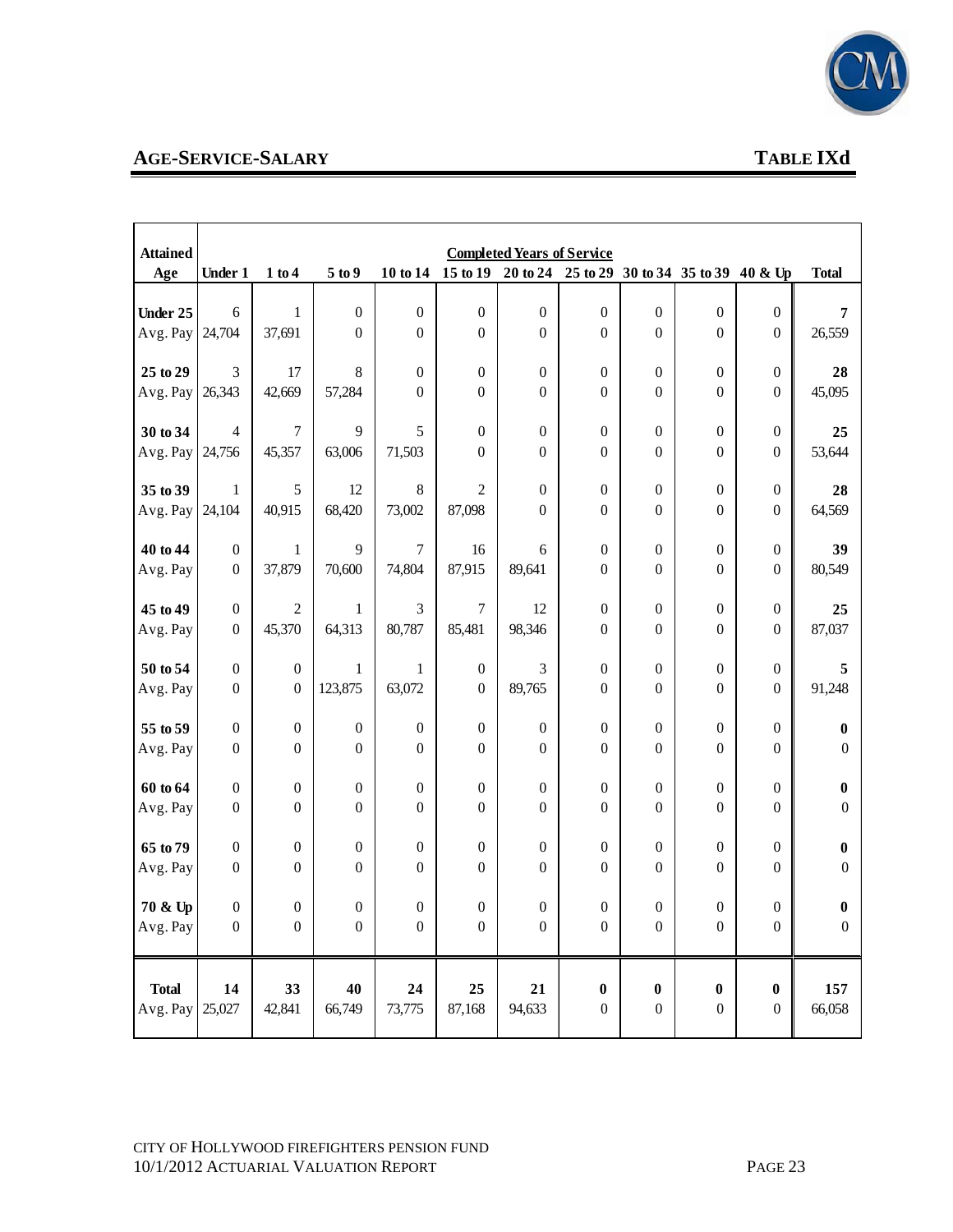

# **HISTORICAL CONTRIBUTIONS TABLE X**



| <b>Fiscal</b><br>Year | Member<br><b>Contribution</b><br>Percentage | <b>Expected</b><br><b>City</b><br><b>Contribution</b><br>Percentage | <b>Fiscal</b><br>Year | Member<br><b>Contribution</b><br><b>Percentage</b> | <b>Expected City</b><br><b>Contribution</b><br>Percentage |
|-----------------------|---------------------------------------------|---------------------------------------------------------------------|-----------------------|----------------------------------------------------|-----------------------------------------------------------|
| 2002/2003             | 7.00%                                       | 14.33%                                                              | 2008/2009             | 8.00%                                              | 65.38%                                                    |
| 2003/2004             | 7.00%                                       | 34.02%                                                              | 2009/2010             | 8.00%                                              | 72.85%                                                    |
| 2004/2005             | 7.00%                                       | 33.73%                                                              | 2010/2011             | 7.96%                                              | 83.16%                                                    |
| 2005/2006             | 8.00%                                       | 48.49%                                                              | 2011/2012             | 7.51%                                              | 81.34%                                                    |
| 2006/2007             | 8.00%                                       | 67.78%                                                              | 2012/2013             | 7.95%                                              | 92.75%                                                    |
| 2007/2008             | 8.00%                                       | 68.46%                                                              | 2013/2014             | 7.93%                                              | 100.37%                                                   |

CITY OF HOLLYWOOD FIREFIGHTERS PENSION FUND 10/1/2012 ACTUARIAL VALUATION REPORT PAGE 24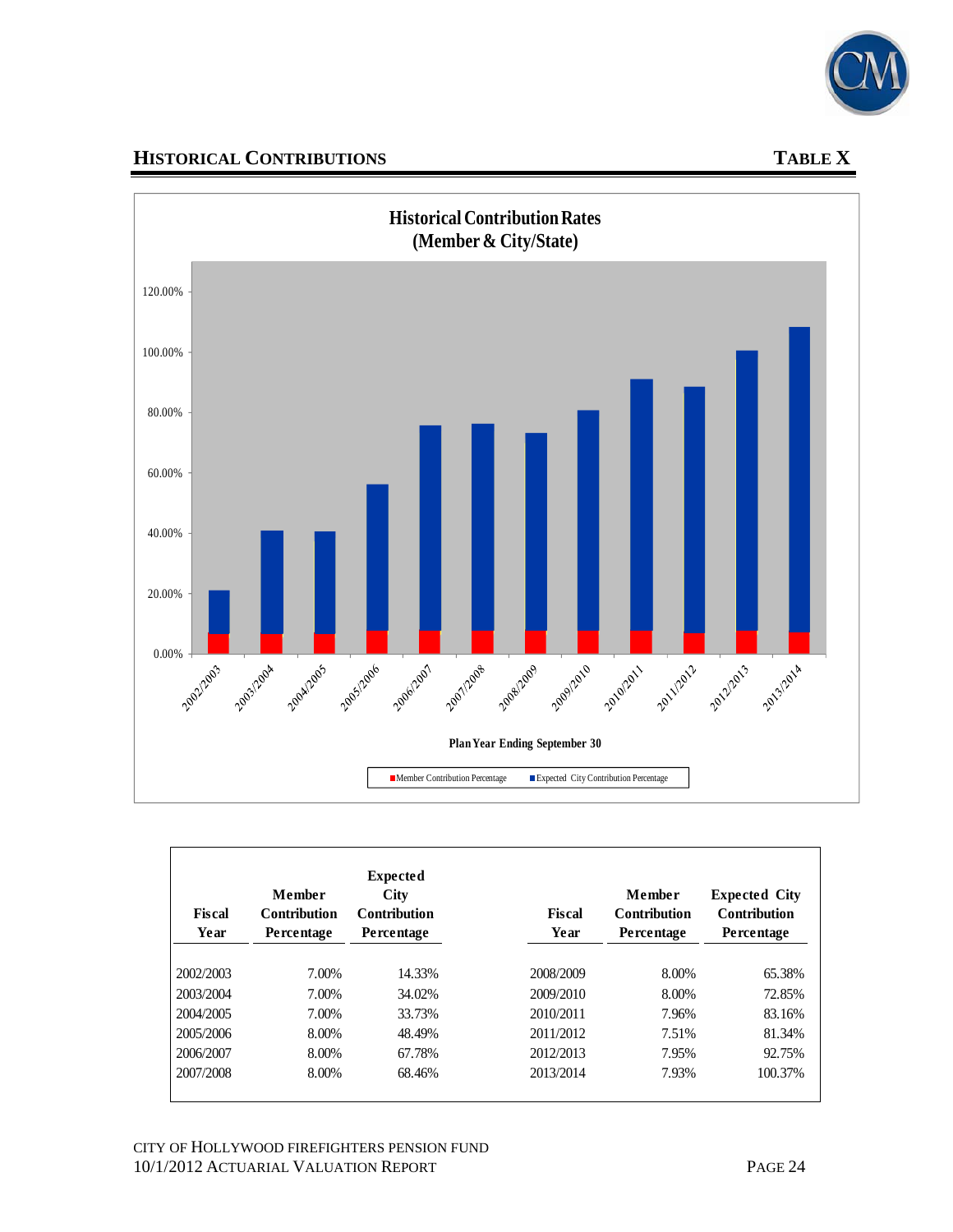

#### **1. Actuarial Cost Method**

• Entry Age Normal Cost Method

#### **2. Decrements**

#### • **Pre-Retirement Mortality**

Representative values of the assumed annual rates of pre-retirement mortality among members in active service are as follows:

| Age | Ordinary<br><b>Mortality</b><br>Rate | <b>Service</b><br><b>Mortality</b><br>Rate | Age | Ordinary<br><b>Mortality</b><br>Rate | <b>Service</b><br><b>Mortality</b><br>Rate |
|-----|--------------------------------------|--------------------------------------------|-----|--------------------------------------|--------------------------------------------|
|     |                                      |                                            |     |                                      |                                            |
| 20  | .00032                               | .00006                                     | 40  | .00105                               | .00019                                     |
| 25  | .00039                               | .00007                                     | 45  | .00186                               | .00033                                     |
| 30  | .00052                               | .00009                                     | 50  | .00332                               | .00059                                     |
| 35  | .00073                               | .00013                                     | 54  | .00521                               | .00092                                     |
|     |                                      |                                            |     |                                      |                                            |

#### • **Post-Retirement Healthy Mortality**

1983 Group Annuity Mortality Table for males and females

#### • **Post-Retirement Disabled Mortality**

1951 Group Annuity Mortality Table projected to 1970 by Scale C and set back five years for females with modifications.

#### • **Disability**

Representative values of the assumed annual rates of disability among members in active service are as follows:

| Age | Ordinary<br><b>Disability</b><br>Rate | <b>Service</b><br><b>Disability</b><br>Rate | Age | Ordinary<br><b>Disability</b><br>Rate | <b>Service</b><br><b>Disability</b><br>Rate |
|-----|---------------------------------------|---------------------------------------------|-----|---------------------------------------|---------------------------------------------|
| 20  | .0004                                 | .0003                                       | 40  | .0018                                 | .0014                                       |
| 25  | .0006                                 | .0005                                       | 45  | .0032                                 | .0026                                       |
| 30  | .0009                                 | .0007                                       | 50  | .0055                                 | .0044                                       |
| 35  | .0012                                 | .0010                                       | 55  | .0079                                 | .0063                                       |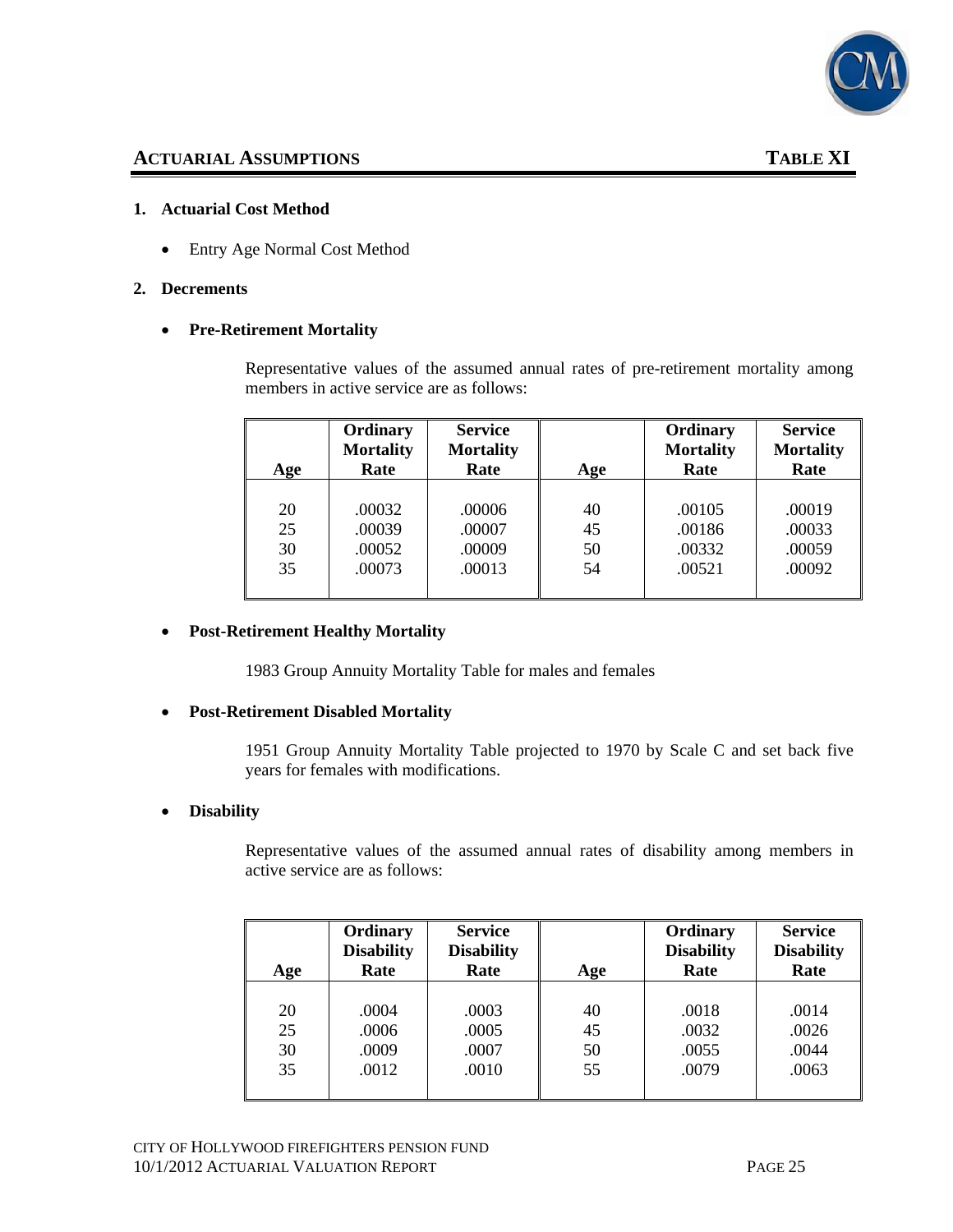

#### • **Retirement**

¾ For a member with 10 or more years of creditable service as of September 30, 2011:

Representative values of the assumed annual rates of retirement among Members in active service are as follows:

|     | <b>Years of Service</b> |           |       |           |       |       |       |  |  |  |  |
|-----|-------------------------|-----------|-------|-----------|-------|-------|-------|--|--|--|--|
| Age | 10                      | $11 - 22$ | 23    | $24 - 30$ | 31    | 32    | 33    |  |  |  |  |
| 45  | 0.000                   | 0.000     | 0.050 | 0.025     | 0.025 | 0.025 | 1.000 |  |  |  |  |
| 46  | 0.000                   | 0.000     | 0.050 | 0.025     | 0.025 | 0.025 | 1.000 |  |  |  |  |
| 47  | 0.000                   | 0.000     | 0.050 | 0.025     | 0.025 | 0.025 | 1.000 |  |  |  |  |
| 48  | 0.000                   | 0.000     | 0.050 | 0.025     | 0.025 | 0.025 | 1.000 |  |  |  |  |
| 49  | 0.000                   | 0.000     | 0.050 | 0.025     | 0.025 | 0.025 | 1.000 |  |  |  |  |
| 50  | 0.050                   | 0.050     | 0.050 | 0.025     | 0.025 | 0.025 | 1.000 |  |  |  |  |
| 51  | 0.050                   | 0.025     | 0.025 | 0.025     | 0.025 | 0.025 | 1.000 |  |  |  |  |
| 52  | 0.050                   | 0.025     | 0.025 | 0.025     | 0.025 | 0.025 | 1.000 |  |  |  |  |
| 53  | 0.050                   | 0.025     | 0.025 | 0.025     | 0.025 | 0.025 | 1.000 |  |  |  |  |
| 54  | 0.050                   | 0.025     | 0.025 | 0.025     | 0.025 | 0.025 | 1.000 |  |  |  |  |
| 55  | 0.100                   | 0.025     | 0.025 | 0.025     | 0.150 | 0.300 | 1.000 |  |  |  |  |
| 56  | 0.100                   | 0.025     | 0.025 | 0.025     | 0.150 | 0.300 | 1.000 |  |  |  |  |
| 57  | 0.100                   | 0.025     | 0.025 | 0.025     | 0.150 | 0.300 | 1.000 |  |  |  |  |
| 58  | 0.150                   | 0.150     | 0.150 | 0.150     | 0.150 | 0.300 | 1.000 |  |  |  |  |
| 59  | 0.150                   | 0.150     | 0.150 | 0.150     | 0.150 | 0.300 | 1.000 |  |  |  |  |
| 60  | 1.000                   | 1.000     | 1.000 | 1.000     | 1.000 | 1.000 | 1.000 |  |  |  |  |

 $\triangleright$  For a member with less than 10 years of creditable service as of September 30, 2011:

|     | <b>Years of Service</b> |           |           |       |           |       |       |       |  |
|-----|-------------------------|-----------|-----------|-------|-----------|-------|-------|-------|--|
| Age | 10                      | $11 - 19$ | $20 - 24$ | 25    | $26 - 30$ | 31    | 32    | 33    |  |
| 52  | 0.000                   | 0.000     | 0.000     | 0.010 | 0.025     | 0.025 | .025  | 1.000 |  |
| 53  | 0.000                   | 0.000     | 0.000     | 0.010 | 0.025     | 0.025 | 0.025 | 1.000 |  |
| 54  | 0.000                   | 0.000     | 0.000     | 0.010 | 0.025     | 0.025 | 0.025 | 1.000 |  |
| 55  | 0.100                   | 0.100     | 0.100     | 0.010 | 0.025     | 0.150 | 0.300 | 1.000 |  |
| 56  | 0.100                   | 0.025     | 0.030     | 0.030 | 0.025     | 0.150 | 0.300 | 1.000 |  |
| 57  | 0.100                   | 0.025     | 0.030     | 0.030 | 0.025     | 0.150 | 0.300 | 1.000 |  |
| 58  | 0.100                   | 0.025     | 0.030     | 0.030 | 0.025     | 0.150 | 0.300 | 1.000 |  |
| 59  | 0.150                   | 0.150     | 0.150     | 0.150 | 0.150     | 0.150 | 0.300 | 1.000 |  |
| 60  | 1.000                   | 1.000     | 1.000     | 1.000 | 1.000     | 1.000 | 1.000 | 1.000 |  |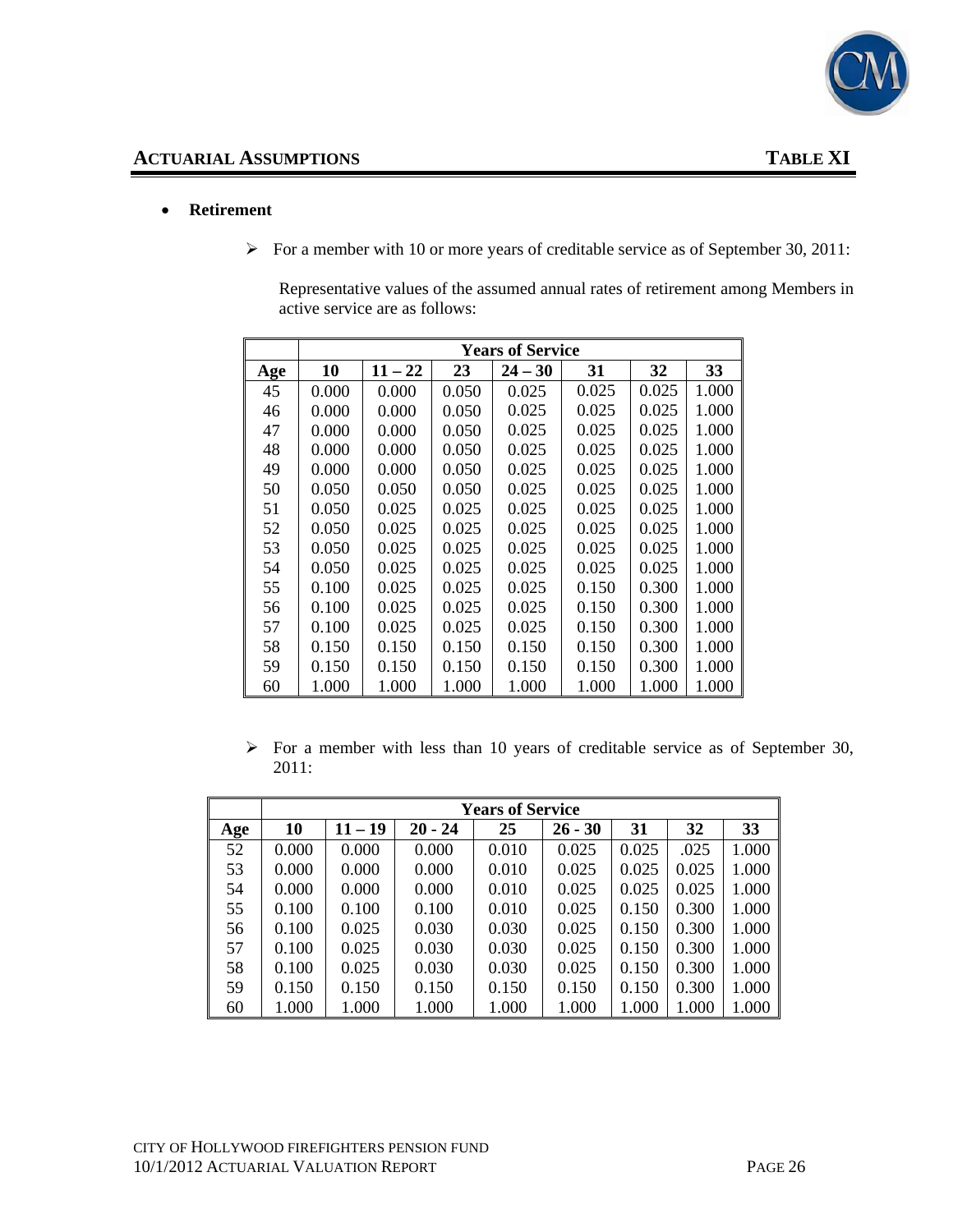

#### **ACTUARIAL ASSUMPTIONS TABLE XI**

#### • **Withdrawal from Active Status**

Representative values of the assumed annual rates of withdrawal among Members in active service are as follows:

| Age | Rate  | Age | Rate  |  |
|-----|-------|-----|-------|--|
|     |       |     |       |  |
| 20  | .1030 | 35  | .0182 |  |
| 25  | .0730 | 40  | .0099 |  |
| 30  | .0415 | 45  | .0048 |  |
|     |       |     |       |  |

#### **3. Interest Rates**

- Used for Calculating All Liabilities (including GASB 25/27 liabilities)
	- $\geq 7.70\%$  per annum
	- ¾ 7.75% per annum in calculation of Present Value of Accrued Benefits in accordance with Florida Statutes, Chapter 2011-216

#### **4. Salary Increases**

#### • **Individual Compensation**

| <b>Service</b>   | Rate                                                          | <b>Service</b>                   | Rate                                               |
|------------------|---------------------------------------------------------------|----------------------------------|----------------------------------------------------|
| 2<br>3<br>5<br>6 | 34.20%<br>11.20%<br>9.20%<br>8.20%<br>7.70%<br>7.20%<br>6.70% | 8<br>9<br>10<br>11<br>12 or more | 6.45%<br>6.45%<br>6.20%<br>6.20%<br>6.20%<br>6.20% |

#### • **Aggregate Compensation**

The aggregate compensation used to compute the accrued liability contribution rate was assumed to increase at a rate of 3% per year.

#### **5. Marriage Assumptions**

- **Percent Married:** 75% of members are assumed married.
- **Age Difference between Spouses:** Male spouses are assumed to be three years older than female spouses.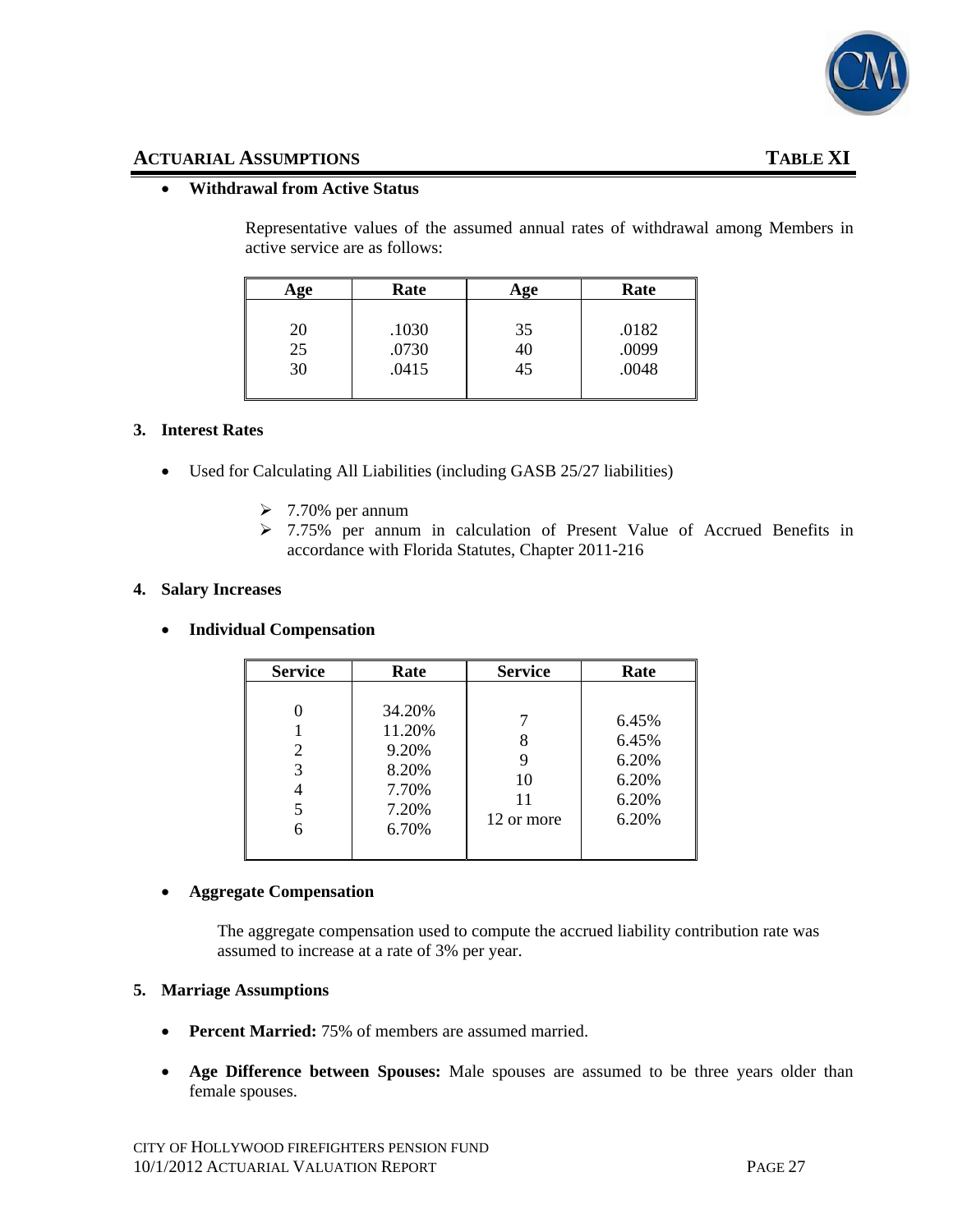

#### **ACTUARIAL ASSUMPTIONS TABLE XI**

#### **6. Expenses**

The normal contribution rate is increased by anticipated non-investment expenses. The anticipated administrative expenses are assumed to be \$300,000.

#### **7. Assets**

Actuarial value of assets is equal to the market value of assets available for funding adjusted to reflect a five-year phase-in of the net realized and unrealized appreciation or depreciation. However, the actuarial value of assets may not be less than 90% of market value of assets available for funding or more than 110% of market value of assets available for funding. The market value of assets available for funding is the market value adjusted by the state contribution reserve and supplemental benefits payable, if any.

#### **8. Pensionable Earnings**

The pensionable earnings under the new salary definition effective October 1, 2011 were provided in the valuation data.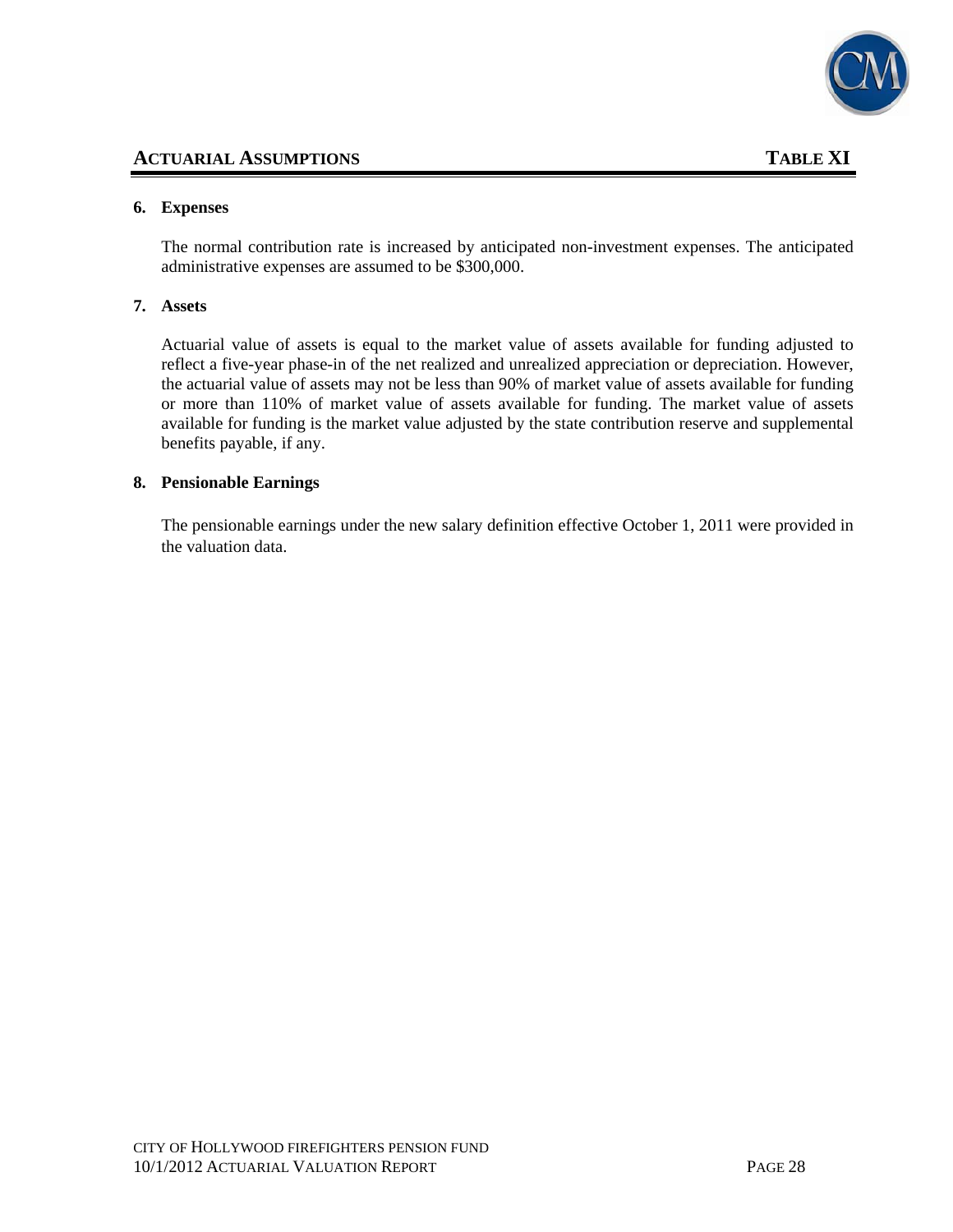

#### **ASSUMPTION CHANGES** TABLE XIa

The following assumptions have been changed during the last few plan years. Assumption changes that have first been reflected in this valuation are shown in bold print:

- 2. Effective October 1, 2000:
	- a) Assumed expenses were increased from \$650,000 to \$700,000.
	- b) The load used to recognize the inclusion of overtime and compensatory time in the calculation of service retirement and terminated vested benefits for Supplemental Plan Participants was increased from 1.00% to 3.00%.
- 3. Effective October 1, 2002:
	- a) The actuarial cost method was changed from frozen entry age to entry age normal.
- 4. Effective October 1, 2003:
	- a) The marriage assumption was reduced from 95% to 75%.
	- b) Assumed expenses were updated to just include administrative expenses of \$200,000 per year and to no longer include investment fees and commissions.
	- c) The load used to recognize the inclusion of other pays in pension pay for Supplemental Plan Participants was increased from 3.00% to 9.50%.
- 5. Effective October 1, 2004:
	- a) 20% of members are assumed to retire when first eligible to retire and enter the DROP at 23 years of service, regardless of age. The last retirement age is assumed to occur at the earlier of age 60 or at the age of attaining the 86% maximum benefit at approximately 26 years of service.
- 6. Effective October 1, 2007:
	- a) Assumed administrative expenses were increased from \$200,000 to \$300,000 per year.
- 7. Effective October 1, 2010
	- a) Updated salary scale from 5% for all ages to service based table
	- b) Reduced interest rate from 8.00% to 7.90%
	- c) Updated rates of retirement to reflect 100% at 23 years versus 26 years of service and increased rates of retirement at ages 50 and 51.
	- d) Changed rates of retirement for members with less than ten years of service as of September 30, 2011
- 8. Effective October 1, 2011
	- a) Updated salary scale service based table
	- b) Updated rates of retirement
	- c) Reduced interest rate from 7.90% to 7.80%
- **9. Effective October 1, 2012** 
	- **a) Reduced interest rate from 7.80% to 7.70%**
	- **b) Updated service salary scale based table**
	- **c) Changed retirement rates to reflect the passage of ordinance**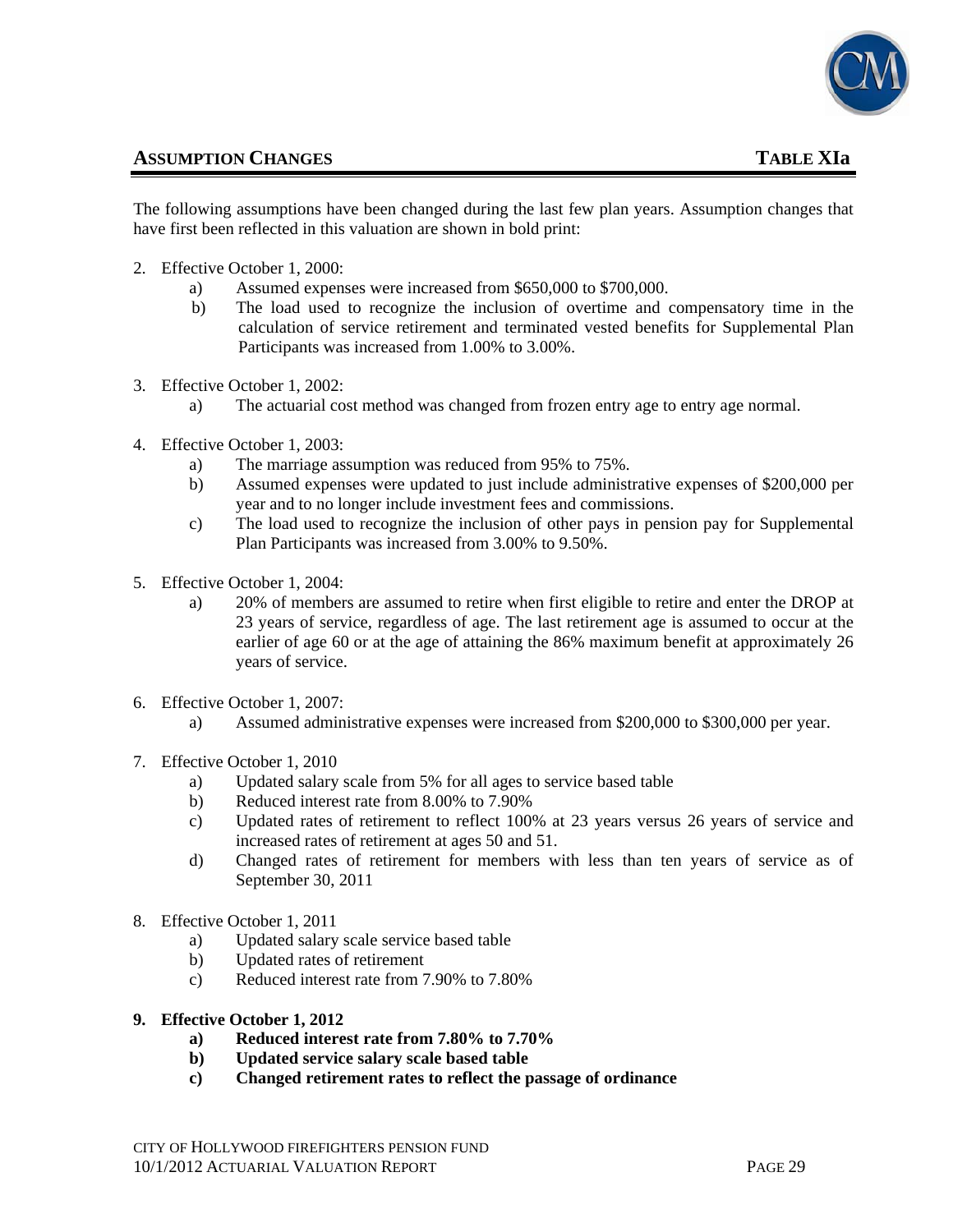

#### **1. Monthly Accrued Benefit**

For members who are eligible to retire as of September 30, 2011

Hired prior to July 16, 2009:

3.3% of average monthly earnings multiplied by service up to a maximum of 86%.

Hired on or after July 16, 2009:

3.2% of average monthly earnings multiplied by service up to a maximum of 82.5%.

(Average monthly earnings are based upon the highest three years of compensation prior to retirement or termination. However, for members previously covered by the Prior Plan, average final compensation includes accrued sick leave compensation for up to a maximum of 2200 hours.)

For members who are not eligible to retire as of September 30, 2011

Frozen Accrued benefit as of October 1, 2011 based on benefit structure in place as of September 30, 2011.

3% of average monthly earnings multiplied by service earned on or after October 1, 2011, up to a maximum benefit equal to the net result of subtracting from 86% the product of 3.3% times the number of years of credited service earned up to September 30, 2011 for Tier 1 members and 73.6% for Tier 2 members.

For members who are hired on or after October 1, 2011

3% of Average Final Compensation for each year of credited service up to a maximum benefit of 80%.

#### **2. Average monthly earnings**

For benefits accrued prior to October 1, 2011:

The average of the highest three consecutive years of compensation prior to retirement or termination. Earnings are based on the definition of earnings prior to the changes effective October 1, 2011.

For benefits accrued on or after October 1, 2011:

The average of the highest five consecutive years of compensation prior to retirement or termination. Earnings shall mean, fixed monthly remuneration for services rendered to the City as a Firefighter, including only wages and educational incentive payment from the insurance Commissioner's Trust Fund and excluding overtime, workers compensation/supplemental compensation, expense allowances, cash conversion for holiday benefits, accrued leave payouts and cash conversion of blood time and compensatory time.)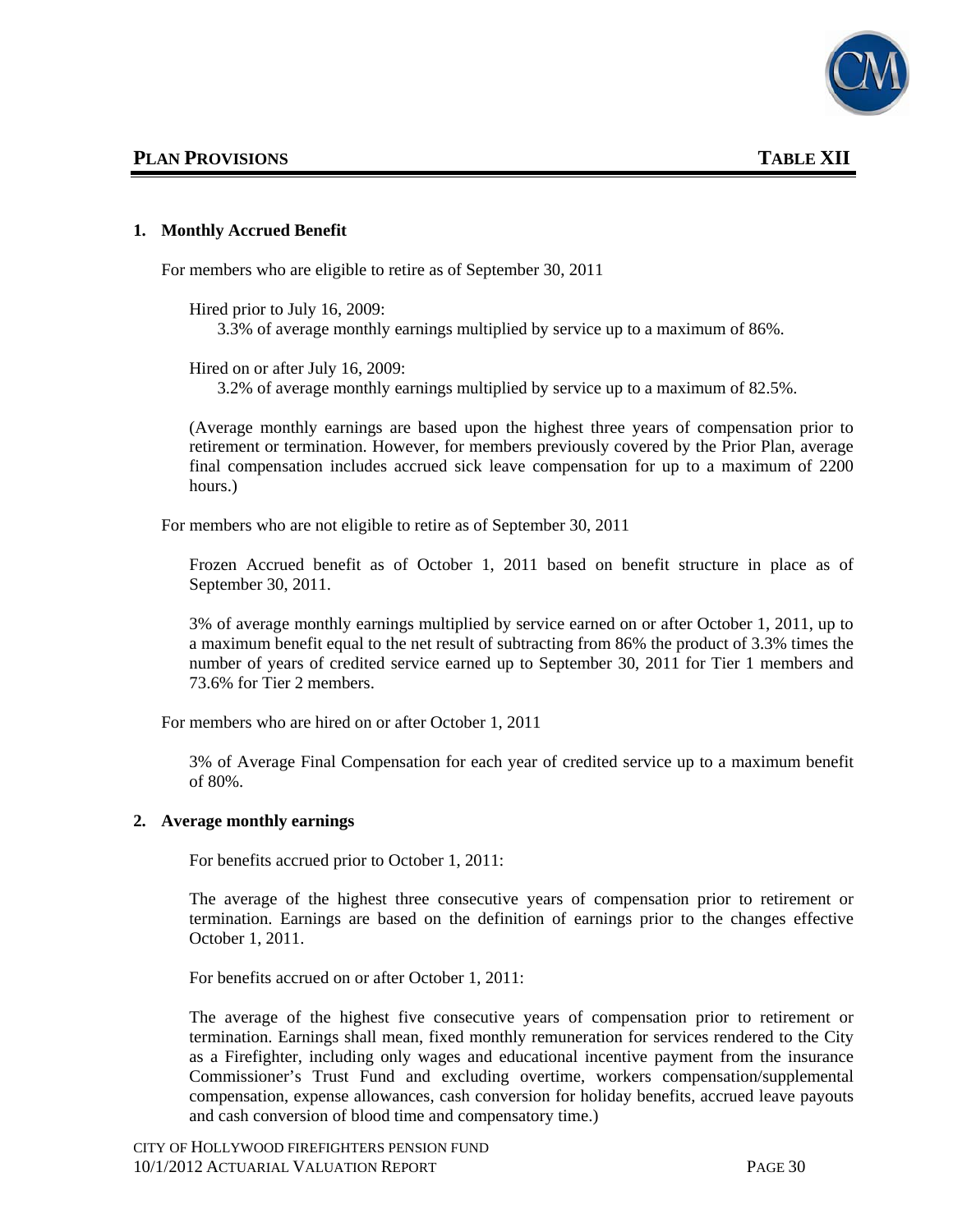

#### **3. Normal Retirement Age and Benefit**

• **Age**

#### **1. For a member with ten or more years of service as of September 30, 2011:**

Hired prior to July 16, 2009:

Age 50 with 10 years of service or any age with 23 years of service

Hired on or after July 16, 2009:

Age 55 with 10 years of service or any age with 25 years of service

#### **2. For a member with less than 10 years of creditable service as of September 30, 2011:**

Age 55 with 10 years of service, or

Age 52 with 25 years of service

#### • **Amount**

Monthly Accrued Benefit

#### • **Form of Payment**

For unmarried members, life annuity with 10 years certain

For married members, 50% joint and survivor annuity with the survivor annuity payable to the member's spouse until death or remarriage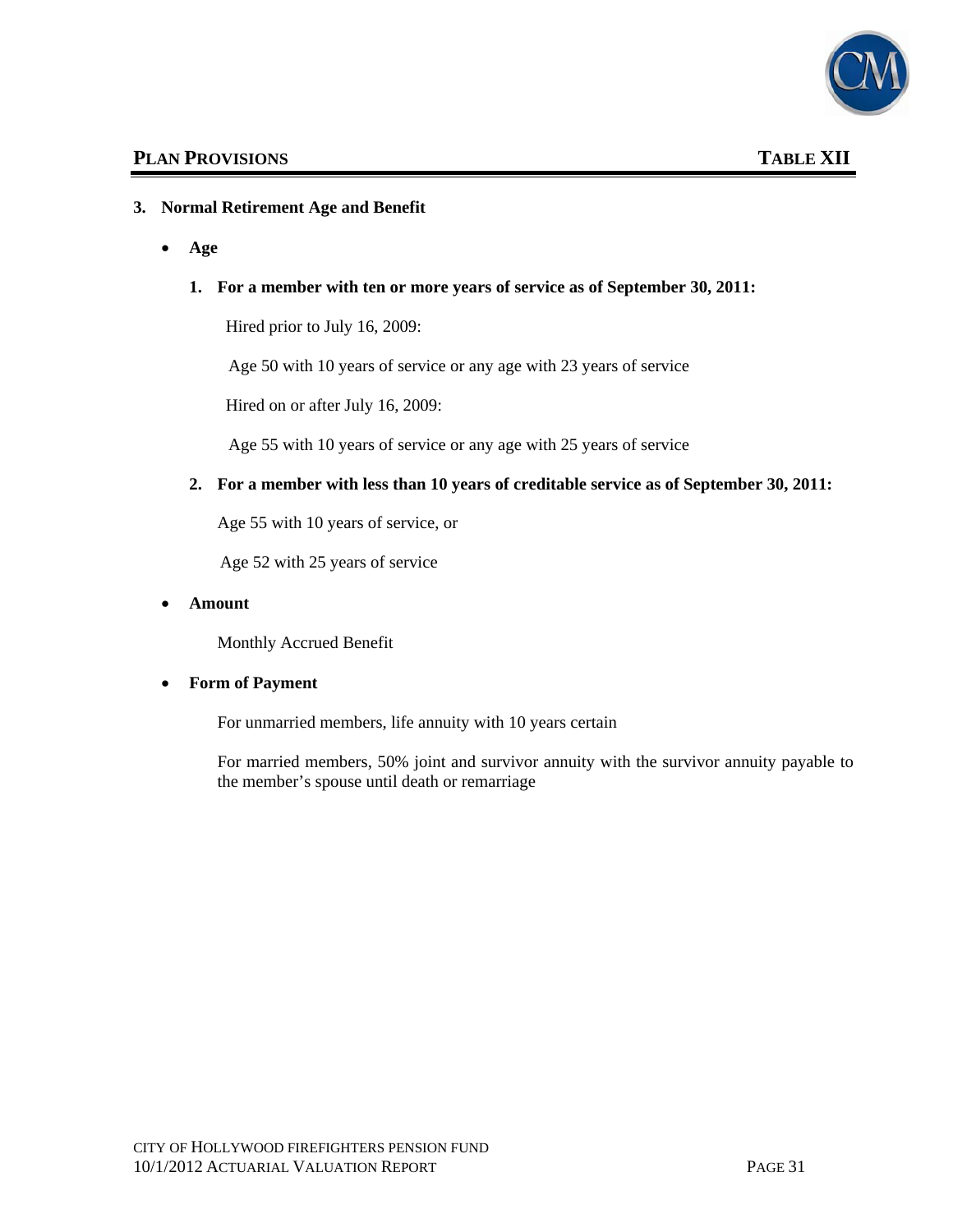

#### **4. Disability Retirement Age and Benefit**

#### • **Condition**

For a service connected disability benefit, the member must become totally and permanently disabled in the line of duty

For a non-service connected disability benefit, the member must become totally and permanently disabled and must have at least five years of service

#### • **Amount**

For a service connected disability benefit:

75% of compensation at the time of determination of disability. The benefit will be offset by any worker's compensation, pension, or similar benefit payable to the member or to his dependents.

For a non-service connected disability benefit:

25% of earnings at the time of determination of disability. The benefit will be offset by any worker's compensation, pension or similar benefit payable to the member or to his dependents. Upon attainment of normal retirement age, the benefit will be recomputed as a normal retirement benefit with service included for the period of time that the member was receiving a disability retirement benefit.

#### • **Form of Payment**

10 year certain and life annuity, with a 100% survivor annuity payable to the spouse until death or remarriage (in the case of a member who dies prior to age 50 while receiving a non-service connected disability) or with a 50% survivor annuity payable to the spouse until death or remarriage (for all other members)

#### **5. Withdrawal Retirement Age and Benefit**

• **Age**

Any age with at least ten years of service

• **Amount**

Monthly Accrued Benefit, if participant has at least ten years of service prior to October 1, 2011, benefit is payable at age 50. Otherwise, the benefit is payable at age 55.

#### • **Form of Payment**

For unmarried members, life annuity with 10 years certain

For married members, 10 years certain with 50% joint and survivor annuity with the survivor annuity payable to the member's spouse until death or remarriage.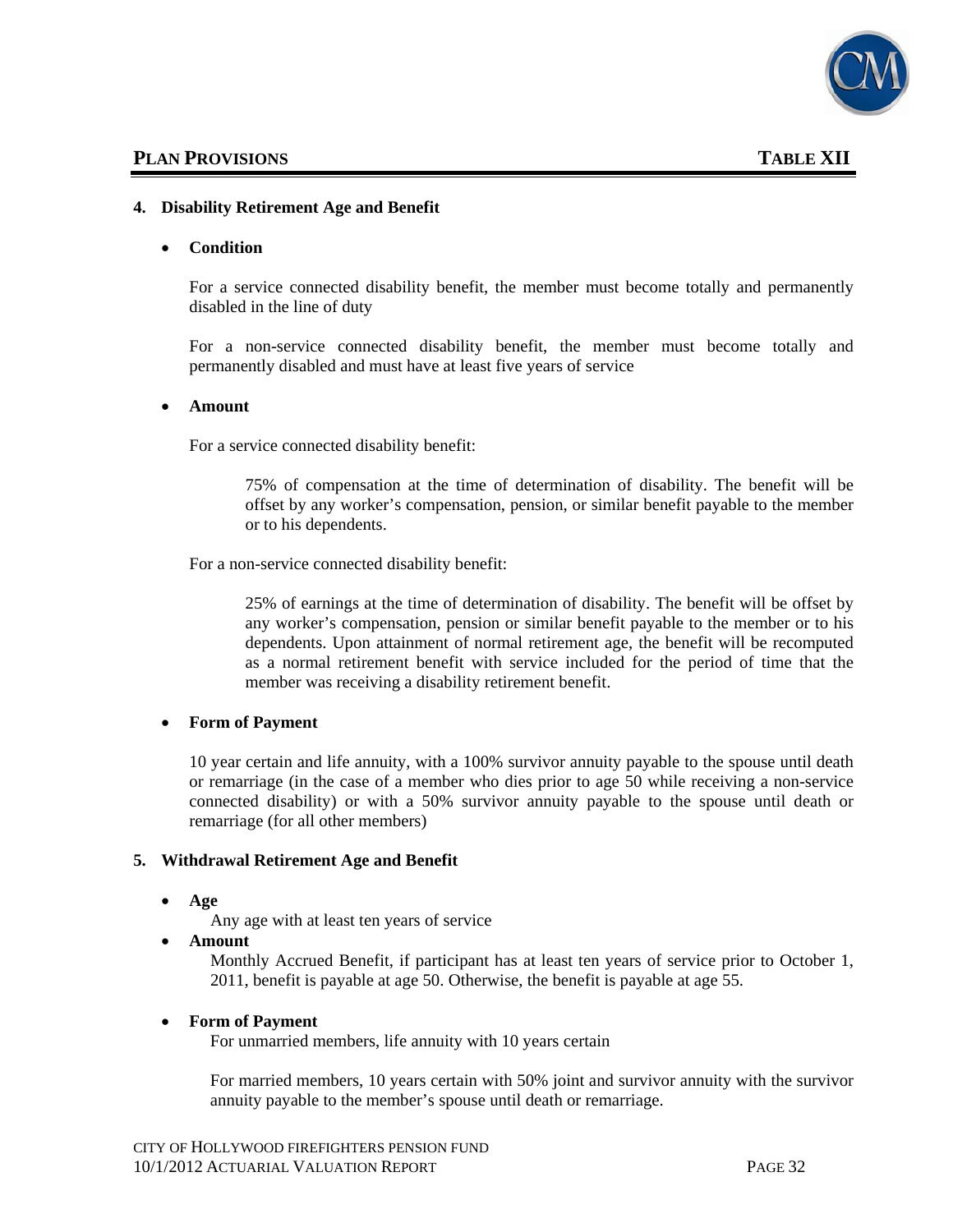

#### **PLAN PROVISIONS** TABLE XII

#### **6. Death Benefits**

#### • **Service connected death benefit**

50% of compensation at the date of death payable as a monthly life and 10 years certain benefit to the spouse until death or remarriage.

#### • **Non-service connected death benefit**

For Members with five years of service, greater of accrued benefit or 25% of compensation at the date of death payable as a monthly life and 10 years certain benefit to the spouse until death or remarriage.

#### **7. Employee Contributions**

Hired prior to July 16, 2009:

8.0% of compensation per year until the age when the member attains the maximum benefit of 86%, and 0.50% of compensation thereafter.

Hired on or after July 16, 2009:

7.5% of compensation per year until the age when the member attains the maximum benefit of 82.5%, and 0.50% of compensation thereafter.

Effective October 1, 2011 all members hired on or after October 1, 2011 will contribute 7.50% of compensation.

#### **8. Refund of Employee Contributions**

If a member's service is terminated prior to his becoming eligible for a withdrawal retirement benefit, then his contributions are returned to him, or if a member dies prior to retirement and no survivor pension is payable, then his contributions (without interest) are paid to his designated beneficiary or estate.

#### **9. Firefighters' Deferred Retirement Option Plan (DROP)**

A member may enter in the DROP upon reaching normal retirement conditions; however, service may not exceed 30 years. When a member enters the DROP, his monthly accrued benefit is frozen based on his average final compensation and service at that time and his monthly accrued benefit is paid into his DROP account. Upon termination of employment, but not more than eight years after entry into the DROP, the balance in the member's DROP account, including interest, is payable to him and he also begins to receive his frozen monthly accrued benefit. Pre-DROP service plus DROP service cannot exceed 33.

The DROP balance interest rate is 6% for employees hired prior to July 16, 2009. The DROP balance interest rate is 4% for employees hired on or after July 16, 2009.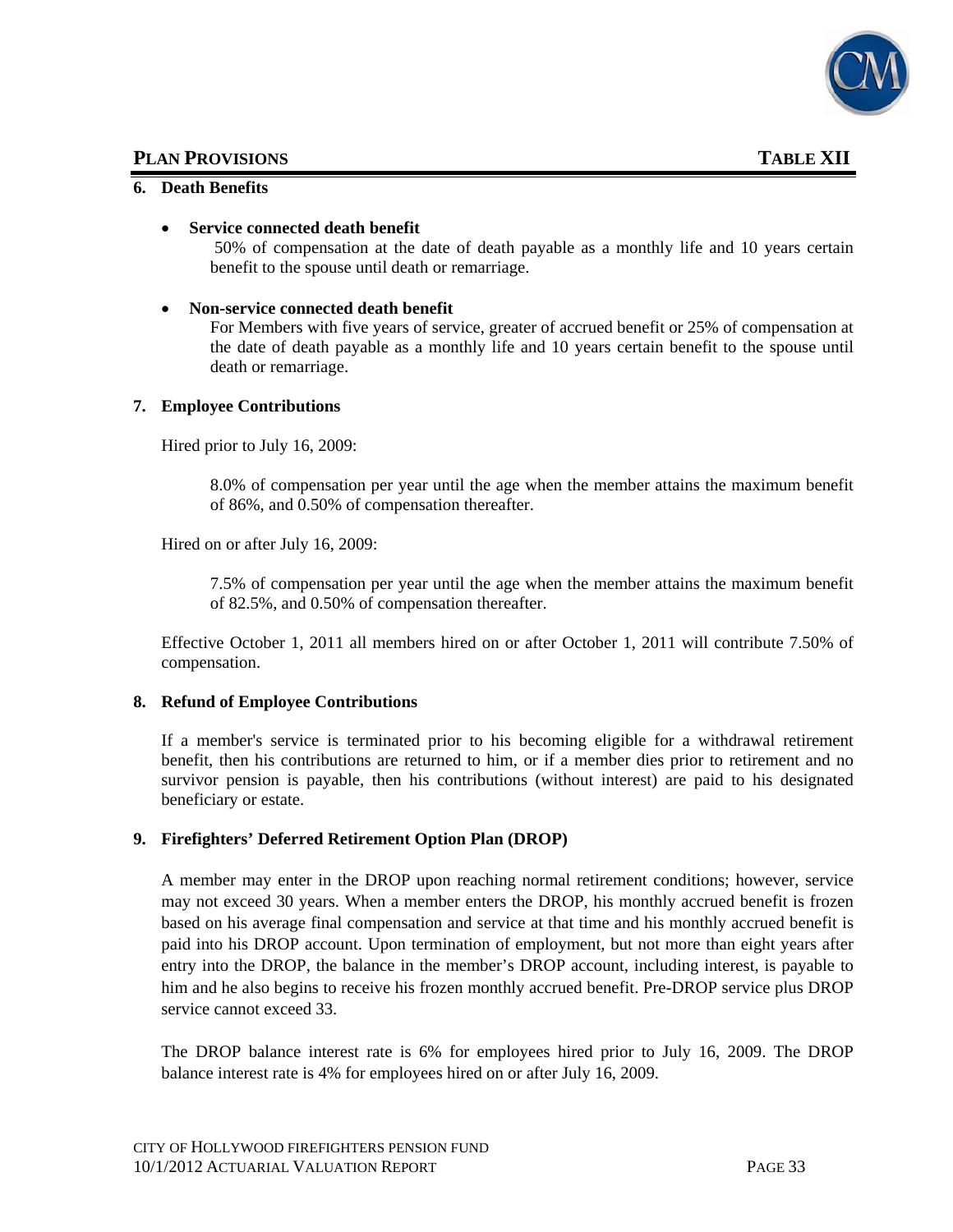

## **PLAN PROVISIONS** TABLE XII

Effective October 1, 2011, a member can no longer elect to enter the DROP if they have not done so by that date, unless the member was eligible to retire as of September 30, 2011.

#### **10. Planned Retirement Benefit**

In order to participate in the Planned Retirement Benefit a member must submit in writing declaring their intent to participate in the Planned Retirement Benefit at any time on or after reaching the member's normal retirement date.

Members who elect to participate in the Planned Retirement Benefit shall not exceed 33 years of service, including service while participating in the Planned Retirement Benefit.

A member who elects to participate in the Planned Retirement Benefit will receive the normal retirement benefit they would have been eligible to receive during the Planned Retirement Period had the member actually retired at a point during the look-back period that begins on the entry date into the Planned Retirement Benefit and ends on the date of termination. The maximum look-back period is 8 years from the date of termination. If the member chooses a normal retirement benefit based on age and service during the look back period, they will receive a lump sum with interest based on the normal retirement benefit payable during the look-back period.

The crediting rate applicable to any lump sum payment shall be calculated in arrears equal to 100% of the first 4% of plan earnings plus 100% of plan earnings in excess of 6%. If the System is 80% to 90% funded, the crediting rate will be based on the 100% of the first 4% of plan earning plus 100% of plan earning in excess of 5%. If the System is at least 90% funded, the crediting rate will be based on 100% of actual plan earnings. The member will share in asset losses in those years where plan returns are negative.

#### **11. Cost-of-Living Adjustment**

Any retiree previously covered by the Supplemental Plan or hired after October 1, 1989 will receive a 2% annual increase in benefit payments commencing three years after the retiree's benefit payments have begun.

Retirees receiving benefit payments as of October 1, 1988 will receive a 1% annual increase in benefit payments commencing the later of October 1989 or three years after the retiree's benefit payments began.

All current beneficiaries will receive a 2% annual increase in benefit payments regardless of the magnitude of the COLA the retired member was receiving.

Retirees hired on or after July 16, 2009 and their associated beneficiaries will not receive a COLA.

All benefits accrued after October 1, 2011 will not be subject to any cost-of-living adjustments.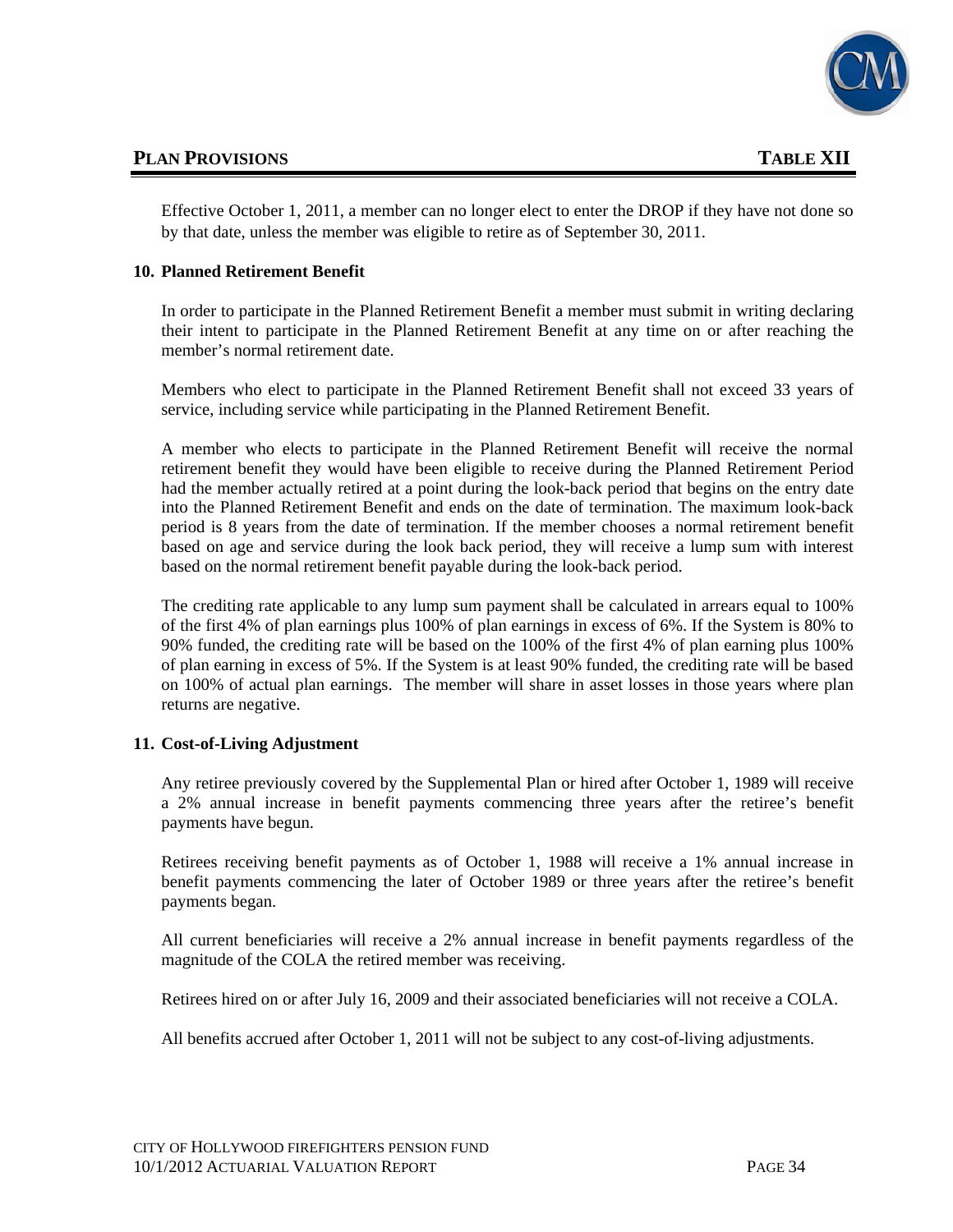

#### **12. Supplemental Pension Cheek**

If the actual asset return of the trust exceeds the assumed actuarial return for any fiscal year, the excess return (up to 2%) will be allocated equally to eligible participants. For members who retire or were eligible to retire on or after July 16, 2009 and before October 1, 2011 the Supplemental pension check cannot exceed \$12,000 per year and shall only be paid if there are no aggregate actuarial experience losses beginning with the actuarial experience on or after October 1, 2008.

Members not eligible to retire as of September 30, 2011 are not eligible for Supplemental Pension distributions.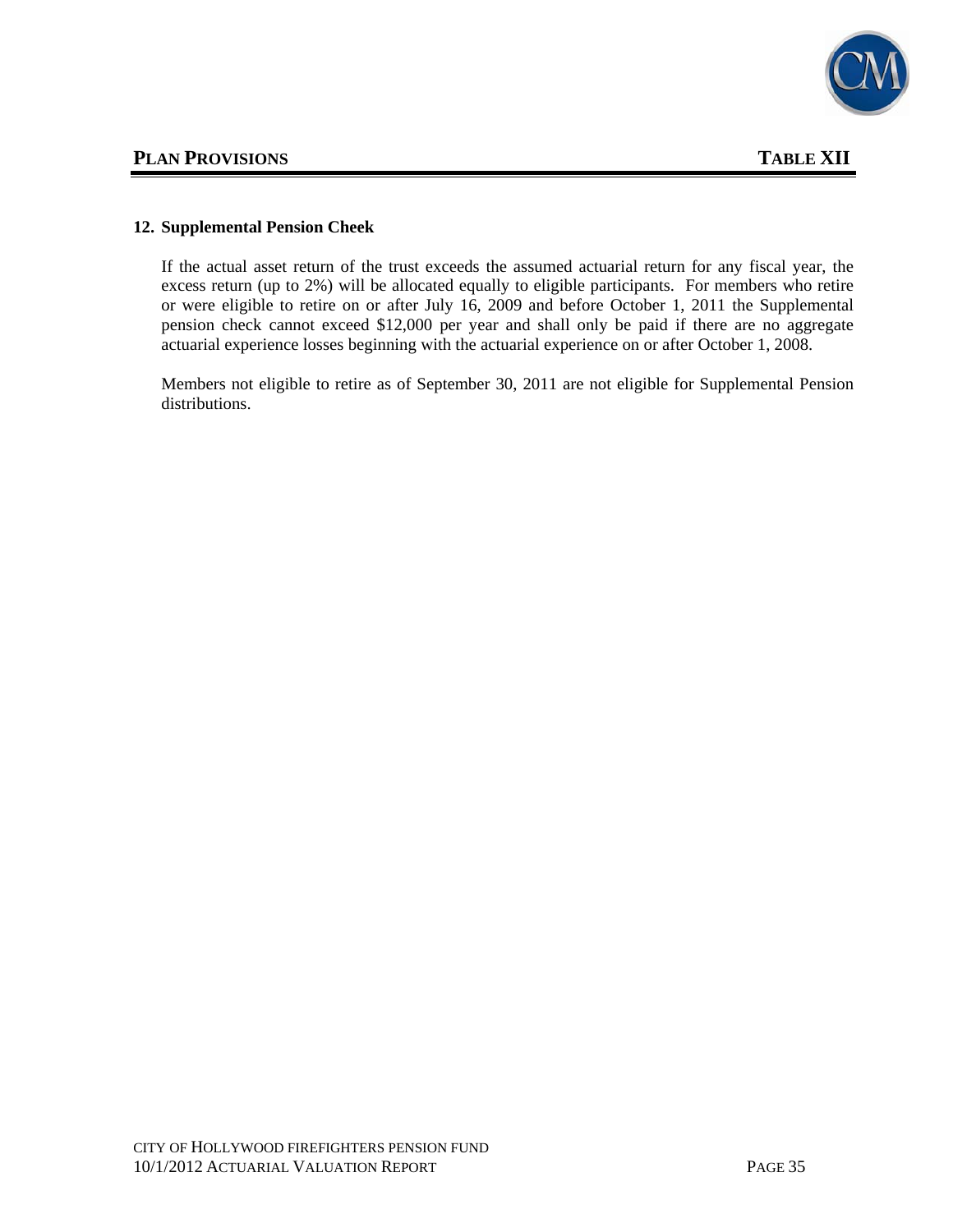

### **PLAN AMENDMENTS TABLE XIIa**

The following plan amendments have been adopted within the past few years. Amendments that have first been reflected in this valuation are shown in bold print:

- 1. Effective October 1, 2004:
	- a) For members actively employed on October 1, 2002 (including DROP members) the benefit multiplier is increased to 3.3% for every year of service, subject to an 86% maximum.
	- b) For all participants separated from service prior to October 1, 2002, their retirement benefits are recalculated with an additional .15% (50% of the .30% increase in multiplier for other members) of benefit accrual for all service. Benefits for these members will be effective from October 1, 2004 with no retroactive payments.
	- c) Eligibility for normal retirement and entrance into the DROP has been changed to 23 years of service, regardless of age.
	- d) Member contributions have been increased from 7% to 8% of compensation.
- 2. Effective July 16, 2009:
	- a) For members hired on or after July 16, 2009, cash conversion of blood time and compensatory time is not included.
	- b) For members hired on or after July 16, 2009, member contribution rate is 7.5% of compensation.
	- c) For members hired on or after July 16, 2009, the benefit multiplier is 3.2% for every year of service, subject to an 82.5% maximum.
	- d) For members hired prior to July 16, 2009, DROP balance interest rate decreases from 8% to 6%. For members hired on or after July 16, 2009, the interest rate credited to the DROP balance is 4%.
	- e) Pre-DROP service plus DROP service cannot exceed 33.
	- f) For members hired on or after July 16, 2009, there is no cost of living adjustment to benefits.
- 3. Effective October 1, 2011
	- a) The benefit structure in effect on September 30, 2011 is frozen at midnight. All members will be vested in benefits accrued to date and payable under the terms and conditions of plan provisions then in effect. Except for members eligible to retire on September 30, 2011, effective October 1, 2011, all members are subject to a new benefit structure applicable to future service. None of the benefit changes will apply to members eligible to retire on September 30, 2011.
	- b) Under the benefit structure effective October 1, 2011 Average Final Compensation means the arithmetic average of earnings for the 60 highest consecutive months of the last 120 months of credited service prior to retirement, termination or death.